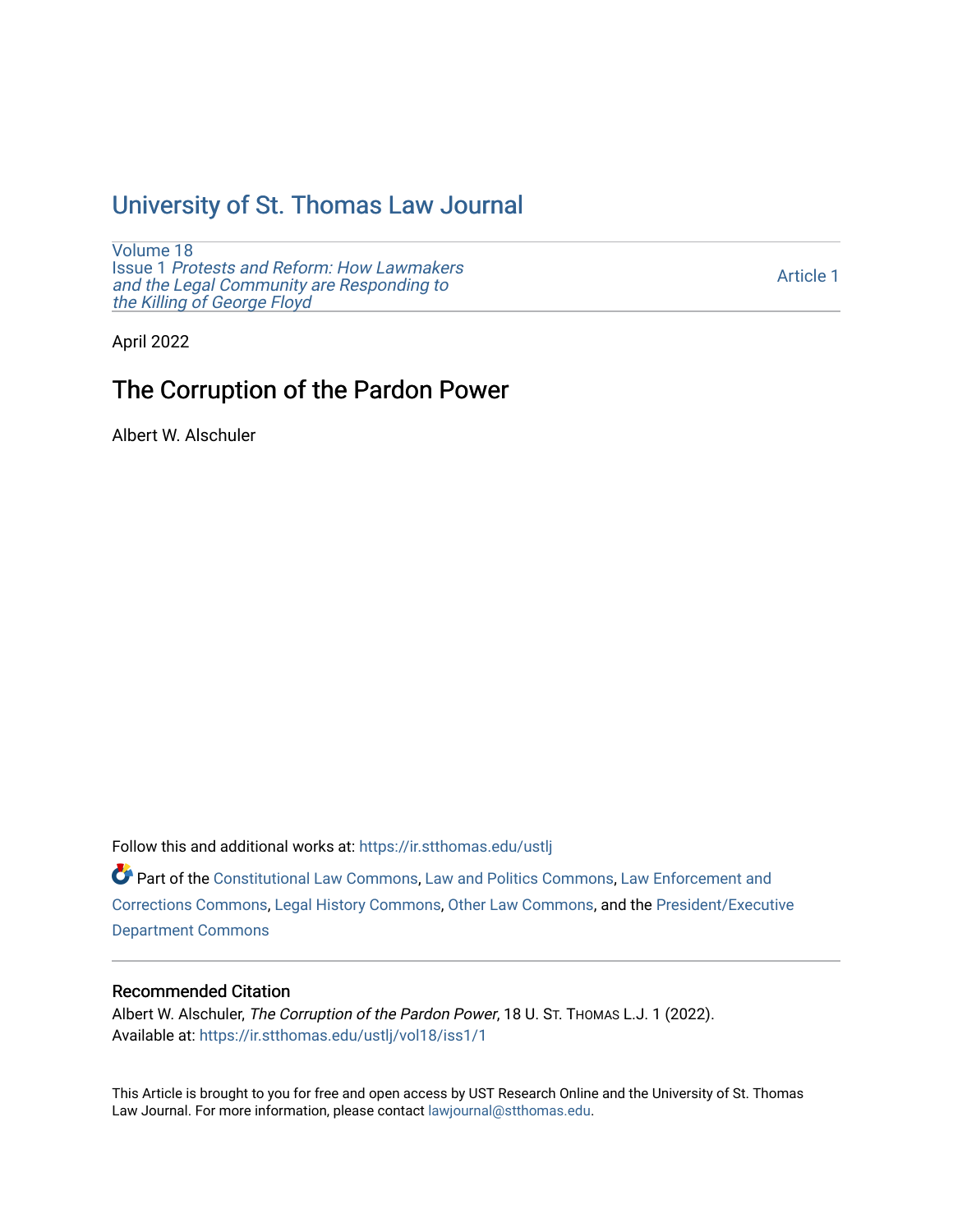## **ARTICLE**

# **THE CORRUPTION OF THE PARDON POWER**

### ALBERT W. ALSCHULER\*

#### **ABSTRACT**

This Article shows how the pardon power has been corrupted over the past forty years. It begins with a brief history of federal clemency. Throughout this history, presidents gave weight to the views of prosecutors and judges and afforded politicians considerable influence. Nevertheless, until well into the twentieth century, presidents liberally granted clemency to both prisoners and ex-offenders who, after completing their sentences, sought to erase their convictions.

In the early 1930s, as parole became a common means of releasing prisoners, the use of clemency to release prisoners declined. The abolition of parole in the 1980s, however, brought no revival of clemency. To the contrary, sentence commutations continued to fall and came close to the vanishing point. For the first time in its history, the United States had no functioning mechanism for releasing prisoners prior to the expiration of their sentences, and the federal prison population burgeoned. The last two years of the Obama administration did see a brief departure from this pattern.

As the front door to clemency closed, a back door opened. Presidents who emphasized how little sympathy they had for criminals took a different view when the criminals were people they knew. This Article describes troubling pardons granted by Presidents Reagan, George H. W. Bush, Clinton, and George W. Bush. The Article focuses primarily, however, on the clemency granted by President Trump. While thousands of clemency applications remained unresolved, Trump granted clemency to potential witnesses against him, political supporters, personal friends, people with political constituencies, rap stars, abusive law enforcement officers, war criminals, and people whose applications were championed by movie stars, professional athletes, and Fox News commentators. The Article describes many of Trump's pardons and commutations. It concludes by asking

Julius Kreeger Professor Emeritus, The University of Chicago Law School. I am grateful to Ron Fein and Mark Osler for valuable comments.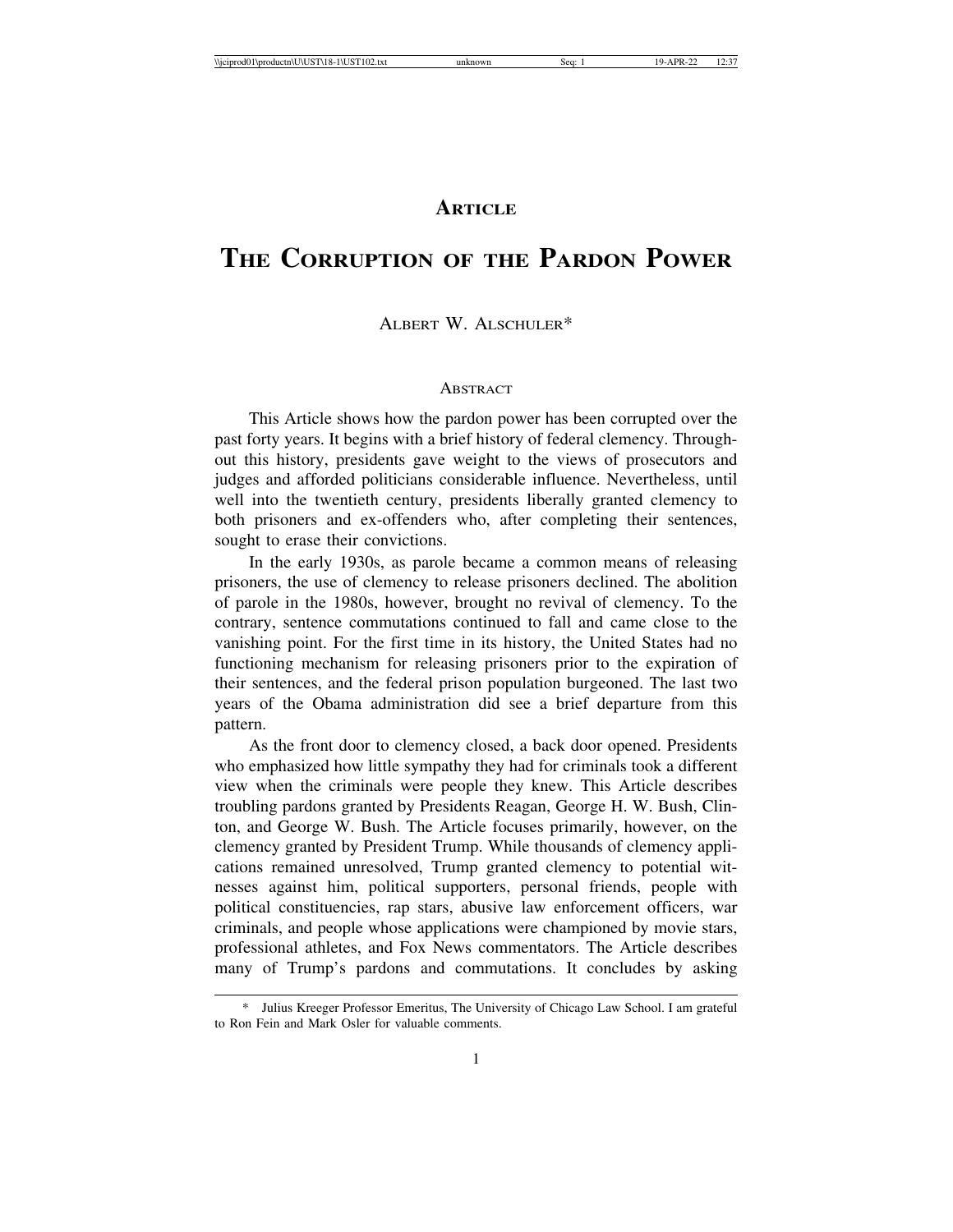whether the Framers erred by granting a nearly unfettered power to the president.

#### I. GUARDING AGAINST CORRUPTION

The Framers of the Constitution were obsessed with corruption.<sup>1</sup> One of them, Charles Pinckney, boasted, "Corruption was more effectually guarded against, in the manner this government was constituted, than in any other that had ever been formed."<sup>2</sup> In allocating the pardon power, however, the Framers cast aside the anti-corruption structures they had devised. Although the federal government is said to be one of checks and balances, the pardon power is essentially unfettered.<sup>3</sup> Article II, Section 2, Clause 1 of the Constitution provides, "[The President] shall have Power to Grant Reprieves and Pardons for Offenses against the United States, except in Cases of Impeachment."4

When Roger Sherman urged the Constitutional Convention to allow the president to pardon only with the Senate's concurrence, only his own state, Connecticut, voted in favor.<sup>5</sup> "[W]ithout an easy access to exceptions in favor of unfortunate guilt," Hamilton wrote in *Federalist 74*, "justice would wear a countenance too sanguinary and cruel."<sup>6</sup> He added, "[A] single man of prudence and good sense is better fitted, in delicate conjunctures, to balance the motives which may plead for and against the remission of punishment, than any numerous body whatever."<sup>7</sup> More than two centuries later, White House officials noted that pardons were President Trump's "favorite thing" because he could approve them without the restraints that hampered his other initiatives.<sup>8</sup>

3. I describe some limits on this power in Albert W. Alschuler, *The Limits of the Pardon Power*, 63 ARIZ. L. REV. 546 (2021).

4. U.S. CONST. art. II, § 2, cl. 1.

5. *Madison Debates August 25*, YALE L. SCH. GOLDMAN L. LIBR. https://avalon.law.yale. edu/18th\_century/debates\_825.asp (last visited Sept. 9, 2021).

6. THE FEDERALIST NO. 74, 446 (Alexander Hamilton) (Clinton Rossiter ed., Signet Classics 2003).

7. *Id.* at 447.

<sup>1.</sup> Zephyr Teachout, *The Anti-Corruption Principle*, 94 CORNELL L. REV. 341, 348 (2009); Citizens United v. FEC, 558 U.S. 310, 452 (2010) (Stevens, J., concurring in part and dissenting in part) (quoting Teachout, *supra*).

<sup>2.</sup> DEBATES WHICH AROSE IN THE HOUSE OF REPRESENTATIVES OF SOUTH-CAROLINA ON THE CONSTITUTION FRAMED FOR THE UNITED STATES BY A CONVENTION OF DELEGATES ASSEMBLED AT PHILADELPHIA 44 (Charleston 1831).

<sup>8.</sup> *See* Robert Costa, Josh Dawsey & Ashley Parker, *Trump fixates on pardons, could soon give reprieve to 63-year-old woman after meeting with Kim Kardashian*, WASH. POST (June 5, 2018), https://www.washingtonpost.com/politics/trump-fixates-on-pardons-could-soon-give-re prieve-to-63-year-old-woman-after-meeting-with-kim-kardashian/2018/06/05/37ac6cb6-683d-11e 8-bbc5-dc9f3634fa0a\_story.html.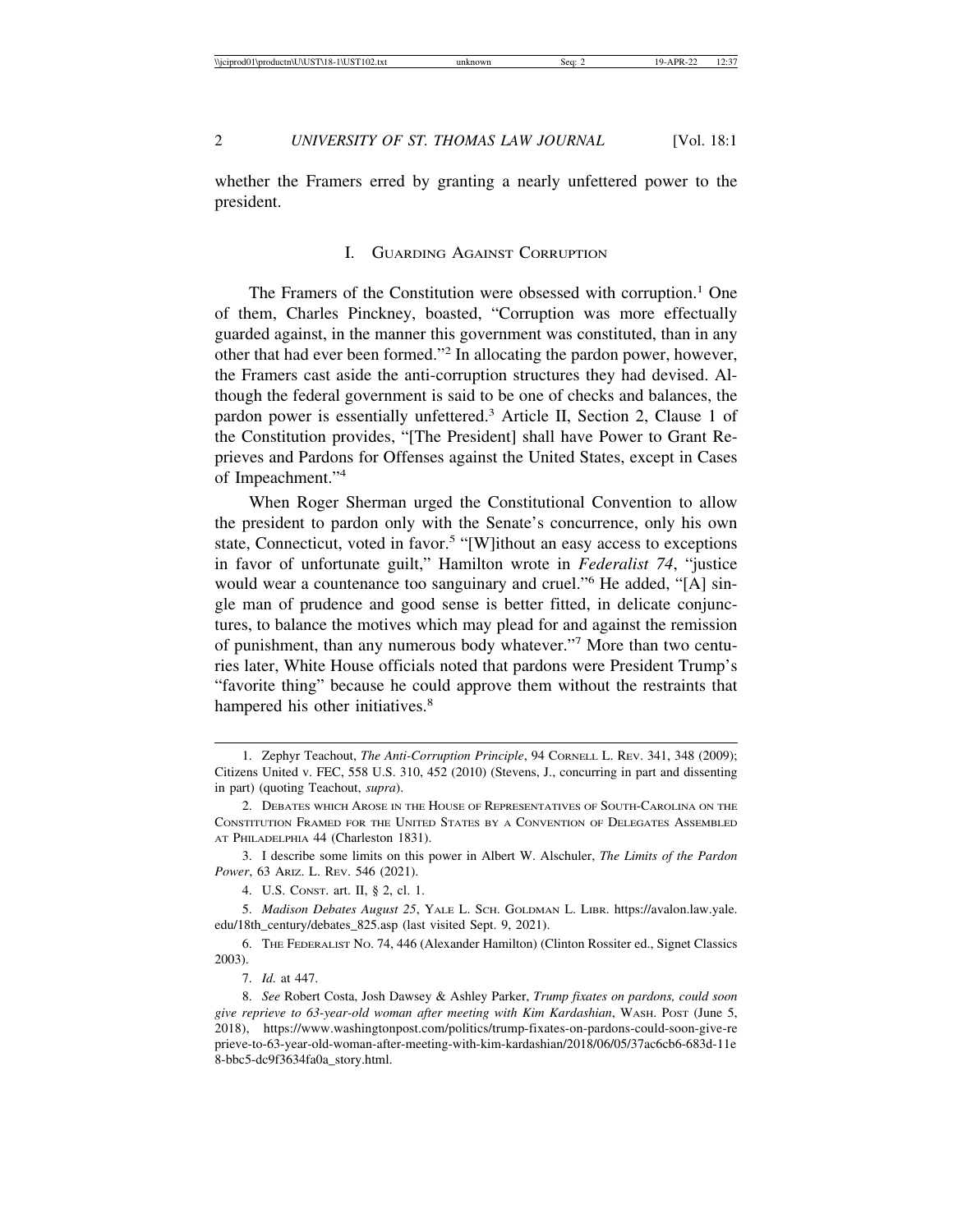Most early state constitutions did not give governors the same unchecked power the U.S. Constitution gave the president.<sup>9</sup> One state, Georgia, assigned the pardon power principally to the legislature.10 Today, in twenty-three states, governors have a pardon power like the president's; in twenty-one other states, governors may pardon only with the advice or concurrence of other officials (usually the majority of a state clemency board); and in six states, governors appoint clemency boards and have no further role in the process themselves.<sup>11</sup> Among history's many proposals for reforming federal clemency was one Senator (later Vice President) Walter Mondale offered shortly after President Ford pardoned President Nixon—a constitutional amendment to allow Congress to disapprove clemency grants by a two-thirds vote of both houses.<sup>12</sup>

Today the pardon power is corrupted. I use the word *corruption* in the same way Aristotle and the Framers did: A thing is corrupted when it becomes impure or perverted. In particular, the use of public power to advance private ends is corrupt.<sup>13</sup>

### II. A BRIEF HISTORY OF FEDERAL CLEMENCY

For most of American history, presidents personally reviewed tall stacks of pardon applications, and they saw the job as mandatory. They focused particularly on whether a trial judge or prosecutor supported an application,<sup>14</sup> and political support mattered too. Many of the 331 clemency warrants Abraham Lincoln issued to people convicted in civilian courts

<sup>9.</sup> *See* CAROLYN STRANGE, DISCRETIONARY JUSTICE: PARDON AND PAROLE IN NEW YORK FROM THE REVOLUTION TO THE DEPRESSION 23 (2016); W. H. HUMBERT, THE PARDONING POWER OF THE PRESIDENT 14 (1941).

<sup>10.</sup> CONST. OF GEORGIA, art. XIX (1777), https://avalon.law.yale.edu/18th\_century/ga02.asp.

<sup>11.</sup> Margaret Colgate Love, *Reinvigorating the Federal Pardon Process: What the President Can Learn from the States*, 9 U. ST. THOMAS L.J. 730, 743–44 (2012).

<sup>12.</sup> Walter F. Mondale, *Harnessing the President's Pardon Power*, 61 ABA J. 107, 108 (1975).

<sup>13.</sup> *See* ARISTOTLE, POLITICS 114 (Benjamin Jowett, trans. Oxford Univ. Press rev. ed. 1967) (c. 350 BCE); ZEPHYR TEACHOUT, CORRUPTION IN AMERICA: FROM BENJAMIN FRANKLIN'S SNUFF BOX TO CITIZENS UNITED 38–55 (2014).

<sup>14.</sup> President Jefferson wrote, "No pardon is granted in any case but on the recommendation of the judges who sat on the trial  $\&$  who best know  $\&$  estimate the degree of the crime,  $\&$ character & deportment of the criminal." George Lardner, Jr. & Margaret Colgate Love, *Mandatory Sentences and Presidential Mercy: The Role of Judges in Pardon Cases, 1790-1850*, 16 FED. SENT'G REP. 212, 213 n.21 (2004). The first "Rules Relating to Application for Pardon," approved by President McKinley in 1898, required the Attorney General to seek an evaluation of every application by the office of the United States Attorney that had prosecuted the applicant's case and also "to obtain, if possible, the views of the trial judge." Except in capital cases and cases in which the president asked to see an application, an application without the support of either the prosecutor or the trial judge was denied automatically. U.S. Dep't of Justice, Rules Relating to Applications for Pardon (Feb. 4, 1898) (on file with the author). In 1907, the rules permitted the Attorney General to forward an application to the president even when neither the prosecutor nor the judge supported it. In 1913, they declared that a favorable recommendation by a prosecutor, trial judge, law enforcement agency, or prison official would automatically send an application to the president's desk.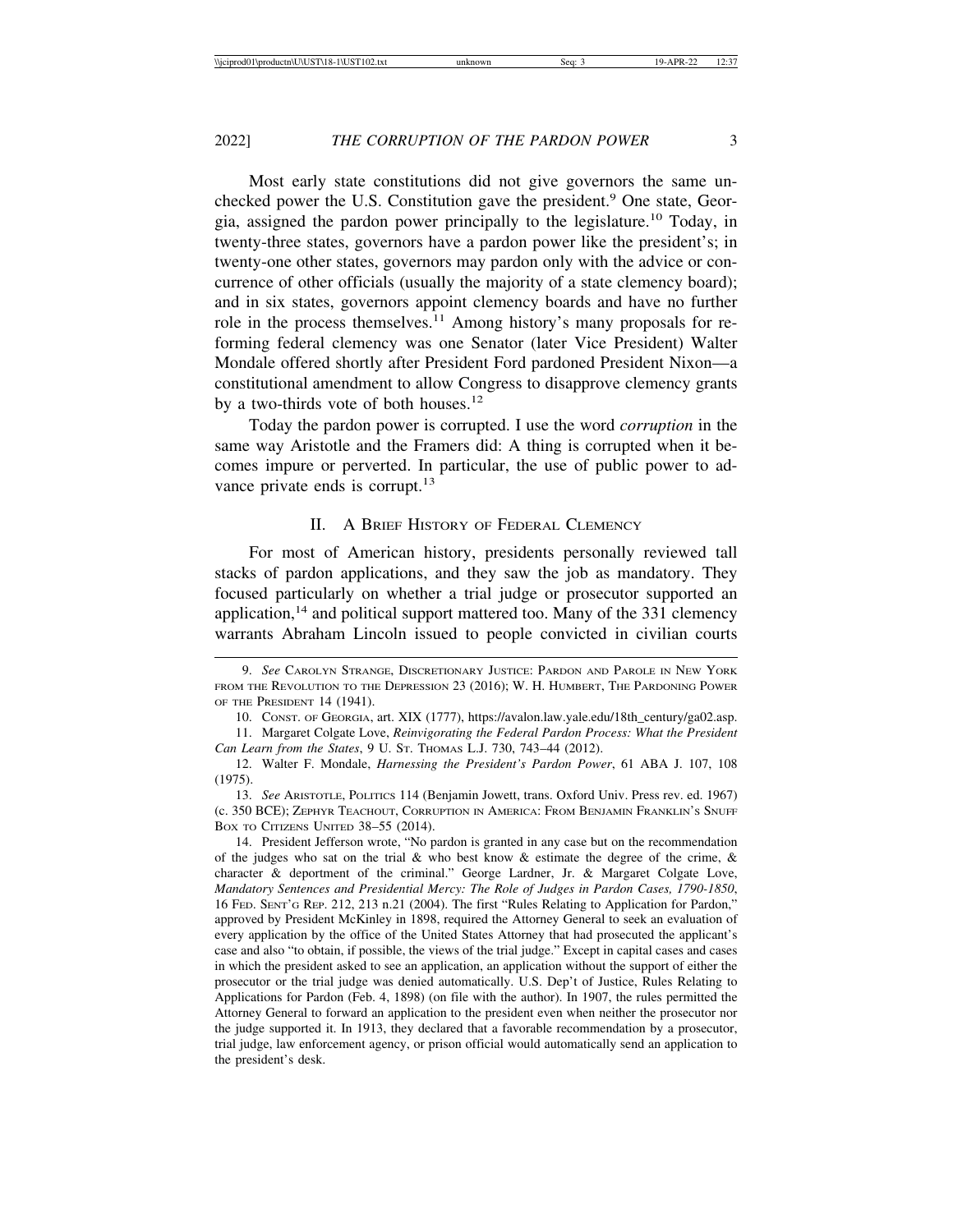mentioned the endorsement of judges (seventy-three warrants), prosecutors (seventy-eight warrants), prison officials (forty-four warrants), U.S. Senators (fifteen warrants), Members of the House of Representatives (fourteen warrants), and governors (twelve warrants).<sup>15</sup> Warrants also noted the support of former public officials, state legislators, mayors, aldermen, generals, the vice president, and many ordinary citizens. The clemency warrant of one offender recited the endorsement of a "large majority" of the Pennsylvania legislature and "several thousand citizens."<sup>16</sup>

A president's personal favor could matter. Lincoln's acquaintance with Henry Luckett, for example, might have saved Luckett's life.<sup>17</sup> Luckett had been convicted of attempting to transport quinine and percussion caps to the Confederate army. An Indiana member of Congress and both of Indiana's senators accompanied Luckett's daughter, Mrs. Bullitt, and her husband as they pleaded with Lincoln for a remission of Luckett's death sentence. Mrs. Bullitt argued that her father had been entrapped and that his mental ability was impaired.

As Mrs. Bullitt spoke,

Mr. Lincoln, turning to Senator Lane, exclaimed:

"Lane, what did you say this man's name was?"

"Luckett," answered the senator.

"Not Henry M. Luckett?" quickly queried the president.

"Yes," interposed Mrs. Bullitt; "my father's name is Henry M. Luckett."

"Why, he preached in Springfield years ago, didn't he?" said Mr. Lincoln.

"Yes, my father used to preach in Springfield," replied the daughter.

16. Ruckman & Kincaid, *supra* note 15, at 93–94.

17. *See* Daniel W. Voorhees, *"No Hanging in this Case"—The President's Clemency*, *in* REMINISCENCES OF ABRAHAM LINCOLN BY DISTINGUISHED MEN OF HIS TIME, 351, 359–60 (Allen Thorndike Rice ed., 1886).

Someone familiar with the mindset of modern prosecutors might imagine that prosecutors' approval of pardon applications has always been rare. In the years 1885 through 1931, however, there were 10,548 grants of clemency. Presumably almost every grant had the support of a prosecutor or judge, but presidents mentioned this support only 4,296 times. 2,623 grants noted the support of both prosecutor and judge; 1,346 mentioned only the prosecutor's support; and 334 mentioned only the judge's. Recommendations by prosecutors alone outnumbered those by judges alone by a ratio of four-to-one. *See* HUMBERT, *supra* note 9, at 97–99 (part of Table I).

<sup>15.</sup> *See* P.S. Ruckman, Jr. & David Kincaid, *Inside Lincoln's Clemency Decision Making*, 29 PRES. STUD. Q. 84, 93–94 (1999). Although P. S. Ruckman Jr. murdered his sons and then ended his life in 2018, I do not hesitate to cite his extensive and useful scholarship on the history of pardons. *See* Jim Hagerty, *Renowned College Professor P.S. Ruckman Kills Children, Self, Say Police*, INQUISITR (Mar. 4, 2018), https://www.inquisitr.com/4813078/renowned-college-professor -p-s-ruckman-kills-children-self.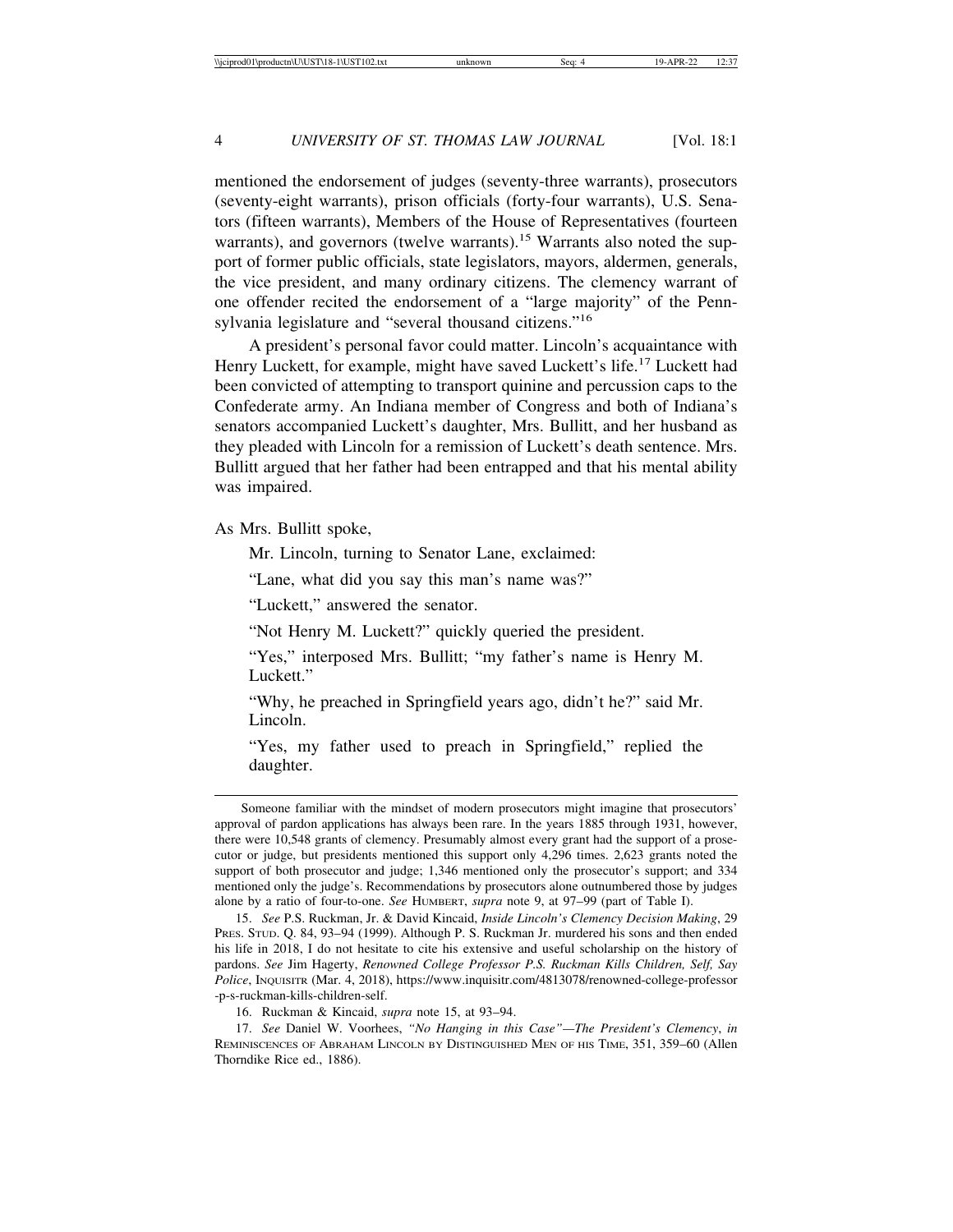"Well, this is wonderful!" Mr. Lincoln remarked; . . . "I knew this man well; I have heard him preach; he was a tall, angular man like I am, and I have been mistaken for him on the streets. Did you say he was to be shot day after to-morrow? No, no! There will be no shooting or hanging in this case. Henry M. Luckett!"<sup>18</sup>

Although the path to clemency was political, this path was accessible to a large portion of U.S. society. Someone without prior political connections, an electoral constituency of his own, a history of campaign contributions, or a high-priced advocate could generate support for a pardon and gain fair consideration. Between 1860 and 1900, presidents granted 49 percent of all the applications for clemency they received,19 and as recently as 1961 to 1980, they granted 28 percent.<sup>20</sup> In the years 1885 through 1931, chief executives approved  $10,548$  clemency grants.<sup>21</sup> They reviewed all 10,548 files personally, and they or their Attorneys General provided brief explanations of the reasons for their decisions.<sup>22</sup>

Until 1890, a large majority of clemency grants were pardons. Presidents then began to grant sentence commutations in significant numbers. By 1910, the usual (but not invariable) means of ordering an immediate release from confinement was a commutation of sentence "to expire at once."<sup>23</sup> Using a commutation rather than a pardon to free a prisoner left his conviction intact.

Since 1962, the Justice Department's rules have forbidden federal prisoners from applying for pardons.24 Pardons are available only after former offenders have been free for at least five years.25 Despite the Justice Department's rules, presidents sometimes exercise their constitutional power to grant pardons to prisoners. Except when a president bypasses the rules, however, the only sort of clemency that currently gets someone out of prison is a commutation.

21. *See* HUMBERT, *supra* note 9, at 97–99 (part of Table I). The average number of grants per year was 224.

22. Every *Attorney General's Annual Report* during these years included a list of grants and the reasons given for them. The reports are included in the HeinOnline database.

23. *See* HUMBERT, *supra* note 9, at 96–98 (part of Table I); *compare* 1904 ATT'Y GEN. ANN. REP. 53, *with* 1905 ATT'Y GEN. ANN. REP. 52.

24. 28 C.F.R. Part 1 (1963); 27 Fed. Reg. 11002 (Nov. 10, 1962).

25. 28 C.F.R. § 1.2 (2020) ("No petition for pardon should be filed until the expiration of a waiting period of at least five years after the date of the release of the petitioner from confinement or, in case no prison sentence was imposed, until the expiration of a period of at least five years after the date of the conviction of the petitioner.").

<sup>18.</sup> *Id.*

<sup>19.</sup> KATHLEEN DEAN MOORE, PARDONS: JUSTICE, MERCY, AND THE PUBLIC INTEREST 53 (1989).

<sup>20.</sup> *See Clemency Statistics*, U.S. DEP'T OF JUST. (Aug. 24, 2021), https://www.justice.gov/ pardon/clemency-statistics. From fiscal 1961 through fiscal 1980, inclusive, presidents granted 3,603 petitions; 9,270 were either denied by the president or closed without presidential action. A total of 12,873 petitions were considered.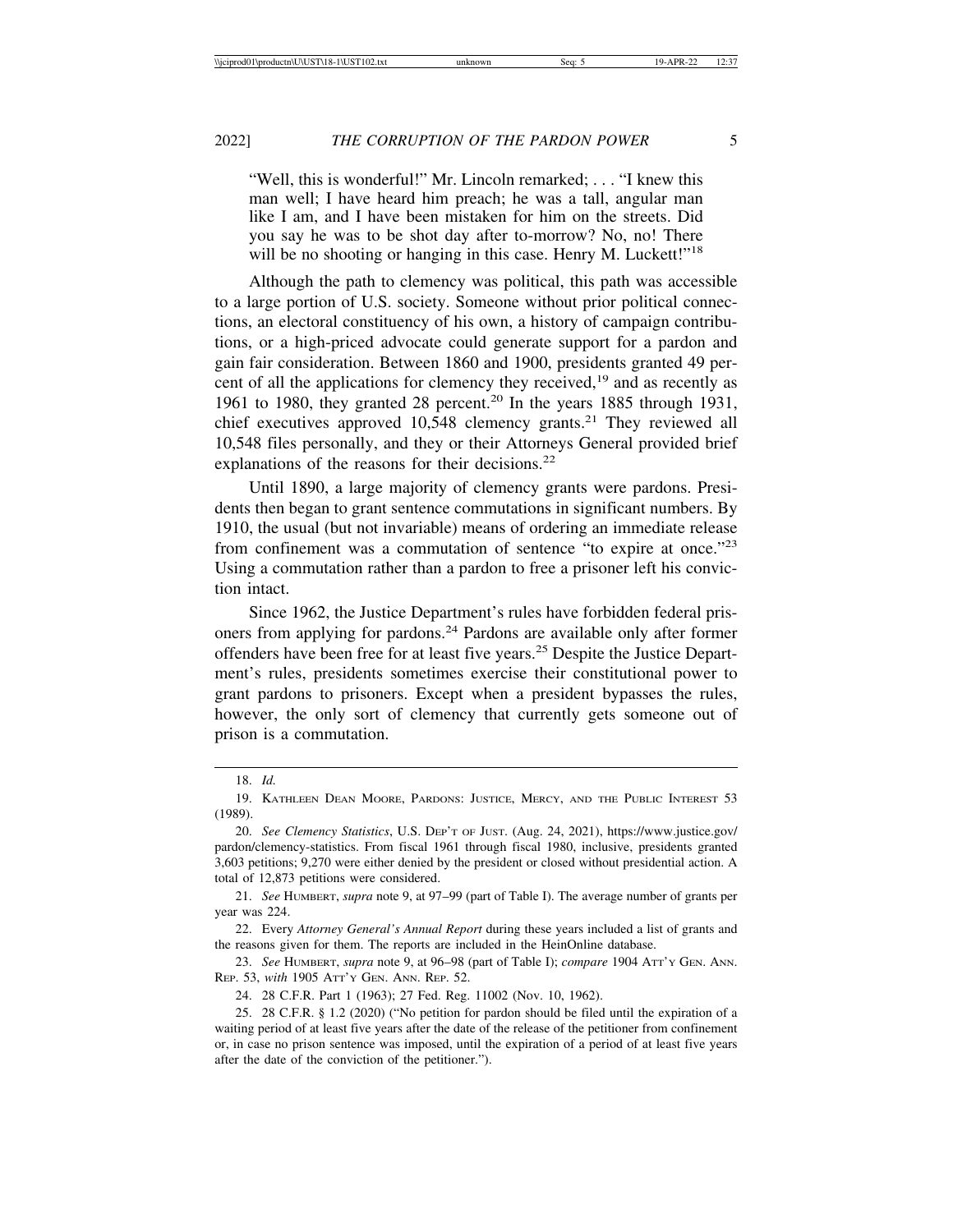The following chart shows the number of commutations per decade since 1910.<sup>26</sup> It reveals a sharp decline in the 1930s, the near disappearance of commutations in the 1980s, 1990s, and 2000s, and an apparent resurgence of commutations in the 2010s. Explanations of these changes will follow. Of course, the changes should be viewed against the background of a changing federal prison population. In the 1910s, when presidents granted more than 1,100 commutations, the number of federal prisoners was about  $2,600<sup>27</sup>$  In the first decade of the twenty-first century, when presidents granted only fifty-seven commutations, the number was about 180,000.<sup>28</sup> While the prison population multiplied about seventy times, sentence commutations fell to one-twentieth their earlier number.

| 1910s             | 1122        |
|-------------------|-------------|
| 1920s             | 1764        |
| 1930s             | 774         |
| 1940 <sub>s</sub> | 201         |
| 1950s             | 69          |
| 1960s             | 34030       |
| 1970s             | 96          |
| 1980s             | 29          |
| 1990s             | 17          |
| 2000s             | $57^{31}$   |
| 2010 <sub>s</sub> | $1726^{32}$ |

#### COMMUTATIONS BY DECADE<sup>29</sup>

26. Again, the decade 1910 to 1920 is the first in which commutations can reasonably be regarded as the "get out of prison" kind of clemency.

27. U.S. DEP'T OF JUST., BUREAU OF JUST. STAT., HISTORICAL CORRECTIONS STATISTICS IN THE UNITED STATES, 1850-1984, 145 tbl. 6-1 (1986), https://www.bjs.gov/content/pub/pdf/hcsus 5084.pdf. This daily population figure for 1915 includes federal inmates housed in state prisons as well as those housed in federal penitentiaries.

28. U.S. DEP'T OF JUST., BUREAU OF JUST. STAT., PRISONERS IN 2005 1 (2007), https:// www.bjs.gov/content/pub/pdf/p05.pdf.

29. U.S. DEP'T OF JUST., *supra* note 20.

30. The bulge in the number of commutations in the 1960s was attributable to the commutation of more than 300 mandatory minimum drug sentences by Presidents Kennedy and Johnson. When Robert Kennedy became Attorney General in 1961, he encouraged the Pardon Attorney and the Director of the Bureau of Prisons to locate prisoners serving mandatory minimum sentences who merited clemency. According to Pardon Attorney Reed Cozart, "When the wardens told [Kennedy] how tremendous [sic] this boosted prison morale, he ordered the whole process speeded up." *See* Charles Shanor & Marc Miller, *Pardon Us: Systematic Presidential Pardons*, 13 FED. SENT'G REP. 139, 145–46 n.23 (2001) (quoting *Executive Clemency Cases Growing Each Year*, THE SUNDAY STAR, Jan. 14, 1968). The commutations approved by Presidents Kennedy and Johnson were the last awarded in sizeable numbers until President Obama's Clemency Project 2014.

31. Almost two-thirds of the fifty-seven commutations issued during the first decade of the twenty-first century (thirty-six commutations) came on one day—the last day of the Clinton ad-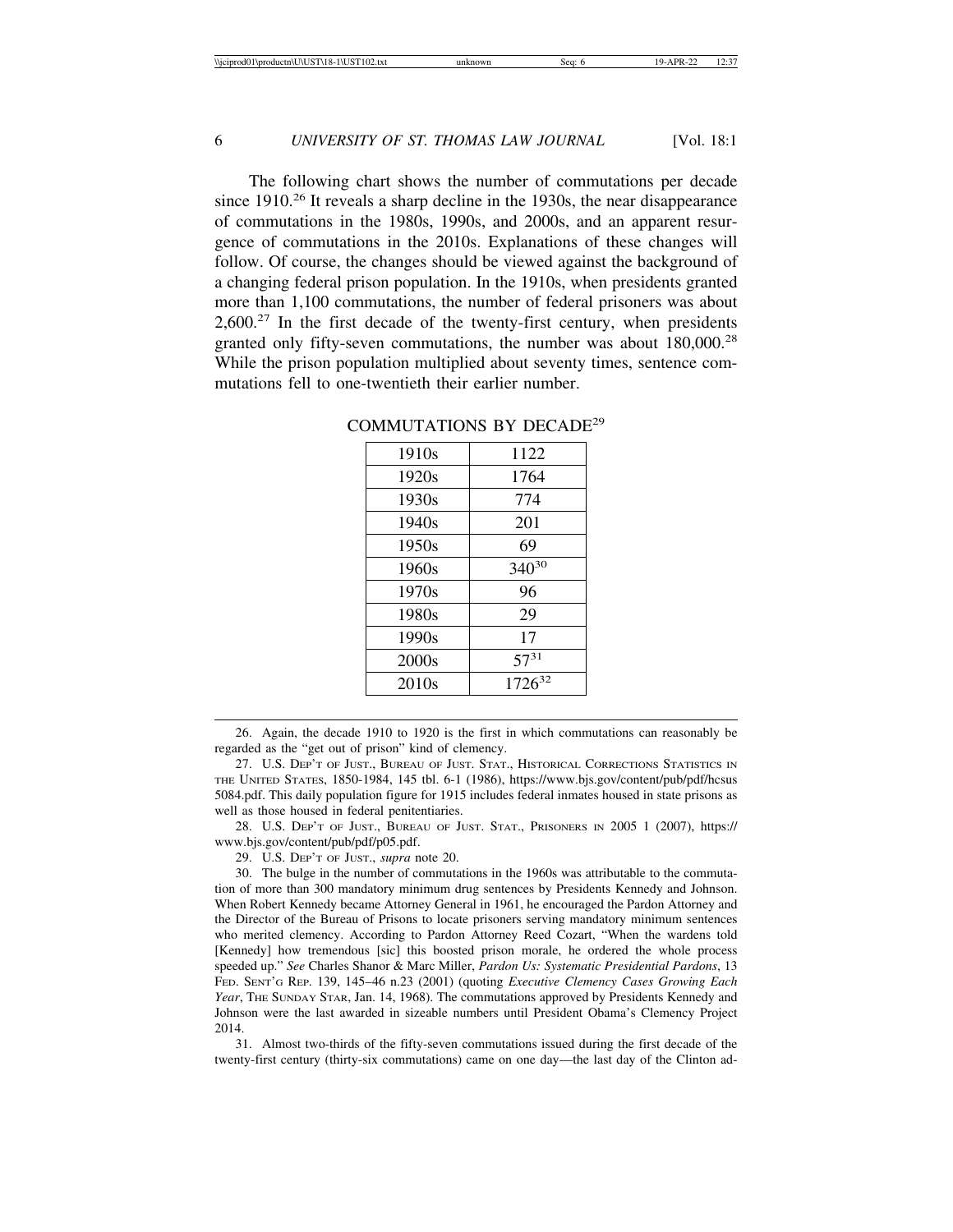The decline in commutations in the 1930s and the further decline in the 1940s was attributable to the use of a mechanism other than clemency to release prisoners. In 1910, Congress established a parole board in each of the three federal penitentiaries,<sup>33</sup> and in 1930, a single United States Board of Parole replaced the three boards.34 Initially, the number of parole releases was not sufficient to slow commutations, and indeed the number of commutations increased. But in 1932, the Attorney General noted that the number of parole releases had burgeoned:

Since 1910 when the Federal parole act became effective, the number of prisoners released annually on parole from the Federal institutions has grown from 133 in 1910-11 to 5,207 in 1931- 32. The increase has been especially rapid during the past few years . . . . Thus the number paroled in 1931-32 was more than five times as large as the number paroled three years previously, and more than twice as large as the number paroled two years previously. The number of parole releases has also increased more rapidly than the prison population . . . . Parole releases in 1910-11 numbered only 6.4 per 100 of the prison population . . . while parole releases in 1931-32 numbered 38 per 100 of the prison population  $\ldots$  .<sup>35</sup>

In the 1930s and 1940s, parole greatly reduced the number of commutations. Then, a half-century later, Congress ended parole. The Sentencing

35. ATT'Y GEN. ANN. REP. 127 (1932). Parole did not reduce the need for pardons to restore the civil rights of ex-offenders, and, after 1930, the number of pardons grew while the number of commutations declined. U.S. DEP'T OF JUST., *supra* note 20.

ministration. *See* U.S. DEP'T OF JUST., COMMUTATIONS, REMISSIONS, AND REPRIEVES GRANTED BY PRESIDENT WILLIAM J. CLINTON (1993-2001), https://www.justice.gov/pardon/clinton-commuta tions. Another 21 percent (twelve commutations) also came during Clinton's final year in office. Moreover, President Clinton granted *all* of the commutations approved during the preceding decade (seventeen commutations). All but three of those commutations came on a single day and freed long-imprisoned members of FALN, a Puerto Rican terrorist group responsible for 120 bombings. *See id*.; Charles Babington, *Puerto Rican Nationalists Freed From Prison*, WASH. POST (Sept. 11, 1999), https://www.washingtonpost.com/wp-srv/politics/campaigns/ keyraces2000/stories/faln091199.htm. Congress passed resolutions condemning the FALN commutations by votes of 95-to-2 in the Senate and 311-to-41 in the House. *See Bill Clinton Pardons Controversy*, WIKIPEDIA, https://en.wikipedia.org/wiki/Bill\_Clinton\_pardon\_controversy (last visited Aug. 17, 2020).

<sup>32.</sup> Including commutations granted during the first nine months of fiscal 2020.

<sup>33.</sup> Act of June 25, 1910, 36 Stat. 819 (1910).

<sup>34.</sup> *See* U.S. DEP'T OF JUST., U.S. PAROLE COMM'N, HISTORY OF THE FEDERAL PAROLE SYS-TEM 1, 7 (2003). The rhetoric of parole differed from the rhetoric of pardon. Pardon was about justice and mercy, but parole was about treatment. Pardon was seen as ending punishment, but parole was seen as continuing treatment in the community. *See* Sanford Bates, *What May Be Done to Forward the Judicious Application of the Principle of Individualization of Punishment by the Judge Who Assigns the Penalty to Be Inflicted on the Offender?*, 16 J. CRIM. L. & CRIMOLOGY 477, 485 (1926) ("[P]unishment depends not upon [the offender's] crime but upon his particular type of personality; the length of punishment depends on his reaction to treatment; and the place and character of his punishment likewise depend upon his needs and his reaction to correctional treatment."); Albert W. Alschuler, *The Changing Purposes of Criminal Punishment: A Retrospective on the Past Century and Some Thoughts About the Next*, 70 U. CHI. L. REV. 1, 1–6 (2003).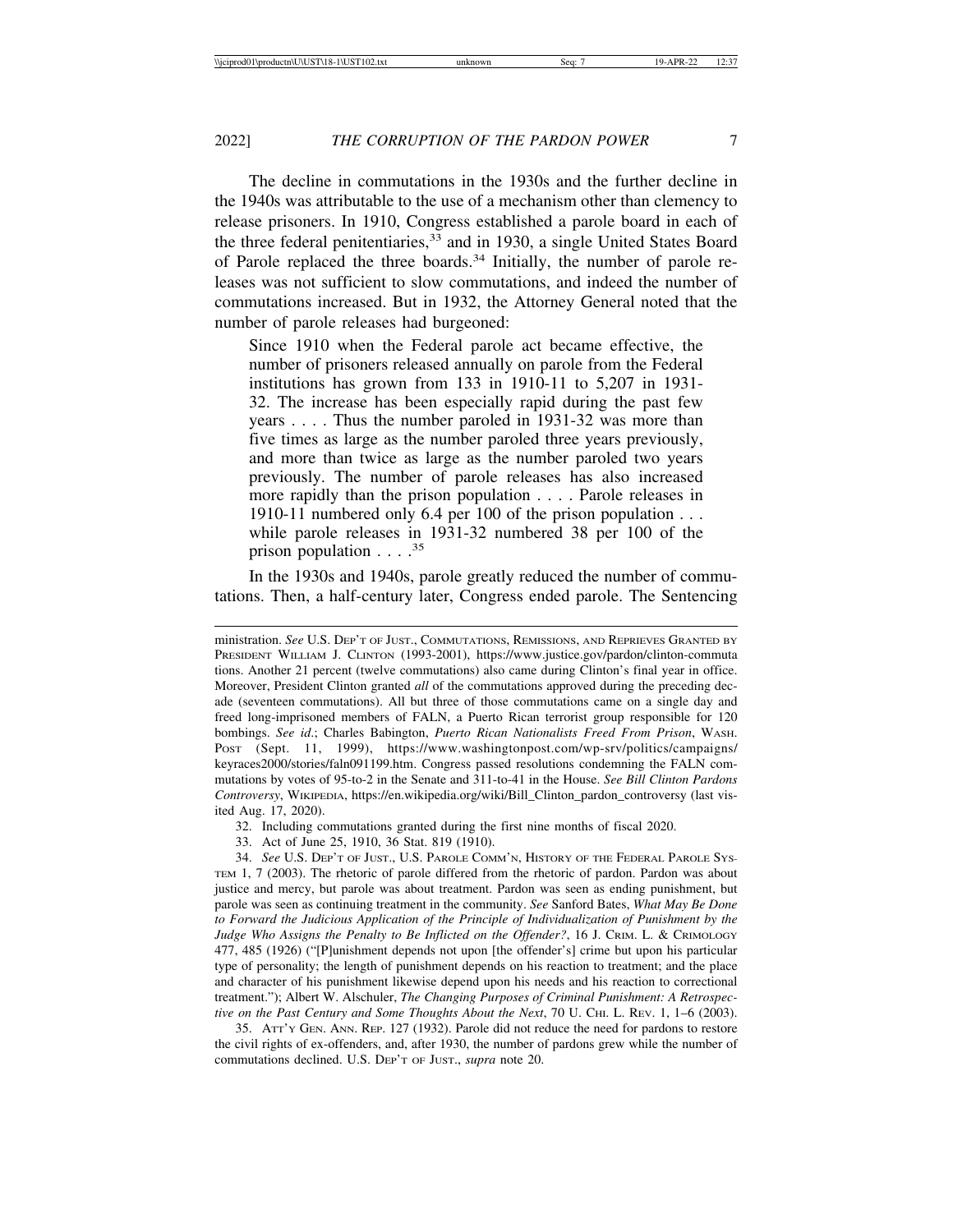Reform Act of 1984 (SRA) replaced parole release with a regime of determinate sentencing based on mandatory guidelines.<sup>36</sup> A hopeful scholar speculated that the abolition of parole could lead to "an expanded and crucial role for pardons,"37 but it did not happen. Instead, the number of commutations fell further and approached the vanishing point.

With two exceptions—Presidents Obama and Biden—all presidents elected since 1980—Reagan, George H. W. Bush, Clinton, George W. Bush, and Trump—emphasized their support of tough-on-crime measures.<sup>38</sup> Most of these presidents evidently saw considerable political risk in releasing prisoners.39 In most years since 1980, the president did not find even one federal prisoner worthy of early release.<sup>40</sup>

In his eight years in the White House, Ronald Reagan commuted thirteen sentences (one percent of the applications his administration received); in his four years, George H. W. Bush commuted three (one-half of one percent of the applications received); in his eight years, Bill Clinton com-

38. *See* Howell Raines, *Reagan Proposes Revision of Laws to Combat Crime*, N.Y. TIMES (Sept. 29, 1981), https://www.nytimes.com/1981/09/29/us/reagan-proposes-revision-of-laws-tocombat-crime.html; *Text of President's Speech on Drive Against Crime*, N.Y. TIMES (Oct. 15, 1982), https://www.nytimes.com/1982/10/15/us/text-of-president-s-speech-on-drive-againstcrime.html; JACK W. GERMOND & JULES WITCOVER, WHOSE BROAD STRIPES AND BRIGHT STARS: THE TRIVIAL PURSUIT OF THE PRESIDENCY 157–69 (1989); SIDNEY BLUMENTHAL, PLEDGING ALLE-GIANCE: THE LAST CAMPAIGN OF THE COLD WAR 295–96 (1990); *Willie Horton*, WIKIPEDIA, https://en.wikipedia.org/wiki/Willie\_Horton (last visited Jan. 28, 2020); Editorial, *When the Murderer is a Woman*, N.Y. TIMES (Jan. 31, 1998), https://www.nytimes.com/1998/01/31/opinion/ when-the-murderer-is-a-woman.html; *Ricky Ray Rector*, WIKIPEDIA, http://en.wikipedia.org/wiki/ Ricky\_Ray\_Rector (last visited Jan. 28, 2020); MOLLY IVINS, SHRUB: THE SHORT BUT HAPPY POLITICAL LIFE OF GEORGE W. BUSH 49 (2000); JAMES MOORE & WAYNE SLATER, BUSH'S BRAIN: HOW KARL ROVE MADE GEORGE W. BUSH PRESIDENTIAL 205 (2003); Fox Butterfield, *On the Record: Governor Bush on Crime: Bush's Law and Order Adds Up to Tough and Popular*, N.Y. TIMES (Aug. 18, 1999), https://www.nytimes.com/1999/08/18/us/record-governor-bushcrime-bush-s-law-order-adds-up-tough-popular.html; German Lopez, *Donald Trump Wants to Bring Back the "Tough on Crime" Policies that Helped Cause Mass Incarceration*, VOX (Sept. 21, 2016, 3:25 PM), https://www.vox.com/2016/5/25/11737264/donald-trump-criminal-justice-re publican-president.

39. Few political nightmares could be worse than the one that befell former Arkansas Governor Mike Huckabee when a prisoner whose sentence he commuted murdered four police officers nine years later. *See* Ross Douthat, *Prisons of Our Own Making*, N.Y. TIMES (Dec. 13, 2009), https://www.nytimes.com/2009/12/14/opinion/14douthat.html.

40. U.S. DEP'T OF JUST., *supra* note 20.

<sup>36.</sup> *See* 18 U.S.C. §§ 3551–3625. In 2005, a constitutional ruling of the Supreme Court made the guidelines discretionary. United States v. Booker, 543 U.S. 220 (2005).

<sup>37.</sup> *See* MOORE, *supra* note 19, at 86. Moore also wrote, "It is reasonable to expect that the role of pardons will expand in the next decade because of changes now taking place in the criminal law . . . . Under the new rules, judicial discretion will be sharply curtailed by sentencing guidelines, and parole will gradually be eliminated. Pardon may end up as the only means of individualizing sentences." *Id.* at 7. At hearings on a precursor to the SRA, a Member of Congress observed, "[W]e always have executive clemency if we do not have parole." Hearings Before the Subcomm. on Criminal Justice of the H. Comm. on the Judiciary, 97th Cong. 204 (1981) (comment of Rep. Bill McCollum). A representative of the Justice Department declared, "[I]f you eliminate the parole system, you will eliminate a safety valve [but] there is always the executive clemency mechanism as well." *Id.* at 64 (statement of Assistant Attorney General Jonathan Rose).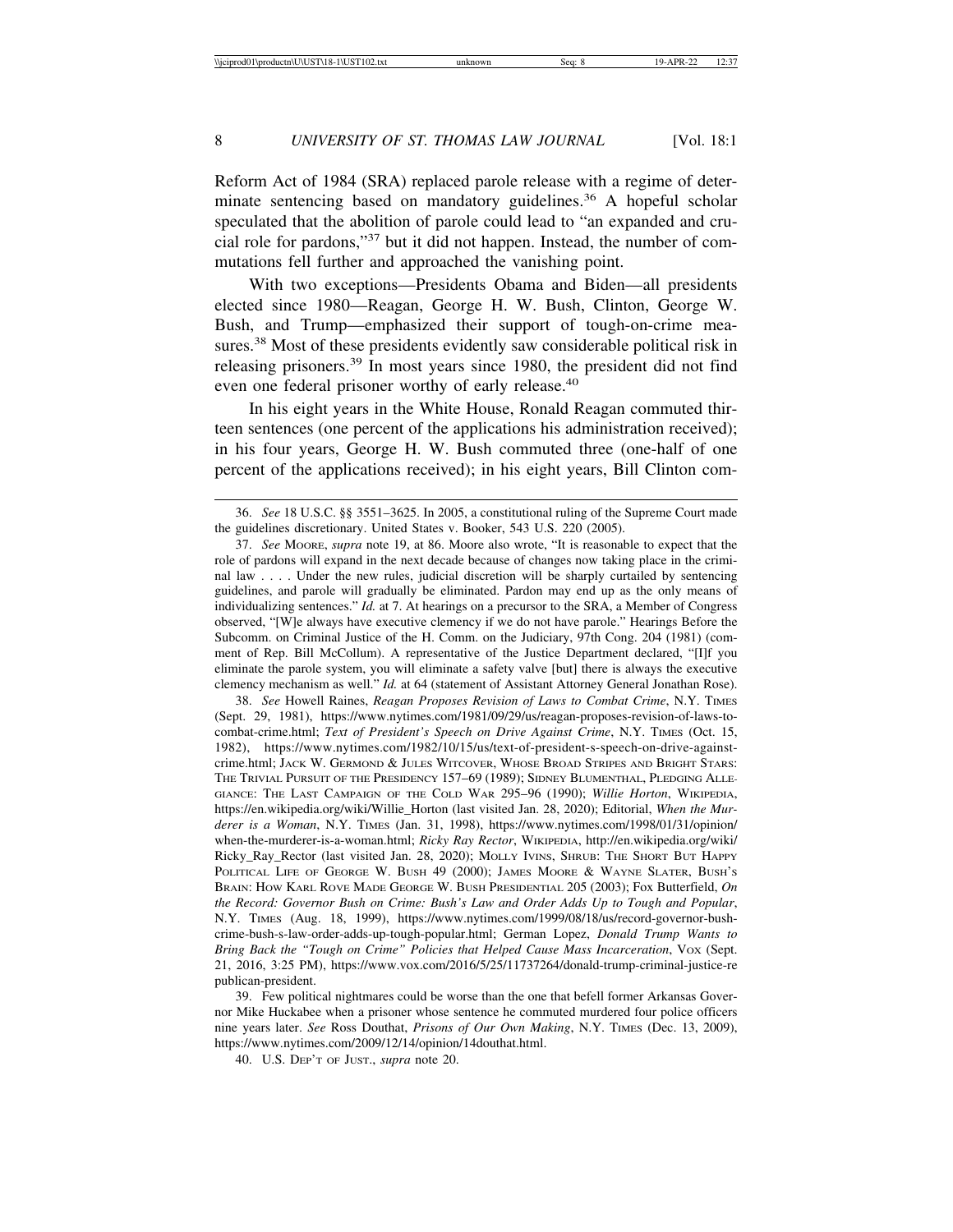muted sixty-one (one percent of the applications received); in his eight years, George W. Bush commuted eleven (one-tenth of one percent of the applications received); and in his four years, Donald Trump commuted eighty-nine (one percent of the applications received). $41$ 

For a time, Barack Obama seemed no different. He commuted no sentences in fiscal 2009, 2010, 2011, and 2013; he commuted one in 2012 and nine in 2014.42 In 2014, however, the Justice Department announced Clemency Initiative 2014, which "prioritized" applications from prisoners who would have received lower sentences under the law then in effect, who already had served at least ten years, and who had no gang or organized crime connections or history of violence.<sup>43</sup> By the time Obama left the White House, he had commuted 1,715 sentences (five percent of the petitions his administration received).<sup>44</sup>

All but nineteen of Obama's commutations were attributable to the Clemency Initiative,<sup>45</sup> and all of the sentences commuted pursuant to this initiative were for drug trafficking.<sup>46</sup> When Deborah Leff, the pardon attorney from 2014 to 2016, declared that she was "unable to carry out [her] job effectively" and resigned, she noted that she had been "instructed to set aside thousands of petitions for pardon and traditional commutation."47 Although the average sentence reduction granted under the Clemency Initiative exceeded eleven years, most commutations left their recipients with time to serve. Fewer than one-third of the recipients were released before the end of Obama's presidency.48

<sup>41.</sup> *Id.* Department of Justice statistics include all applications received by the department. They also include all clemency granted by the president even when it has gone to people who did not apply to the department (as President Trump's clemency did frequently). *See infra* text accompanying note 76. It is accurate to say both that the number of commutations granted by President Trump equaled 1 percent of all applications received and that Trump granted considerably fewer than one 1 percent of all applications.

<sup>42.</sup> *Id.*

<sup>43.</sup> *See Obama Administration Clemency Initiative*, U.S. DEP'T OF JUST. ARCHIVES, https:// www.justice.gov/archives/pardon/obama-administration-clemency-initiative.

<sup>44.</sup> U.S. DEP'T OF JUST., *supra* note 20.

<sup>45.</sup> U.S. SENT'G COMM'N, AN ANALYSIS OF THE IMPLEMENTATION OF THE 2014 CLEMENCY INITIATIVE 1, 20 (2017), https://www.ussc.gov/sites/default/files/pdf/research-and-publications/re search-publications/2017/20170901\_clemency.pdf.

<sup>46.</sup> *Id.* at 9.

<sup>47.</sup> Letter from Deborah Leff, Pardon Att'y, U.S. Dep't of Just., to Sally Quillian Yates, Deputy Att'y Gen., U.S. Dep't of Just. (Jan. 15, 2016), https://www.documentcloud.org/docu ments/2777898-Deborah-Leff-resignation-letter.html.

<sup>48.</sup> U.S. SENT'G COMM'N, *supra* note 45, at 17.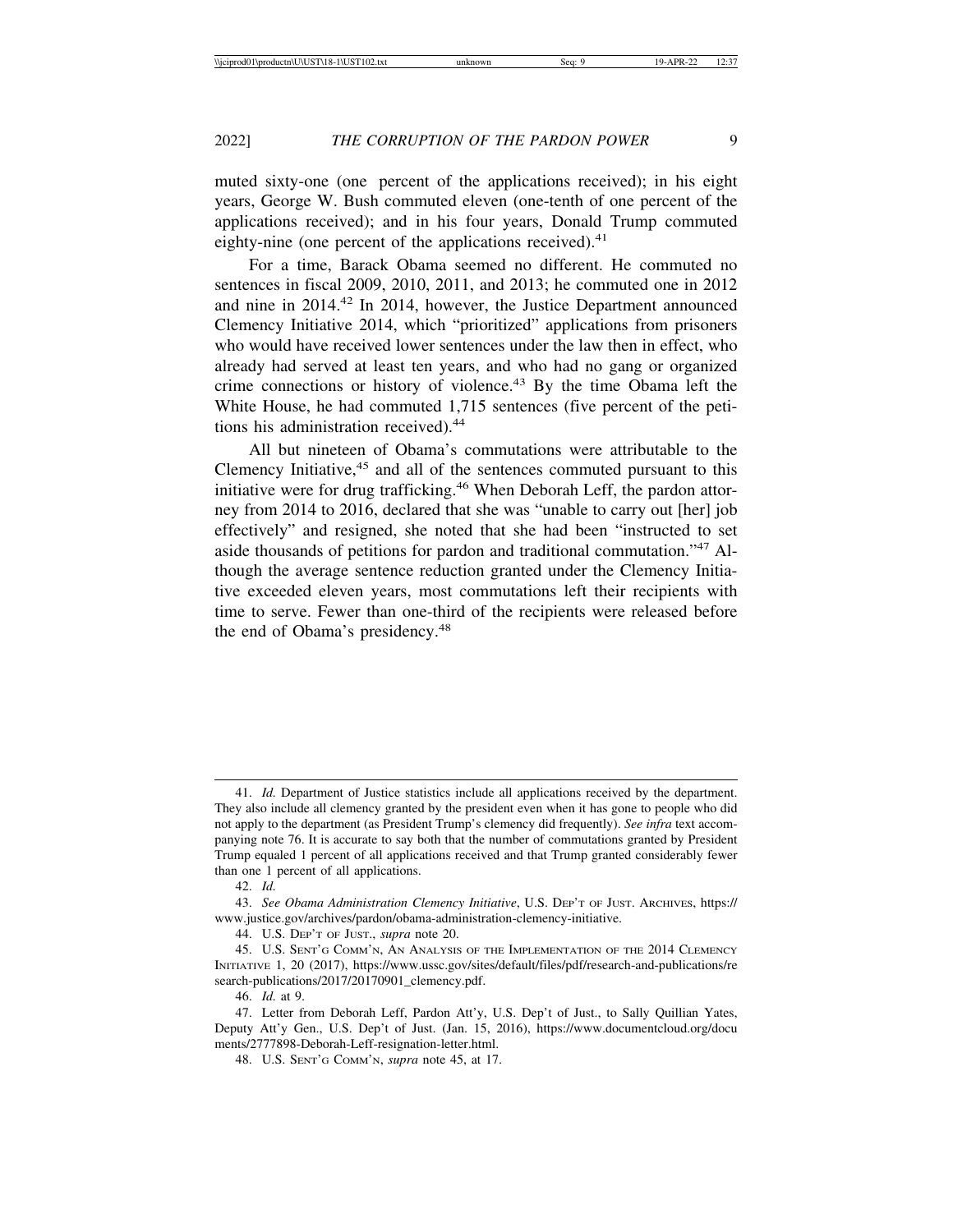Despite the flaws of the Clemency Initiative,<sup>49</sup> the number of Obama's commutations was astounding. They were ten times greater than the total granted by *all* other presidents between 1980 and 2021.<sup>50</sup>

In the years since the SRA, with the last two years of the Obama administration excepted, the United States, for the first time in its history, had no functioning mechanism for releasing prisoners prior to the expiration of their sentences. Partly as a result, the federal prison population is now 4.25 times what it was at the time of the  $SRA$ ,<sup>51</sup> and the average time served by federal prisoners has more than doubled.<sup>52</sup>

Presidents since 1980 also granted pardons (the clemency normally granted only after offenders have completed their sentences) less frequently than their predecessors. The average number of pardons per year for all presidents since 1980 (including Obama) was thirty-five.<sup>53</sup> The average number during the administrations of Presidents Wilson, Harding, and Coolidge (when the prison population was less than one-thirtieth its current size) was 135.<sup>54</sup>

### III. SOME TROUBLESOME PARDONS BEFORE TRUMP

With the exception of President Obama, presidents since 1980 emphasized how little sympathy they had for criminals, and they reduced clemency for people in prison to a trickle. Things looked different to these presidents, however, when the criminals were people they knew or when the presidents' supporters might cheer clemency because they didn't mind the crimes. Then, resolve melted into compassion. Recent presidents have been tough on crime, but not all crime. As the front door to clemency closed, a back door opened.

President Reagan's pardons of Mark Felt and Edward Miller, the highest-ranking FBI agents ever convicted of a crime, looked much like President Trump's pardon of Sheriff Joe Arpaio.<sup>55</sup> During the Nixon

<sup>49.</sup> *See* CTR. ON THE ADMIN. OF CRIM. L. AT NYU L. SCH., THE MERCY LOTTERY: A REVIEW OF THE OBAMA ADMINISTRATION'S CLEMENCY INITIATIVE (2018), http://www.law.nyu.edu/sites/ default/files/upload\_documents/

The%20Mercy%20Lottery.Report%20on%20Obama%20Clemency%20Initiative.2018.pdf.

<sup>50.</sup> U.S. DEP'T OF JUST., *supra* note 20.

<sup>51.</sup> *See* U.S. DEP'T OF JUST., BUREAU OF JUSTICE STATISTICS, SOURCEBOOK OF CRIMINAL JUSTICE STATISTICS - 2003 488 tbl.6.13 (Ann L. Pastore et al. eds., 2005) (reporting that there were 35,781 federal prisoners in 1985); *Statistics*, FED. BUREAU OF PRISONS, https:// www.bop.gov/about/statistics/population\_statistics.jsp (last visited Feb. 3, 2021) (reporting that there were 152,071 federal prisoners on Jan. 28, 2021).

<sup>52.</sup> PEW CHARITABLE TR., PRISON TIME SURGES FOR FEDERAL INMATES: AVERAGE PERIOD OF CONFINEMENT DOUBLES, COSTING TAXPAYERS \$2.7 BILLION A YEAR (2015), https:// www.pewtrusts.org/~/media/. . ./prison\_time\_surges\_for\_federal\_inmates.pdf.

<sup>53.</sup> U.S. DEP'T OF JUST., *supra* note 20.

<sup>54.</sup> *See id.*; U.S. DEP'T OF JUST., BUREAU OF JUSTICE STATISTICS, HISTORICAL CORRECTIONS STATISTICS, *supra* note 27, at 145 tbl.6-1 (prison population figure for 1920).

<sup>55.</sup> For a description of the Arpaio pardon, see *infra* text accompanying notes 78–82.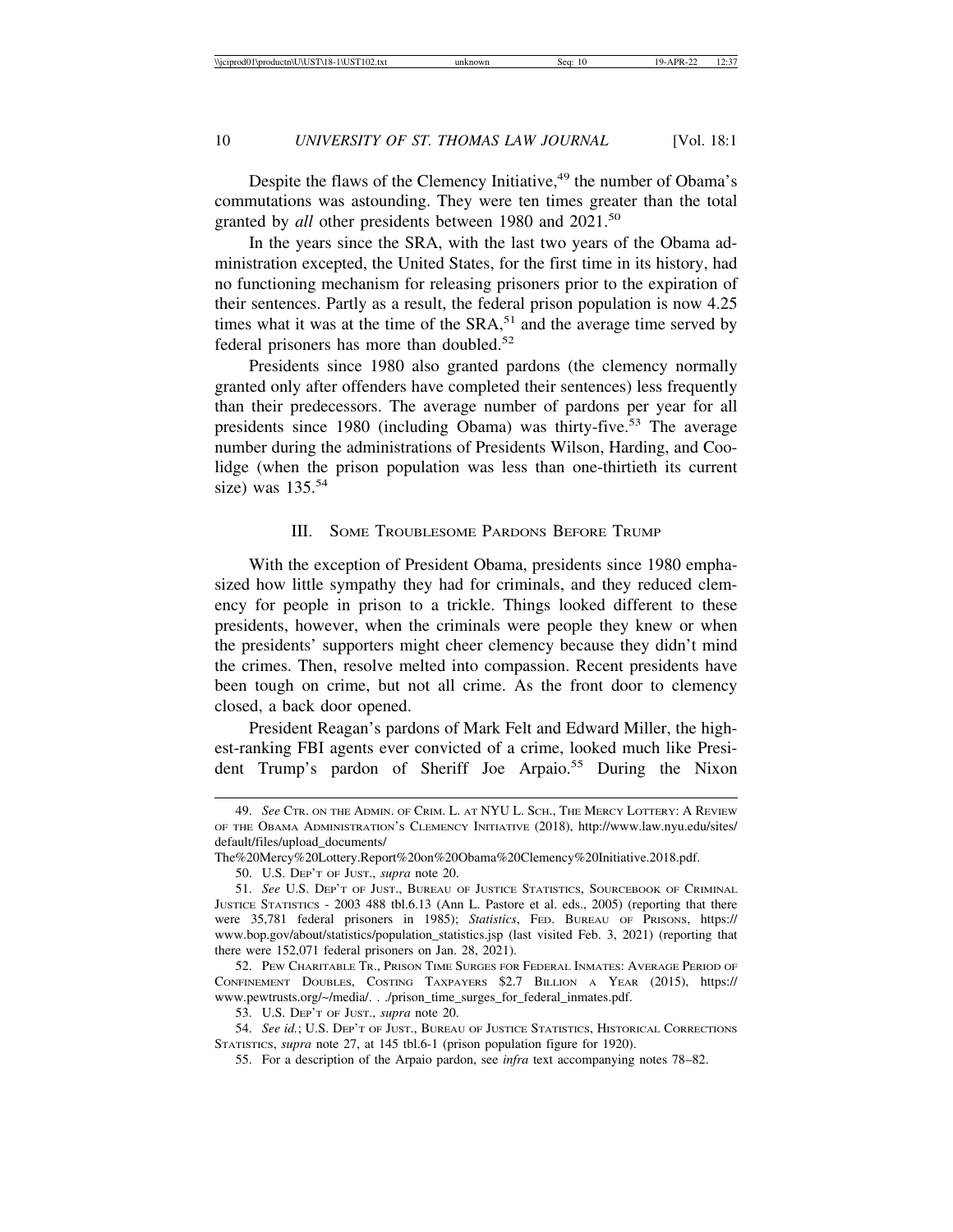administration, Felt and Miller authorized nine warrantless, admittedly "extralegal," and, as things turned out, fruitless break-ins at the homes of friends and relatives of members of the Weather Underground.56 President Reagan described Felt and Miller as "two men who acted on high principle to bring an end to the terrorism that was threatening our nation."57 On learning of Felt and Miller's pardons, former President Nixon sent them bottles of champagne.<sup>58</sup> Felt might have taken special pleasure in the gift because he had a secret. He revealed a quarter century later that he was "Deep Throat," the person who, perhaps more than any other, had brought Nixon's presidency to an end.<sup>59</sup>

On Christmas Eve, 1992, following his electoral defeat by Bill Clinton, President George H. W. Bush pardoned four officials who had been convicted of criminal conduct in the Iran-Contra affair. He also pardoned two defendants awaiting trial, including former Secretary of Defense Caspar Weinberger.<sup>60</sup> The Special Counsel for Iran-Contra Affairs declared, "President Bush's pardon of Caspar Weinberger and other Iran-contra defendants undermines the principle that no man is above the law. It demonstrates that powerful people with powerful allies can commit serious crimes in high office—deliberately abusing the public trust without consequence."61 The special counsel added in an interview that President Bush remained a subject of his investigation.<sup>62</sup>

The most publicized and most criticized of President Clinton's grants of clemency was the pardon he granted Marc Rich at the urging of Rich's former wife, Denise Rich. Marc Rich had fled the United States as he was

58. Laurie Johnston & Robert McG. Thomas, *Notes on People: Congratulations and Champagne from Nixon*, N.Y. TIMES (Apr. 30, 1981), https://www.nytimes.com/1981/04/30/nyregion/ notes-on-people-congratulations-and-champagne-from-nixon.html.

59. *See* Weiner, *supra* note 56.

60. *See* David Johnston, *Bush Pardons 6 in Iran Affair, Averting a Weinberger Trial; Prosecutor Assails "Cover-Up"*, N.Y. TIMES (Dec. 25, 1992), https://www.nytimes.com/1992/12/25/us/ pardons-bush-pardons-6-iran-affair-aborting-weinberger-trial-prosecutor-assails.html.

<sup>56.</sup> *See* Robert Pear, *President Reagan Pardons 2 Ex-FBI Officials in 1970s Break-Ins*, N.Y. TIMES (Apr. 16, 1981), https://www.nytimes.com/1981/04/16/us/president-reagan-pardons-2-exfbi-officials-in-1970-s-break-ins.html; Tim Weiner, *W. Mark Felt, F.B.I. Official who Became 'Deep Throat,' is Dead at 95*, N.Y. TIMES. (Dec. 19, 2008), https://www.nytimes.com/2008/12/ 19/washington/19felt.html; *W. Mark Felt*, WIKIPEDIA, https://en.wikipedia.org/wiki/Mark\_Felt (last visited Feb. 1, 2020).

<sup>57.</sup> *Reagan Statement About the Pardons*, N.Y. TIMES (Apr. 16, 1981), https:// www.nytimes.com/1981/04/16/us/reagan-statement-about-the-pardons.html. President Trump similarly described Joe Arpaio as an "American patriot." Donald J. Trump (@realDonaldTrump), TWITTER (Aug. 25, 2017, 10:00 PM), https://twitter.com/realDonaldTrump/status/ 901263061511794688.

<sup>61.</sup> *The Pardons; Independent Counsel's Statement on the Pardons*, N.Y. TIMES (Dec. 25, 1992), https://www.nytimes.com/1992/12/25/us/the-pardons-independent-counsel-s-statement-onthe-pardons.html.

<sup>62.</sup> Johnston, *supra* note 60. For further discussion of the Weinberger pardon, see Alschuler, *supra* note 3 at 573 n.122; Albert W. Alschuler, *Unequal Justice for Girtha Gulley*, CHI. TRIB. (Jan. 13, 1993), https://www.chicagotribune.com/news/ct-xpm-1993-01-13-9303161543 story.html.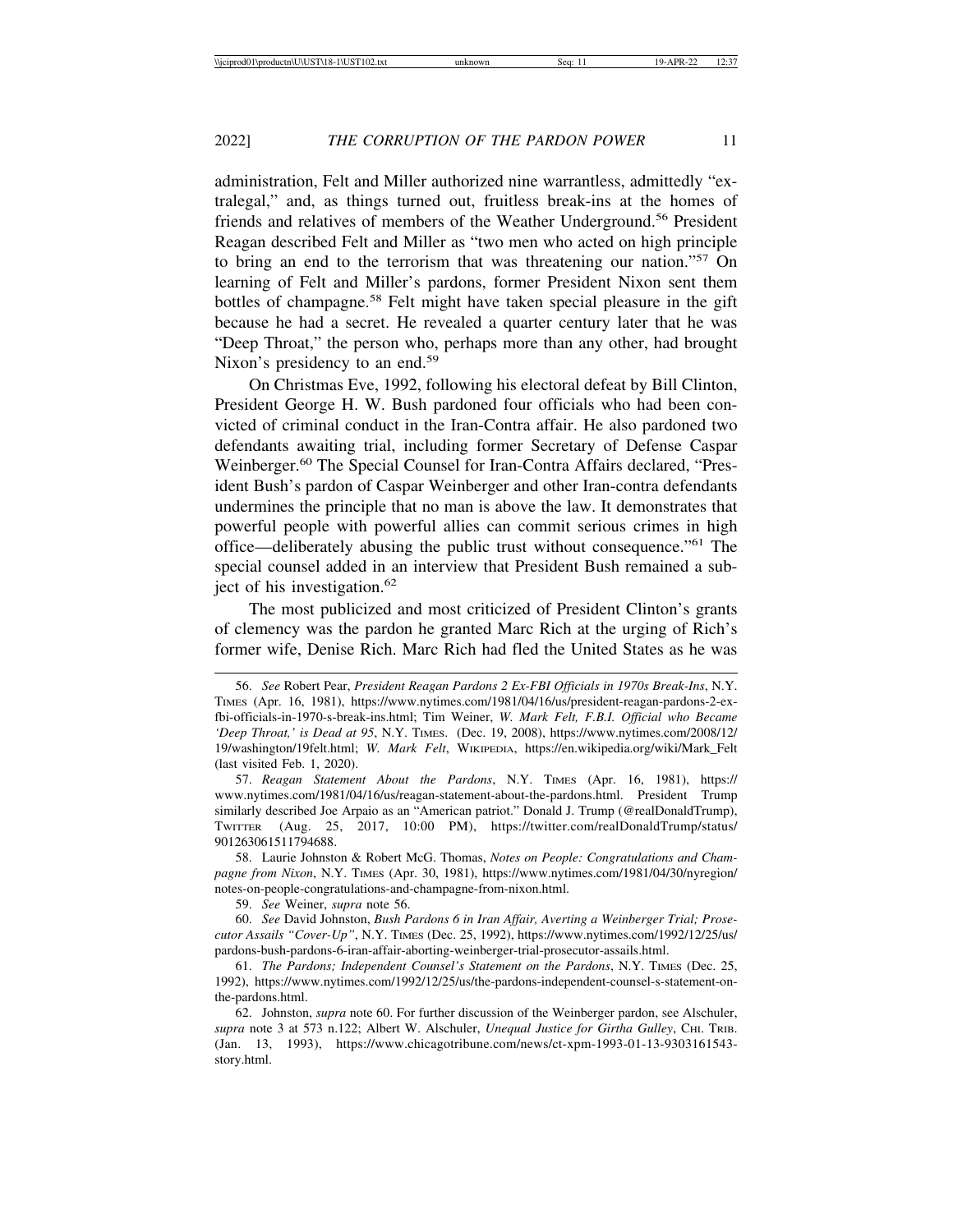about to be charged with tax evasion and conspiring to purchase more than six million barrels of oil from Iran while that country was holding fifty-two U.S. hostages. Denise Rich had contributed more than \$1 million to the Democratic Party and its candidates, \$450,000 to Clinton's library fund, \$100,000 to a fund supporting Hillary Clinton's Senate campaign, \$10,000 to the president's legal defense fund, and \$7,375 worth of furniture to the Clintons. She also had presented a gold-plated saxophone to the president at a charity ball.<sup>63</sup>

Clinton's pardon of Rich and his business partner Pincus Green came on the president's last day in office, only hours before the inauguration of George W. Bush. On the same day, Clinton granted clemency to two former members of his cabinet (John Deutch and Henry Cisneros), one cabinet member's son (Richard Riley, Jr.), a former cabinet member's chief of staff (Ron Blackley), a former Member of Congress (Mel Reynolds), a former governor who had been a college friend (J. Fife Symington III), a lawyer who had managed Clinton's Georgetown campaign for student body president (Paul Prosperi), one of the president's partners in the Whitewater real estate venture (Susan McDougal), Clinton's half-brother (Roger Clinton), and two applicants who, apparently without Clinton's knowledge, had paid a brother of Hillary Clinton more than \$200,000 apiece to support their applications.<sup>64</sup>

In his memoirs, President George W. Bush acknowledged and decried the corruption of the pardon power: "I came to see massive injustice in the system. If you had connections to the president, you could insert your case into the last-minute frenzy."65 As he rode up Pennsylvania Avenue to his successor's inauguration, Bush offered this advice: "Announce a pardon policy early on, and stick to it."66 President Obama did not follow Bush's counsel.67

In 2007, Bush himself remitted the 30-month prison sentence of Lewis "Scooter" Libby, Vice President Dick Cheney's chief of staff.<sup>68</sup> Libby had been convicted of perjury, obstruction of justice, and false statements for lying during an investigation of the leak of a CIA agent's identity. Bush called Libby's sentence excessive, $69$  but it was in fact comparable to those

<sup>63.</sup> Albert W. Alschuler, *Bill Clinton's Parting Pardon Party*, 100 J. CRIM. L. & CRIMINOL-OGY 1131, 1137–38 (2010).

<sup>64.</sup> *See id.* at 1137–60.

<sup>65.</sup> GEORGE W. BUSH, DECISION POINTS 104 (2010).

<sup>66.</sup> *Id.* at 105.

<sup>67.</sup> *See supra* text accompanying note 42.

<sup>68.</sup> *See* Peter Baker, *Trump Pardons Scooter Libby in a Case that Mirrors His Own*, N.Y. TIMES (Apr. 13, 2018), https://www.nytimes.com/2018/04/13/us/politics/trump-pardon-scooterlibby.html.

<sup>69.</sup> *Bush Statement on Commuting Libby Sentence*, NPR (July 2, 2007, 6:02 PM), https:// www.npr.org/templates/story/story.php?storyId=11667128.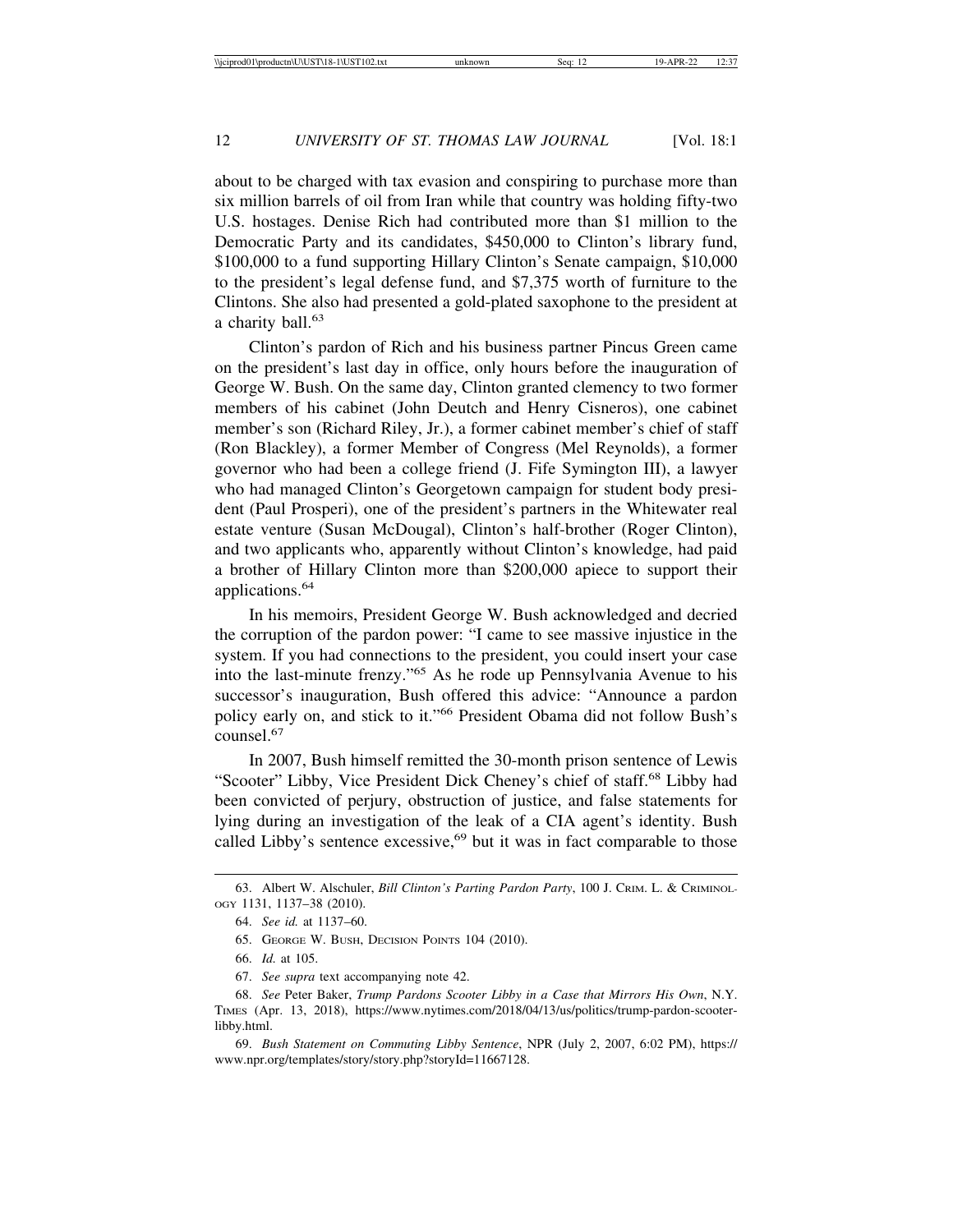imposed on similar offenders under the Federal Sentencing Guidelines.<sup>70</sup> Following his remission of Libby's sentence, the House Judiciary Committee held hearings on "The Use and Misuse of Presidential Clemency Power for Executive Branch Officials."71 According to Bush's memoirs, his refusal to grant Libby a full pardon led Vice President Cheney to "stare[ ] at me with an intense look" and say, "I can't believe you're going to leave a soldier on the battlefield."<sup>72</sup>

#### IV. THE COMPASSION OF DONALD TRUMP

At the time of President Trump's inauguration, 11,369 unresolved petitions for clemency were before the Justice Department, and during Trump's presidency the Department received 11,611 more. During his presidency, Trump approved 237 grants of clemency.73 Only two presidents since 1900 had approved fewer grants; both were named Bush.<sup>74</sup> Eighty-one percent of Trump's grants (193) followed his defeat in the presidential election of 2020, and 60 percent  $(143)$  came on his last day as president.<sup>75</sup>

Many of Trump's grants did not go to people who had petitioned the Department. Many in fact went to people whom the Department's rules declared ineligible to apply. One estimate is that only about twenty-five resulted from Justice Department recommendations; the rest resulted from

71. *Use and Misuse of Presidential Clemency Power for Executive Branch Officials: Hearing Before the Committee on the Judiciary*, 110th Cong. (2007).

74. *Id.*

<sup>70.</sup> Eleven days before Bush remitted Libby's sentence, the Supreme Court affirmed a guidelines sentence of thirty-three months for perjury in a case with facts very similar to Libby's. Rita v. United States, 551 U.S. 338 (2007). On the day Bush remitted Libby's sentence, the defendant in the Supreme Court case began serving his. *Use and Misuse of Presidential Clemency Power for Executive Branch Officials: Hearing Before the Committee on the Judiciary*, 110th Cong. (2007).

<sup>72.</sup> BUSH, *supra* note 65, at 105. President Trump later granted a full pardon to Libby. *See infra* text accompanying notes 110–12.

<sup>73.</sup> U.S. DEP'T OF JUST., *supra* note 20. Trump also denied 180 petitions, and the Justice Department closed 8,013 petitions because its rules made applicants ineligible for clemency or because applicants had died, completed their sentences, or failed to respond to repeated requests for information. The number of pending petitions at the end of the period had grown to 14,753. *Id*.

<sup>75.</sup> *See Statement from the Press Secretary Regarding Executive Grants of Clemency*, THE WHITE HOUSE (Jan. 20, 2021), https://trumpwhitehouse.archives.gov/briefings-statements/state ment-press-secretary-regarding-executive-grants-clemency-012021/ [hereinafter *Jan. 20 Statement*]; *Statement from the Press Secretary Regarding Executive Grants of Clemency*, THE WHITE HOUSE (Dec. 23, 2020), https://trumpwhitehouse.archives.gov/briefings-statements/statementpress-secretary-regarding-executive-grants-clemency-122320/ [hereinafter *Dec. 23 Statement*]; *Statement from the Press Secretary Regarding Executive Grants of Clemency*, THE WHITE HOUSE (Dec. 22, 2020), https://trumpwhitehouse.archives.gov/briefings-statements/statement-press-secre tary-regarding-executive-grants-clemency-122220/ [hereinafter *Dec. 22 Statement*]; *Statement from the Press Secretary Regarding Executive Grant of Clemency for General Michael T. Flynn*, THE WHITE HOUSE (Nov. 25, 2020), https://trumpwhitehouse.archives.gov/briefings-statements/ statement-press-secretary-regarding-executive-grant-clemency-general-michael-t-flynn/ [hereinafter *Nov. 25 Statement*].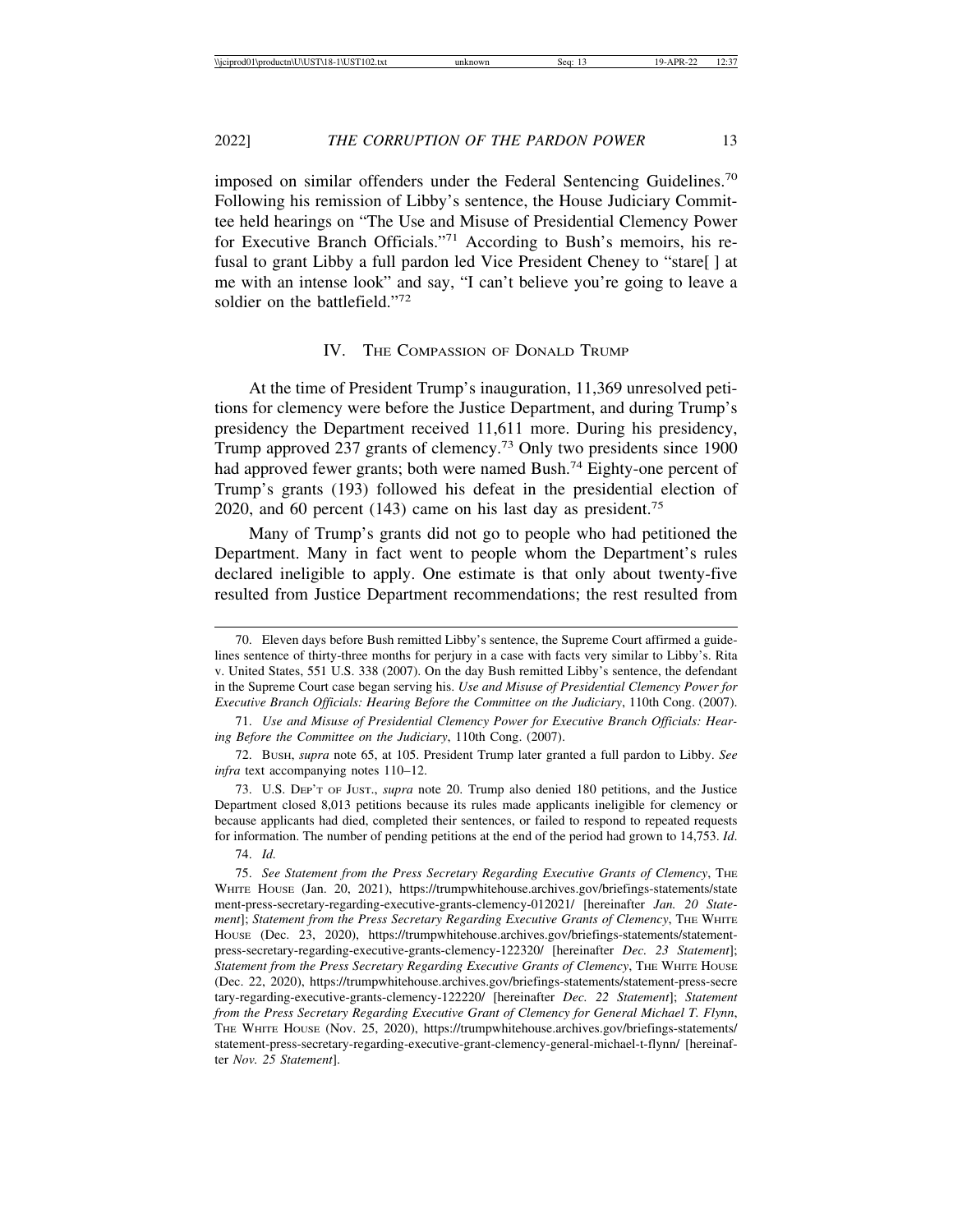personal or political connections.76 The Department's Office of the Pardon Attorney has an annual budget of \$4.5 million and employs about nineteen people, including eleven attorneys.77 Perhaps the staff of this office feel like hamsters on an exercise wheel.

### V. A PARADE OF PARDONS

President Trump's grants commonly cheered his supporters and appalled his detractors. Even the recipients who seemed most clearly to deserve clemency often appeared to have received it because they had celebrity champions or because the president could immediately use their grants for political gain.

Trump's grants included:

\* A pardon for Joe Arpaio, the former sheriff of Maricopa County, Arizona, who had been convicted of criminal contempt for violating a judicial order to end ethnic profiling.78 Arpaio was known for his harsh treatment of jail inmates as well as his efforts to stop unlawful immigration.<sup>79</sup> He had been a prominent supporter of Trump's presidential candidacy and had spoken on Trump's behalf at the 2016 Republican National Convention.<sup>80</sup> Three days before pardoning Arpaio, Trump cheered a crowd by asking whether the former sheriff had been "convicted for doing his job."<sup>81</sup> The president declared, "I'll make a prediction. I think he's going to be just fine, OK."<sup>82</sup>

82. Liptak, Diaz & Tatum, *supra* note 81; Alschuler, *supra* note 3, at 577–80.

<sup>76.</sup> Kenneth P. Vogel, *The Road to Clemency from Trump Was Closed to Most Who Sought It*, N.Y. TIMES (Jan. 26, 2021, 5:00 AM), https://www.nytimes.com/2021/01/26/us/politics/trumppardons.html; *see* Jack Goldsmith & Matt Gluck, *Trump's Circumvention of the Justice Department Clemency Process*, LAWFARE (Dec. 29, 2020, 1:49 PM), https://www.lawfareblog.com/ trumps-circumvention-justice-department-clemency-process (estimating that only seven of Trump's first ninety-four clemency grants were made on the recommendation of the Justice Department). The White House statement concerning Trump's 143 grants of clemency on his last day in office noted that eighteen were "supported by Acting Attorney General Jeffrey Rosen and the Office of the Pardon Attorney." *Jan. 20 Statement*, *supra* note 75.

<sup>77.</sup> Beth Reinhard & Anne Gearan, *Most Trump Clemency Grants Bypass Justice Dept. and Go to Well-Connected Offenders*, WASH. POST (Feb. 3, 2020, 6:15 PM), https://www.washington post.com/investigations/most-clemency-grants-bypass-doj-and-go-to-well-connected-offenders/ 2020/02/03/4e8f3eb2-21ce-11ea-9c2b-060477c13959\_story.html.

<sup>78.</sup> *Pardon of Joe Arpaio*, WIKIPEDIA, https://en.wikipedia.org/wiki/Pardon\_of\_Joe\_Arpaio (last visited Apr. 19, 2018).

<sup>79.</sup> *Joe Arpaio*, WIKIPEDIA, https://en.wikipedia.org/wiki/Joe\_Arpaio (last visited Apr. 19, 2018).

<sup>80.</sup> Michael Edison Hayden, *Sheriff Joe Arpaio Stumps for Trump at the Republican National Convention*, ABC NEWS (July 21, 2016, 7:22 PM), http://abcnews.go.com/Politics/sheriffjoe-arpaio-stumps-trump-republican-national-convention/story?id=40780727.

<sup>81.</sup> Kevin Liptak, Daniella Diaz & Sophie Tatum, *Trump Pardons Former Sheriff Joe Arpaio*, CNN POLITICS (Aug. 27, 2017, 2:32 AM), https://www.cnn.com/2017/08/25/politics/sher iff-joe-arpaio-donald-trump-pardon/index.html. For further discussion of the Arpaio pardon, see Alschuler, *supra* note 3, at 577–80.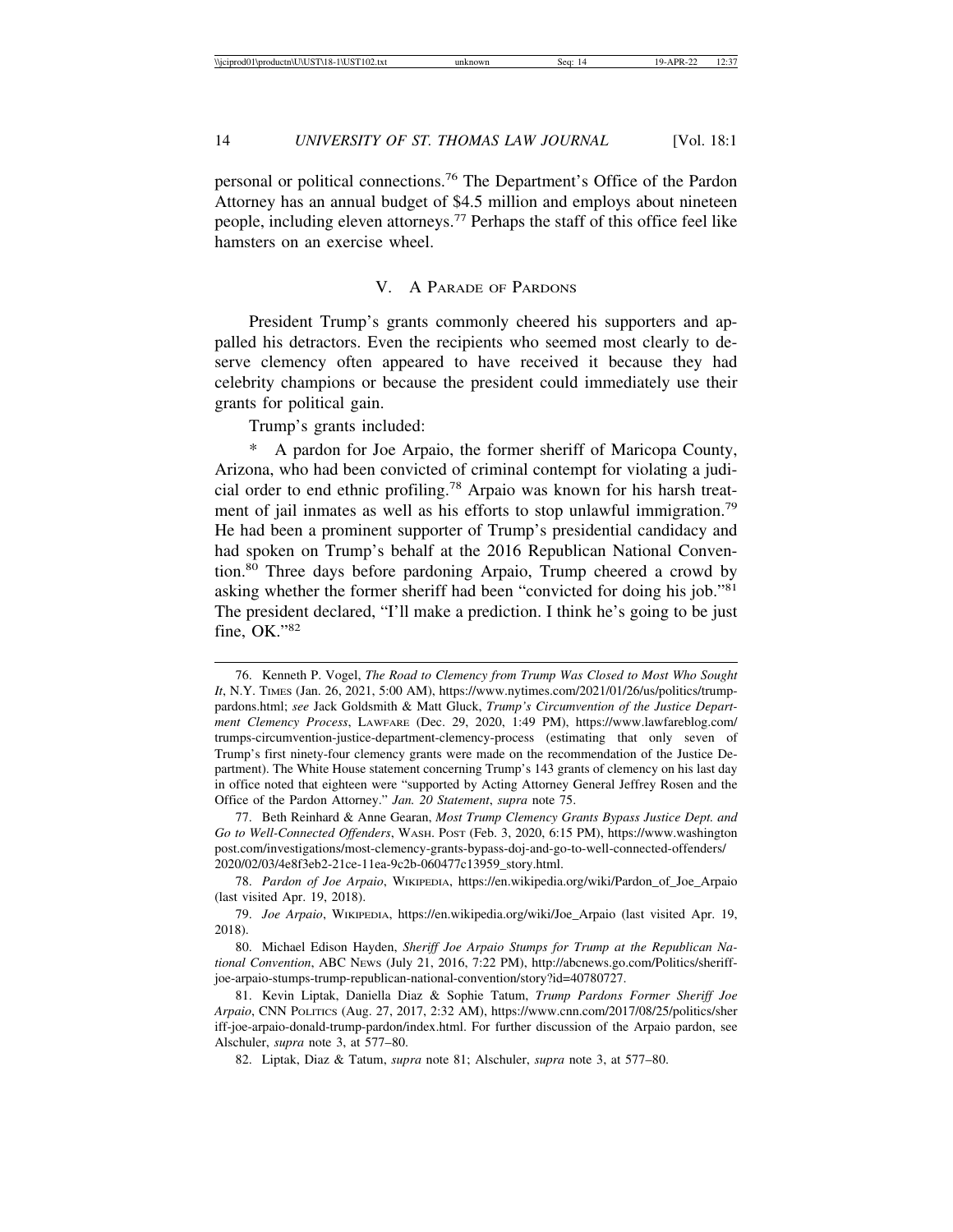A pardon for former Navy Petty Officer First Class Kristian Saucier, who had been convicted in a civilian court after unlawfully taking photographs in classified areas of a nuclear submarine. Fox News commentators and Saucier himself had argued for a pardon on Fox News. Their principal argument was that Saucier's crime posed no greater risk to national security than one supposedly committed by Hillary Clinton.<sup>83</sup>

A pardon for conservative writer Dinesh D'Souza, who had pleaded guilty to making illegal campaign contributions. D'Souza maintained on *Fox and Friends* that his prosecution had been prompted by President Obama's "anger over [a] movie that I made about him."<sup>84</sup>

A pardon for former newspaper publisher Lord Conrad M. Black of Crossharbour, who had served a prison sentence for mail fraud. Black had been a business associate and neighbor of the President, and he recently had published a book titled *Donald J. Trump: A President Like No Other*. 85

A pardon for David Safavian, a former Republican lobbyist and office holder who served a prison term for lying about his relationship with lobbyist Jack Abramoff. Safavian accepted a golf trip to London and Scotland from Abramoff while Safavian was chief of staff of the General Services Administration and Abramoff was negotiating with that agency for the purchase or development of government buildings. After Safavian's release, he became a champion of criminal justice reform.<sup>86</sup>

A pardon for Michael Milken, a once prominent financier, who served a prison term for securities and tax violations. After his release, Milken devoted much of his wealth and energy to medical philanthropy. He

<sup>83.</sup> Ryan Lucas, *Trump Pardons Ex-Navy Sailor Sentenced for Photos of Submarine*, NPR (Mar. 9, 2018, 5:10 PM), https://www.npr.org/2018/03/09/592440282/trump-pardons-ex-navysailor-sentenced-for-photos-of-submarine. An Internet search for "Kristian Saucier on Fox News" reveals more than twenty Fox News segments concerning his case. *See* Cleve R. Wootson, Jr., *A Felon Pleaded His Case on 'Fox & Friends.' Days Later, Trump Pardoned Him*, WASH. POST (Mar. 10, 2018, 2:15 PM), https://www.washingtonpost.com/news/the-fix/wp/2018/03/10/a-felonpleaded-his-case-on-fox-friends-days-later-trump-pardoned-him/. After Saucier's pardon, he announced plans to sue former President Obama and others for denying him equal protection by prosecuting him and not Clinton. Elizabeth Llorente, *Ex-Navy Sailor Pardoned by Trump Says He's Suing Comey and Obama*, FOX NEWS (June 7, 2018), https://www.foxnews.com/politics/exnavy-sailor-pardoned-by-trump-says-hes-suing-comey-and-obama.

<sup>84.</sup> Peter Baker, *Dinesh D'Souza, Pardoned by Trump, Claims Victory Over Obama Administration*, N.Y. TIMES (June 1, 2018), https://www.nytimes.com/2018/06/01/us/politics/trump-par don-dsouza.html.

<sup>85.</sup> *See* Eli Watkins & Allie Malloy, *Trump Issues Pair of Pardons to Conservative Advocate, Former Publisher*, CNN POLITICS (May 16, 2019, 5:14 AM), https://www.cnn.com/2019/05/ 15/politics/trump-pardons-conrad-black-patrick-nolan/index.html; Graham Slaughter, *Conrad Black Says Full Pardon from Trump is "Very Gratifying"*, CTV NEWS (May 16, 2019, 7:57 AM), https://www.ctvnews.ca/canada/conrad-black-says-full-pardon-from-trump-is-very-gratifying-1.4424348.

<sup>86.</sup> *See* Tom Shoop, *President Pardons Ex-GSA, OMB Official*, GOVEXEC DAILY (Feb. 18, 2020), https://www.govexec.com/oversight/2020/02/president-pardons-ex-gsa-omb-official/ 163178/; Nick Wakeman, *Former GSA Official Among Trump's Pardons*, FCW (Feb. 19, 2020), https://fcw.com/articles/2020/02/19/safavian-trump-pardon-wakeman.aspx.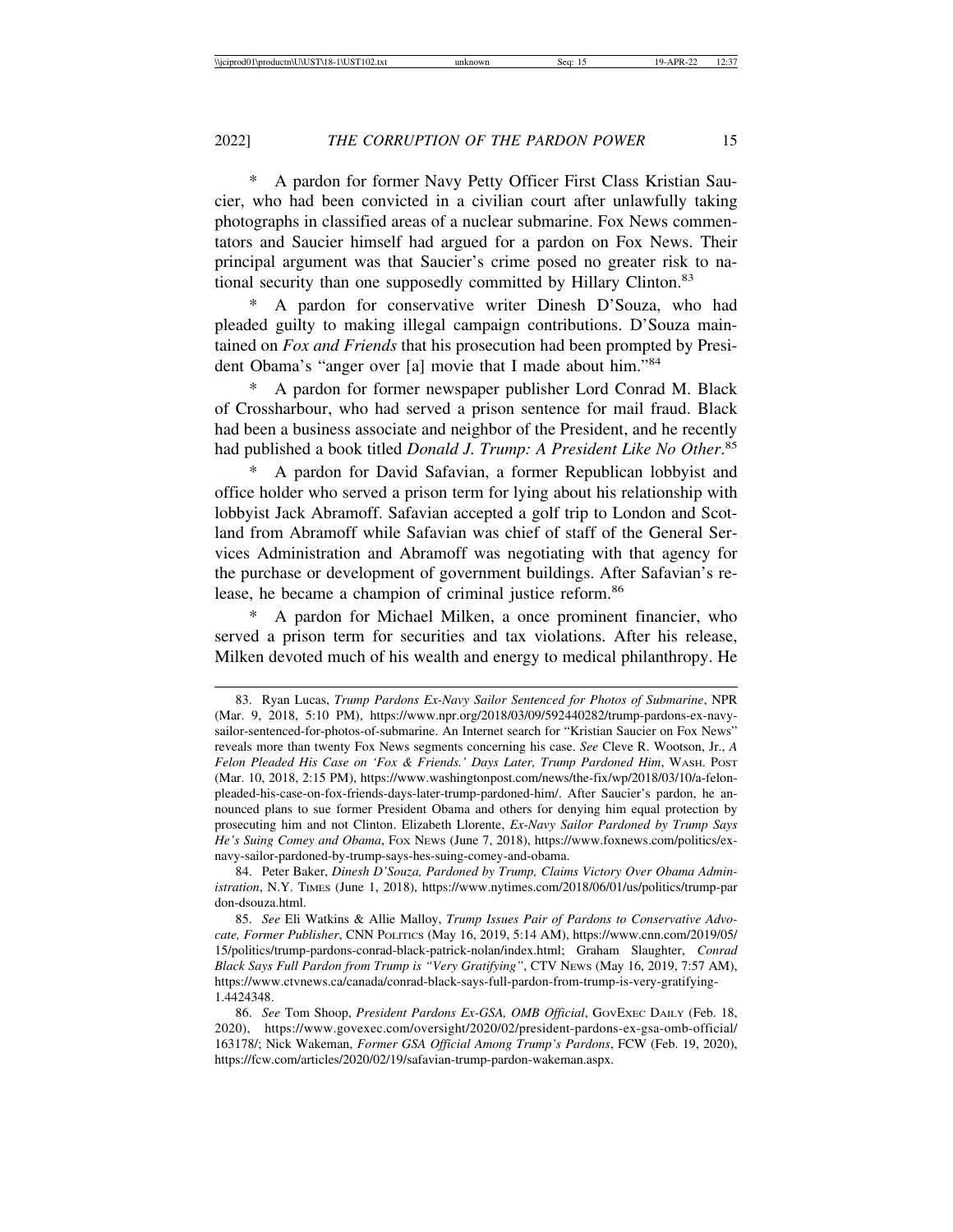also paid \$47 million to settle a Securities and Exchange Commission complaint that he violated a lifetime ban on securities work.<sup>87</sup> A White House press release noted thirty-three supporters of Milken's pardon.<sup>88</sup> Not all were wealthy and not all were Republicans, but a description of the list as a "'murderers' row of Republican donors and billionaires" was not far from the mark.89 Included were Sheldon and Miriam Adelson (who, over the prior decade, had given \$308 million to promote the election of Republicans90), Tom Barrack (the chair of Trump's inaugural committee, a creditor who had rescued Trump's son-in-law, Jared Kushner, from bankruptcy, <sup>91</sup> and a powerbroker who later was indicted for lobbying the Trump administration illegally on behalf of the United Arab Emirates<sup>92</sup>), Rupert Murdoch (the founder of Fox News93), Robert Kraft (the owner of the New England Patriots and a personal friend of the president<sup>94</sup>), Maria Bartiromo (a Fox Business anchor<sup>95</sup>), Representative Kevin McCarthy (the House Minority

88. *Statement from the Press Secretary Regarding Executive Grants of Clemency*, THE WHITE HOUSE (Feb. 18, 2020), https://trumpwhitehouse.archives.gov/briefings-statements/state ment-press-secretary-regarding-executive-grants-clemency-2 [hereinafter *Feb. 18 Statement*].

89. *See* John K. Carroll, *I Was a Prosecutor in the Michael Milken Case. I'm Outraged at the Pardon Process*, WASH. POST (Feb. 19, 2020, 8:05 PM), https://www.washingtonpost.com/opin ions/2020/02/19/i-was-prosecutor-michael-milken-case-im-outraged-pardon-process; Erik Larson, *Milken Pardon Backed by Billionaires from Funds, Real Estate*, BLOOMBERG (Feb. 18, 2020, 5:11 PM), https://www.bloomberg.com/news/articles/2020-02-18/milken-pardon-backed-by-billion aires-from-funds-real-estate; James B. Stewart & Jesse Drucker, *Milken Had Key Allies in Pardon Bid: Trump's Inner Circle*, N.Y. TIMES (Mar. 1, 2020), https://www.nytimes.com/2020/03/01/busi ness/michael-milken-trump-pardon.html.

90. *See* Robert Frank, *Billionaires Are Spending More on Political Contributions, Here Are the Three Biggest Spenders*, CNBC (July 1, 2020, 10:32 AM), https://www.cnbc.com/2020/07/01/ sheldon-and-miriam-adelson-top-list-of-billionaire-political-contributors.html; Albert W. Alschuler, *Limiting Political Contributions After McCutcheon, Citizens United, and SpeechNow*, 67 FLA. L. REV. 389 app. at 493–97 (2015).

91. *See Thomas J. Barrack Jr.*, WIKIPEDIA, https://en.wikipedia.org/wiki/Tom\_Barrack (last visited Aug. 22, 2020).

92. *See* Sharon LaFraniere & William K. Rashbaum, *Thomas Barrack, Trump Fund-Raiser, Indicted on Lobbying Charge*, N.Y. TIMES (July 20, 2021), https://www.nytimes.com/2021/07/20/ us/thomas-barrack-trump-indicted.html.

93. *See History of Fox News*, WIKIPEDIA, https://en.wikipedia.org/wiki/History\_of\_Fox \_News (last visited Aug. 22, 2020). Murdoch was a friend and business associate of Milken. *See, e.g*.*,* David A. Vise, *Once Again, Milken Goes Looking for Megadeals*, WASH. POST (June 8, 1994), https://www.washingtonpost.com/archive/business/1994/06/08/once-again-milken-goeslooking-for-megadeals/36743c3f-4ddf-47fa-a98b-ea4f1947a2c5; *A Presidential Pardon for the 'Junk Bond King',* N.Y. TIMES (Feb. 19, 2020), https://www.nytimes.com/2020/02/19/business/ dealbook/milken-trump-pardon.html.

94. *See* Gary Myers, *Patriots Owner Robert Kraft Opens Up About Deflategate, Roger Goodell and President Donald Trump*, N.Y. DAILY NEWS (Jan. 29, 2017, 10:37 PM), https:// www.nydailynews.com/sports/football/robert-kraft-opens-goodell-deflategate-donald-trump-arti cle-1.2958959.

95. *See* Sarah Ellison, *What Happened to Maria Bartiromo?*, WASH. POST (Dec. 23, 2020, 5:00 AM), https://www.washingtonpost.com/lifestyle/media/maria-bartiromo-fox-news-trump/ 2020/12/22/35520a90-3fb1-11eb-8db8-395dedaaa036\_story.html.

<sup>87.</sup> *See* James B. Stewart, *Pardon Closes the Book on Michael Milken's Case but Can't Rewrite It*, N.Y. TIMES (Feb. 21, 2020), https://www.nytimes.com/2020/02/18/business/michaelmilken-case-lessons.html.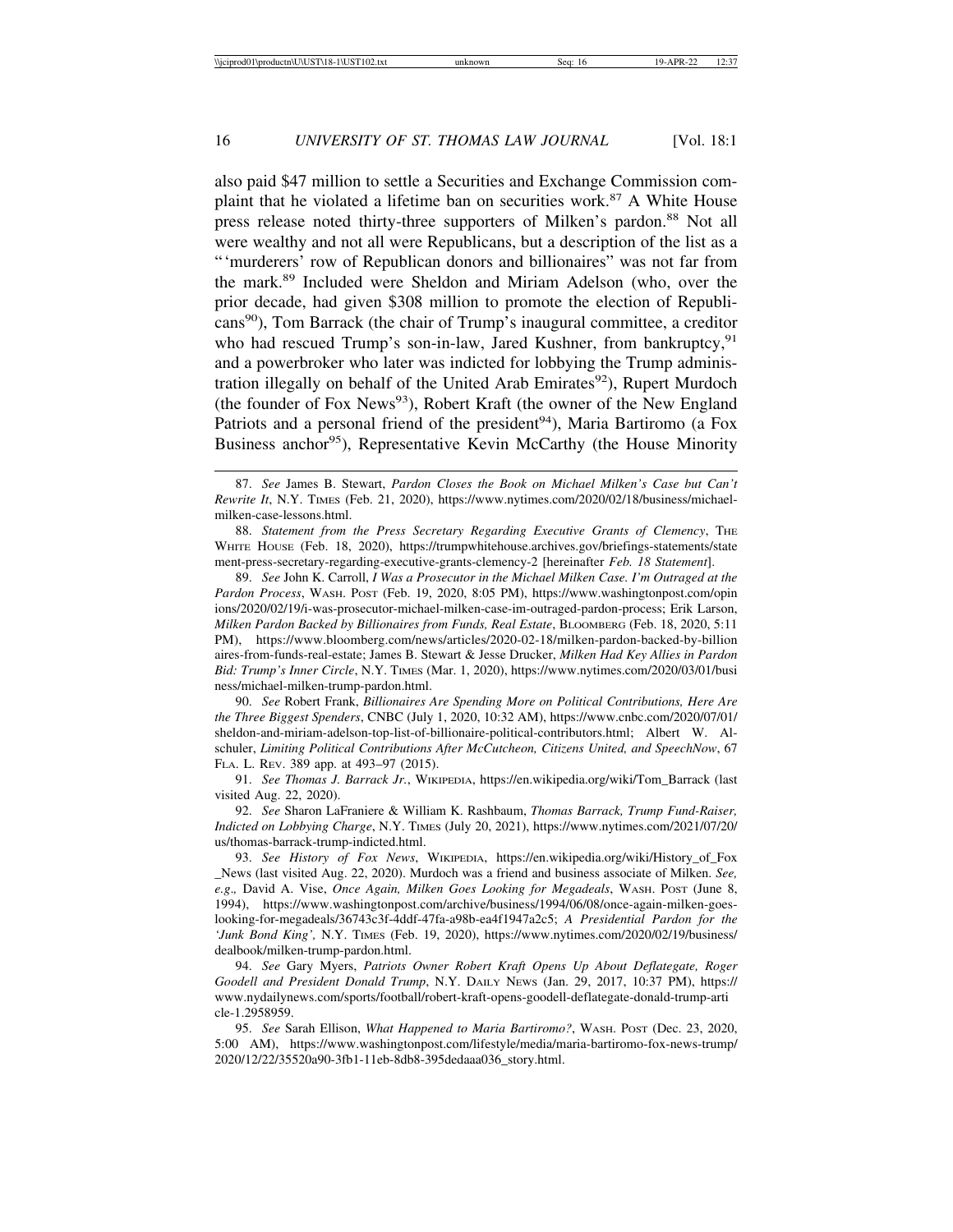Leader<sup>96</sup>), Elaine Chao (a member of Trump's cabinet<sup>97</sup>), and Rudolph Giuliani (Trump's lawyer<sup>98</sup>—and the former U.S. Attorney who, thirty years earlier, had relentlessly prosecuted Milken<sup>99</sup>). Only two people on the list appeared to have no financial or personal ties to either Trump or Milken.<sup>100</sup>

A pardon for Bernard Kerik, who served a prison term for obstruction, false statements, and tax offenses. Kerik was Rudolph Giuliani's bodyguard and driver during Giuliani's 1993 campaign for Mayor of New York. After the election, he joined the city's Department of Corrections. In 1998, Giuliani appointed him Corrections Commissioner and, in 2000, Police Commissioner. In 2004, President Bush nominated Kerik to be Secretary of Homeland Security, but Kerik soon withdrew his name. The federal crimes to which he pleaded guilty stemmed partly from his acceptance of renovations to his apartment worth \$250,000 from a firm said to have organized crime connections and from his falsehoods to the White House during his screening for the cabinet position.<sup>101</sup> A White House press release noted thirteen supporters of Kerik's pardon<sup>102</sup> including Giuliani, Andrew Napolitano (a Fox News analyst<sup>103</sup>), Geraldo Rivera (a Fox News reporter and commentator<sup>104</sup>), Charlie Daniels (a member of the Country Music Hall of Fame<sup>105</sup>), Peter King (a member of Congress<sup>106</sup>), Eddie Gallagher (a Navy Seal whose demotion Trump reversed after Gallagher was acquitted of murdering a teenage captive but convicted of wrongfully posing for a photo with the victim's corpse<sup>107</sup>), and Sidney Powell (a lawyer known for her

<sup>96.</sup> *See About*, KEVIN MCCARTHY: REPRESENTING CALIFORNIA'S 23RD DISTRICT, https:// kevinmccarthy.house.gov/about (last visited Sept. 10, 2021).

<sup>97.</sup> *See Secretary Elaine L. Chao*, https://www.elainechao.com (last visited Sept. 10, 2021).

<sup>98.</sup> *See* Shayna Jacobs, Rosalind S. Helderman & Devlin Barrett, *Giuliani's N.Y. Law License Suspended in Connection with Efforts to Overturn 2020 Election*, WASH. POST (June 24, 2021, 4:37 PM), https://www.washingtonpost.com/national-security/rudy-giuliani-law-licensesuspended/2021/06/24/037f3f4c-d502-11eb-a53a-3b5450fdca7a\_story.html.

<sup>99.</sup> *See generally* DANIEL R. FISCHEL, PAYBACK: THE CONSPIRACY TO DESTROY MICHAEL MILKEN AND HIS FINANCIAL REVOLUTION (1995).

<sup>100.</sup> Stewart & Drucker, *supra* note 89.

<sup>101.</sup> *See Bernard Kerik*, WIKIPEDIA, https://en.wikipedia.org/wiki/Bernard\_Kerik (last visited Aug. 25, 2020); Press Release, Michael J. Garcia, U.S. Attorney for S.D.N.Y., Ex-New York City Police Commissioner Bernard Kerik Charged by U.S. in Conspiracy, Tax, and False Statements Case (Nov. 9, 2007), https://www.justice.gov/archive/usao/nys/pressreleases/November07/ kerikindictmentpr.pdf.

<sup>102.</sup> *Feb. 18 Statement*, *supra* note 88.

<sup>103.</sup> *See* Lydia O'Connor, *Fox News' Andrew Napolitano Faces Another Sexual Assault Lawsuit*, HUFFPOST (Sept. 28, 2020, 2:34 PM), https://www.huffpost.com/entry/fox-news-judge-an drew-napolitano-sexual-assault\_n\_5f72172fc5b6117cd10284cc.

<sup>104.</sup> *See Geraldo Rivera*, FOX NEWS, https://www.foxnews.com/person/r/geraldo-rivera (last visited Sept. 10, 2021).

<sup>105.</sup> *See* Bill Friskics-Warren, *Charlie Daniels, Fiddling Force in Country and Rock, Dies at 83*, N.Y. TIMES (July 7, 2020), https://www.nytimes.com/2020/07/06/arts/music/charlie-danielsdead.html.

<sup>106.</sup> *See Peter King*, BALLOTPEDIA, https://ballotpedia.org/Peter\_King (last visited Sept. 10, 2021).

<sup>107.</sup> *See infra* note 185.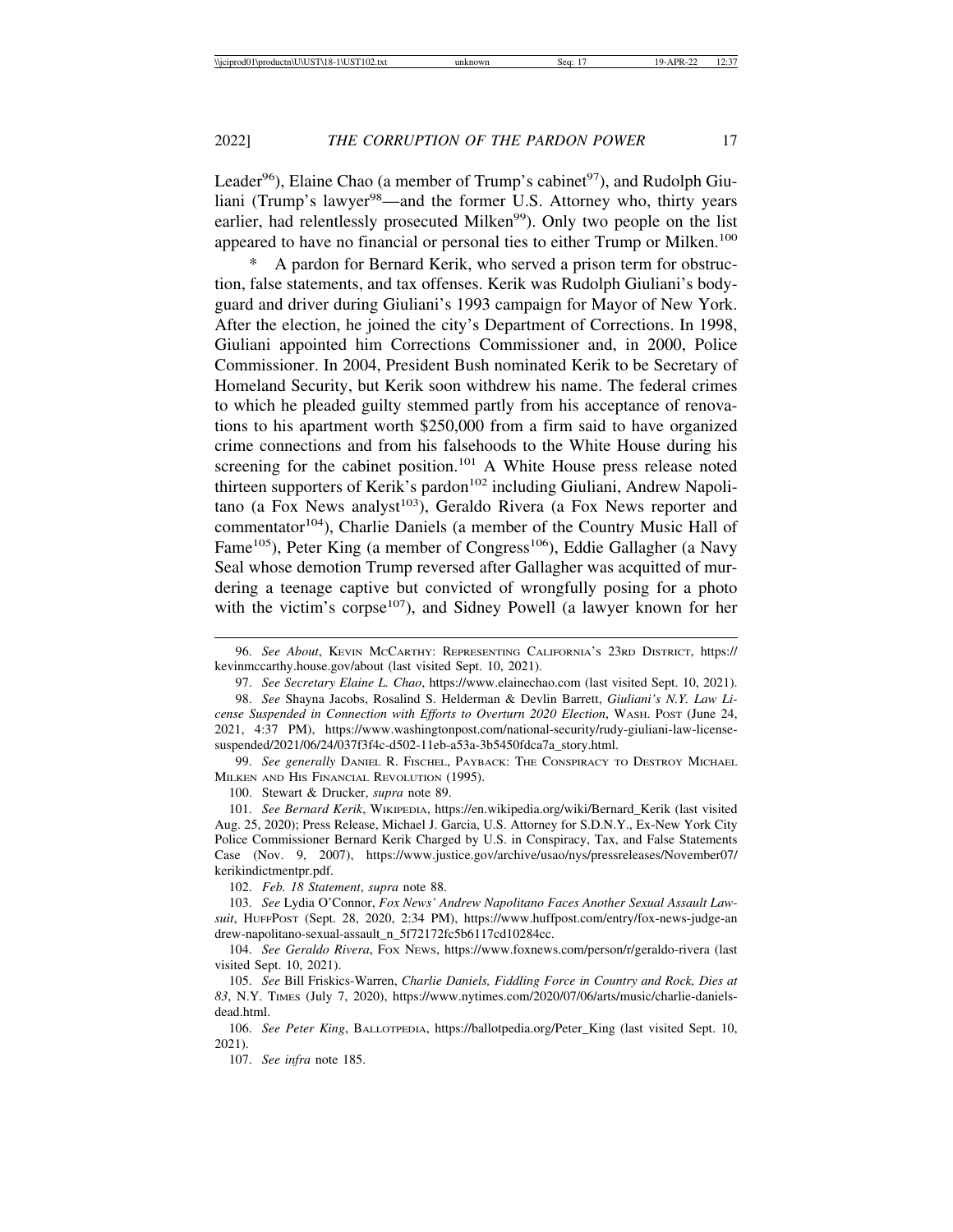appearances on Fox News and for representing Trump's former national security advisor Michael Flynn<sup>108</sup>).

Sentence commutations and pardons for Dwight Hammond and Steven Hammond, Oregon ranchers serving prison sentences for arson on federal land. The Hammonds' convictions led some of their supporters to occupy the Malheur Wildlife Refuge. One of their advocates was Indiana businessman Forrest Lucas, a friend of Vice President Mike Pence. Lucas had contributed more than \$100,000 to Pence campaigns, and the released prisoners returned home on his private jet.<sup>109</sup>

A pardon for Lewis "Scooter" Libby, who had been Vice President Dick Cheney's chief of staff.<sup>110</sup> Libby had been convicted of obstruction of justice, perjury, and false statements for lying during the investigation of a leak to the press that Valerie Plame was a CIA agent. President George W. Bush remitted Libby's prison sentence soon after it was imposed, but he left other sanctions and Libby's conviction in place.111 Some speculated that Libby's full pardon was intended to send a message to Trump associates that crime can be forgiven when criminals remain loyal to a president.<sup>112</sup>

\* A sentence commutation for Alice Marie Johnson, who had served twenty-one years of a mandatory life sentence for a nonviolent cocaine trafficking offense. A powerful internet video about Johnson<sup>113</sup> came to the attention of reality television star Kim Kardashian West, and she supported a commutation of Johnson's sentence in a well-publicized meeting with Trump in the Oval Office.<sup>114</sup> Trump introduced Johnson during his 2019 State of the Union address, and his campaign paid several million dollars to broadcast an advertisement during the 2020 Super Bowl that showed her tearfully thanking the president.<sup>115</sup> Johnson spoke at the 2020 Republican

110. *See* Baker, *supra* note 68.

111. *See supra* text accompanying notes 68–72.

112. *See* Marcy Wheeler, *Trump Pardoned Libby to Protect Himself from Mueller*, N.Y. TIMES (Apr. 13, 2018), https://www.nytimes.com/2018/04/13/opinion/trump-scooter-libbypardon.html.

113. Mic, *Miss Alice is Serving Life for a Nonviolent Offense*, FACEBOOK (May 2, 2018), https://www.facebook.com/MicMedia/videos/1904448656244582.

114. *See* Peter Baker, *Alice Marie Johnson is Granted Clemency by Trump After Push by Kim Kardashian West*, N.Y. TIMES (June 6, 2018), https://www.nytimes.com/2018/06/06/us/politics/ trump-alice-johnson-sentence-commuted-kim-kardashian-west.html.

115. *See* Annie Karni & Maggie Haberman, *Trump and Kushner Saw Super Bowl Ad as Way of Making Inroads with Black Voters*, N.Y. TIMES (Feb. 7, 2020), https://www.nytimes.com/2020/ 02/04/us/politics/trump-super-bowl-ad.html; Frank Miles, *Trump Campaign Prison Reform Super*

<sup>108.</sup> *See* Jeremy W. Peters & Alan Feuer, *What We Know About Sidney Powell, the Lawyer Behind Wild Voting Conspiracy Theories*, N.Y. TIMES (Dec. 8, 2020), https://www.nytimes.com/ article/who-is-sidney-powell.html.

<sup>109.</sup> *See* Eileen Sullivan & Julie Turkewitz, *Trump Pardons Oregon Ranchers Whose Case Inspired Wildlife Refuge Takeover*, N.Y. TIMES (July 10, 2018), https://www.nytimes.com/2018/ 07/10/us/politics/trump-pardon-hammond-oregon.html; Julie Turkewitz, *How a Tycoon and Pence Friend Helped 2 Ranchers Get Pardons*, N.Y. TIMES (July 12, 2018), https://www.nytimes.com/ 2018/07/12/us/forrest-lucas-mike-pence-hammond-pardons.html.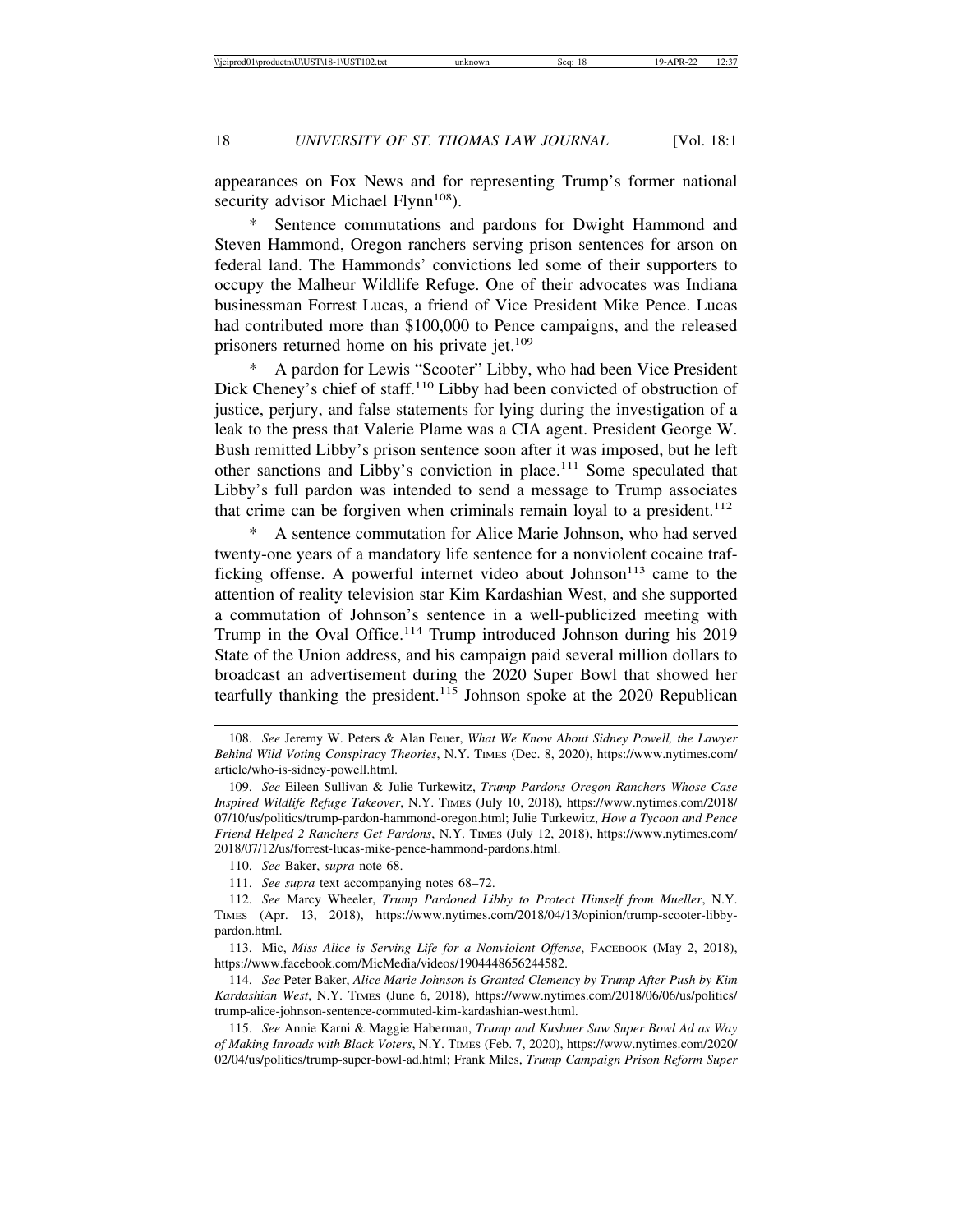National Convention, $116$  and the president granted her a full pardon the next day.117 He flew Johnson from Washington to Cleveland on Air Force One to attend the first debate of the 2020 campaign.<sup>118</sup> Contrary to plan, however, Trump failed to ask Democratic candidate Joe Biden to apologize to Johnson for his role in enacting a 1994 crime bill.<sup>119</sup>

A pardon for Jon Ponder, who became a friend of the FBI agent who arrested him and who, after completing his prison sentence for bank robbery, founded Hope for Prisoners, a nonprofit organization providing job training, counseling, and other assistance to former inmates. Trump pardoned Ponder during the 2020 Republican National Convention. The convention showed a seven-minute video in which the president signed the pardon and he, Ponder, and the FBI agent spoke.<sup>120</sup> A Fox News commentator observed that the video was the "most powerful moment" of the day's program.121

\* A pardon for Edward DeBartolo, Jr., a former owner of the San Francisco 49ers and a member of the Pro Football Hall of Fame. DeBartolo had delivered a briefcase containing \$400,000 in cash to Louisiana Governor Edwin Edwards and obtained a riverboat gambling license the next day. He avoided prison by testifying against Edwards, paying a \$1 million fine, and pleading guilty to misprision of a felony (failing to disclose a felony). NFL greats Jerry Rice, Jim Brown, Ronnie Lott, and Charles Haley were present when the White House announced DeBartolo's pardon.<sup>122</sup>

118. Katherine Burgess, *Memphian Alice Marie Johnson on Air Force One as Trump Heads to Debate*, MEMPHIS COM. APPEAL (Sept. 29, 2020, 3:24 PM), https://www.commercialappeal. com/story/news/2020/09/29/trump-biden-debate-alice-marie-johnson-air-force-one/3577237001.

119. Shannon Pettypiece, Leigh Ann Caldwell & Carol E. Lee, *Trumpworld 'Worried' Amid Debate Performance Fallout*, NBC NEWS (Oct. 1, 2020, 9:08 PM), https://www.nbcnews.com/ politics/2020-election/trumpworld-worried-amid-debate-performance-fallout-n1241596.

120. *See* Pranshu Verma & Stephanie Saul, *Trump Pardons a Convicted Bank Robber*, N.Y. TIMES (Sept. 23, 2020), https://www.nytimes.com/2020/08/25/us/politics/trump-jon-ponderpardon.html.

121. Charles Creitz, *Brit Hume Calls Trump Pardon of Jon Ponder 'Most Powerful Moment' of RNC's Second Night*, FOX NEWS (Aug. 26, 2020), https://www.foxnews.com/politics/brithume-trump-pardon-jon-ponder-rnc. The president said, "I will continue to give all Americans, including former inmates, the best chance to build a new life and achieve their own American dream, and a great American dream it is." Verma & Saul, *supra* note 120. In 2016, Trump's remarks had a different tone. He said, "Obama is even releasing violent criminals from the jails, including drug dealers, and those with gun crimes. And they're being let go by the thousands. By the thousands." Lopez, *supra* note 38.

122. *See* Tyler Bridges, *Trump Pardons Edward DeBartolo Jr., Who Paid \$400K Cash to Edwin Edwards for Gambling License*, ADVOCATE (Feb. 18, 2020, 6:06 PM), https://www.the

*Bowl Ad Features Alice Marie Johnson*, FOX NEWS (Feb. 2, 2020), https://www.foxnews.com/us/ trump-campaign-prison-reform-super-bowl-ad-alice-johnson.

<sup>116.</sup> Brooke Singman, *Alice Johnson, at Republican National Convention, Praises Trump for Giving Her 'a Second Chance'*, FOX NEWS (Aug. 27, 2020), https://www.foxnews.com/politics/ alice-johnson-praises-trump-for-giving-her-a-second-chance.

<sup>117.</sup> President Donald Trump, The White House, Remarks by President Trump Granting a Full Pardon to Alice Johnson (Aug. 28, 2020, 2:10 PM), https://trumpwhitehouse.archives.gov/ briefings-statements/remarks-president-trump-granting-full-pardon-alice-johnson.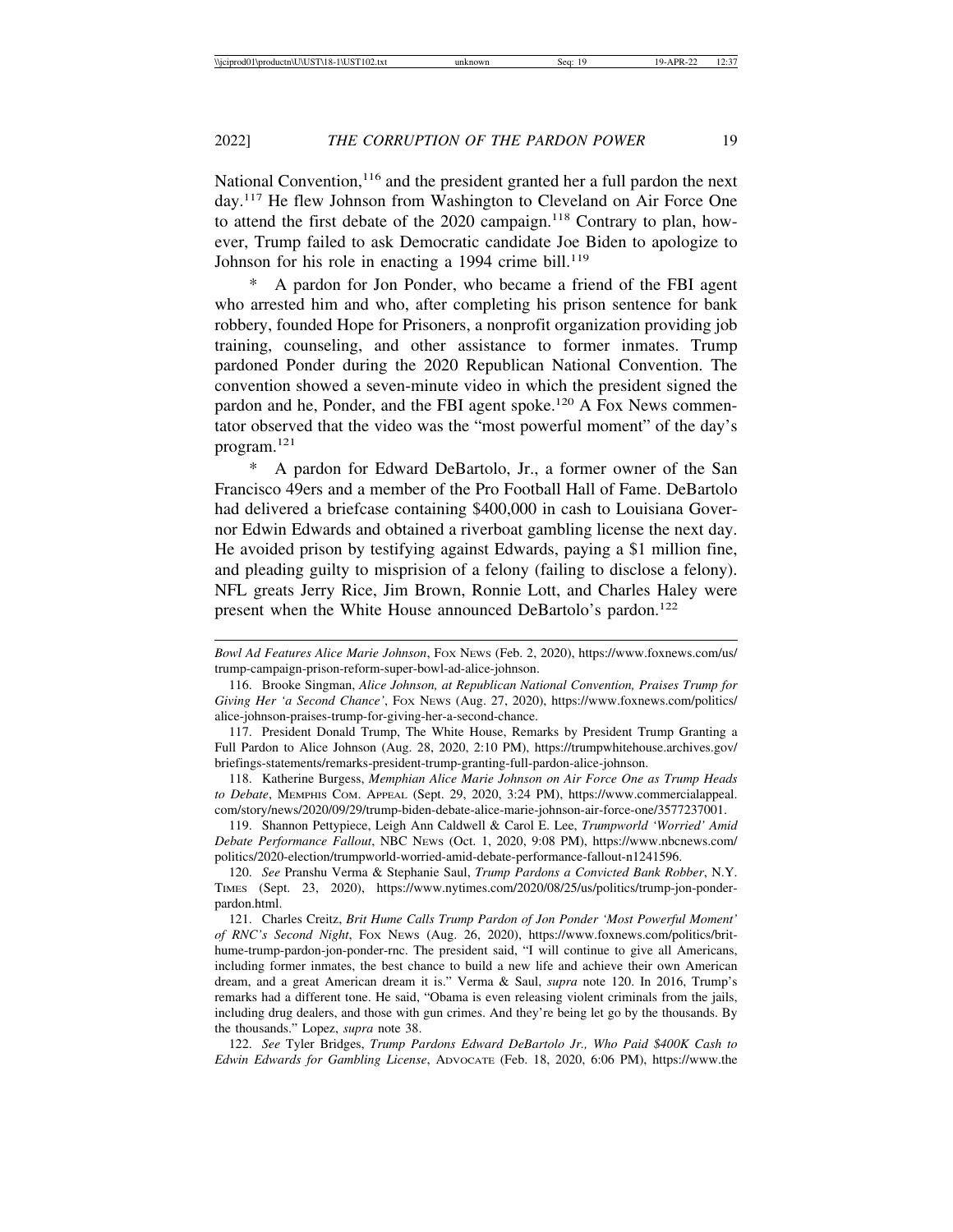\* A posthumous pardon for heavyweight boxing champion Jack Johnson, who had been convicted in 1913 of traveling with his white girlfriend across a state line. Film star Sylvester Stallone brought Johnson's case to Trump's attention, and he and a number of boxers surrounded Trump in the Oval Office as he signed Johnson's pardon.<sup>123</sup>

A posthumous pardon for women's rights champion Susan B. Anthony, which Trump announced in an Oval Office ceremony on the centennial of the Nineteenth Amendment. Anthony was convicted in 1872 of unlawful voting. Historians said she would have refused a pardon if one had been offered during her lifetime.<sup>124</sup>

\* A pardon for Chris Collins, a former Republican member of Congress convicted in 2019 of insider trading. A member of the board of directors of a drug company, he telephoned his son from the White House lawn with instructions to sell shares in the company after he learned that one of its drugs had failed a trial. Collins had been the first member of Congress to endorse Trump's campaign for president. He was serving a twenty-sixmonth prison sentence at the time of his pardon.<sup>125</sup>

\* A pardon for Duncan D. Hunter, a former Republican member of Congress who pleaded guilty in 2019 to a campaign-finance violation. Hunter and his wife allegedly used \$250,000 in campaign funds for expenses that included vacations, video games, theatre tickets, and oral sur-

124. *See* Scott Martelle, *Opinion: Trump Doesn't Understand Susan B. Anthony's Fight, Which is Why He Pardoned Her*, L.A. TIMES (Aug. 18, 2020, 12:23 PM), https:// www.latimes.com/opinion/story/2020-08-18/susan-b-anthony-pardon-vote-trump.

Before President Clinton granted the United States' first posthumous pardon in 1999, the Justice Department's pardon attorney maintained that a president could not approve a posthumous pardon because no one could deliver it and the recipient could not accept it. Darryl W. Jackson, Jeffrey H. Smith & Edward H. Sisson, *Bending Toward Justice: The Posthumous Pardon of Lieutenant Henry Ossian Flipper*, 74 IND. L.J. 1251, 1265–67 (1999); *see* United States v. Wilson, 32 U.S. 150, 161 (1833) ("A pardon is a deed, to the validity of which delivery is essential, and delivery is not complete, without acceptance. It may then be rejected by the person to whom it is tendered; and if it be rejected, we have discovered no power in a court to force it on him."); *but see* Biddle v. Perovich, 274 U.S. 480, 486–87 (1927) (holding that a convict may not refuse to accept a president's commutation of his death sentence and calling into question the ability of anyone to decline to accept a pardon).

125. Nicole Hong, *With One Crime, an Ex-Congressman Damaged 2 Families*, N.Y. TIMES (June 24, 2020), https://www.nytimes.com/2020/01/24/nyregion/chris-collins-son-insider-trad ing.html; Michael Kranish, *Trump Vowed to Drain the Swamp. Then He Granted Clemency to Three Former Congressmen Convicted of Federal Crimes*, WASH. POST (Dec. 23, 2020, 8:33 PM), https://www.washingtonpost.com/politics/trump-pardon-hunter-collins-stockman/2020/12/23/ dc2ff8e0-4538-11eb-975c-d17b8815a66d\_story.html.

advocate.com/baton\_rouge/news/politics/article\_c96a8aca-5274-11ea-8731-dfd4499e944f.html; *President Trump Pardons Former 49ers Owner Edward DeBartolo Jr.*, ESPN (Feb. 18, 2020), https://www.espn.com/nfl/story/\_/id/28729223/president-trump-pardons-former-49ers-owner-ed ward-debartolo-jr.

<sup>123.</sup> *See* John Eligon & Michael D. Shear, *Trump Pardons Jack Johnson, Heavyweight Boxing Champion*, N.Y. TIMES (May 24, 2018), https://www.nytimes.com/2018/05/24/sports/jackjohnson-pardon-trump.html.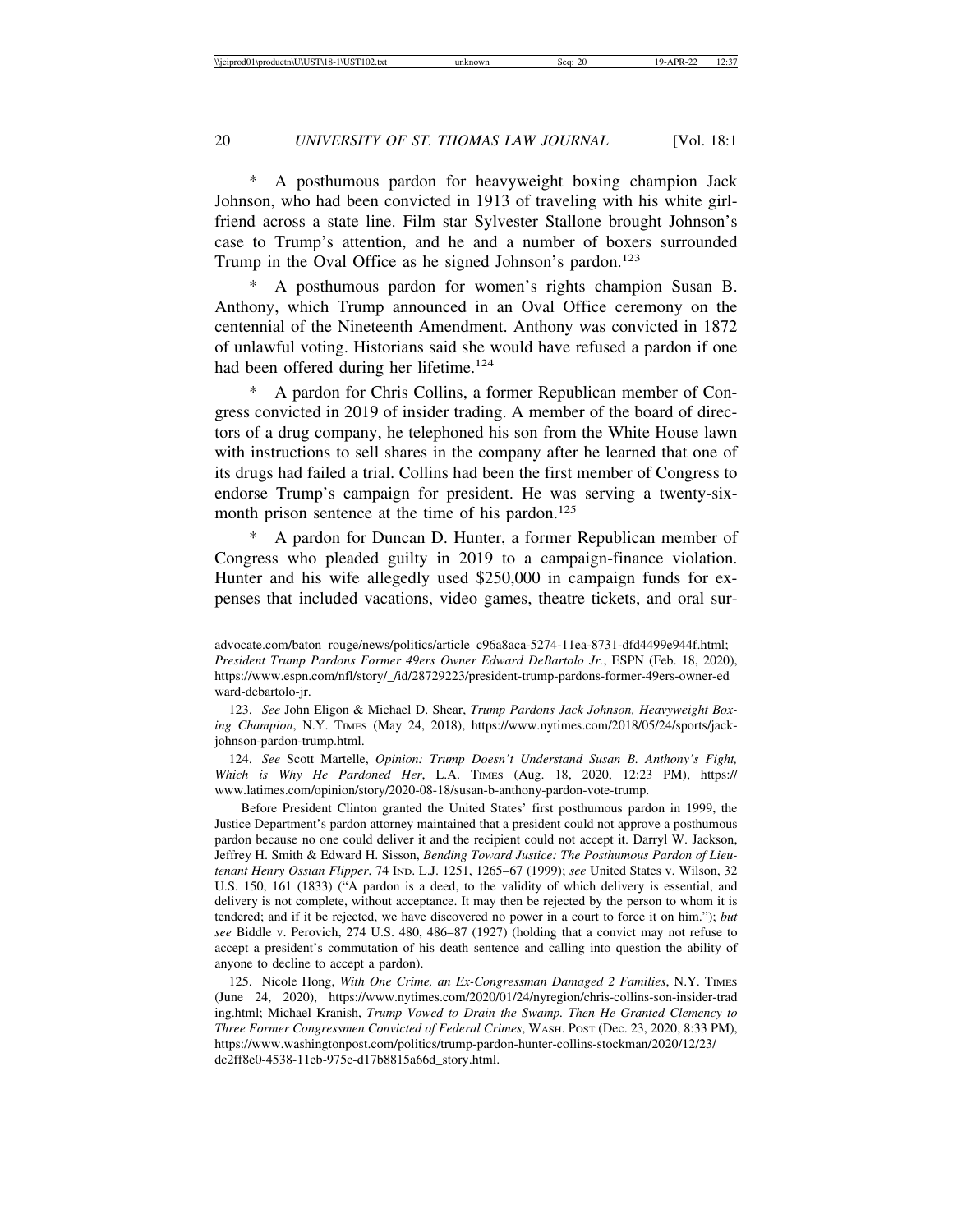gery.<sup>126</sup> Hunter also allegedly spent campaign funds to conduct five extramarital affairs.<sup>127</sup> Like Collins, Hunter was an early supporter of Trump's 2016 campaign.<sup>128</sup> He received his pardon shortly before he was to report to prison to serve an eleven-month sentence.<sup>129</sup> Trump also pardoned his estranged wife.<sup>130</sup>

A sentence commutation for Steve Stockman, a former Republican member of Congress who had completed two years of a ten-year sentence for using \$1.25 million in donations intended for charity, for such personal expenses as hot air balloon rides.<sup>131</sup>

A pardon for Rick Renzi, a former Republican member of Congress who was convicted in 2013 of extortion, insurance fraud, and other crimes and who completed a three-year sentence.<sup>132</sup>

A pardon for Robin Hayes, a former Republican member of Congress, who, after being charged with participating in a \$2 million bribery scheme in 2019, pleaded guilty to making a false statement, agreed to cooperate with prosecutors,<sup>133</sup> and was sentenced to a term of probation and a fine.<sup>134</sup>

A pardon for Mark Siljander, a former Republican member of Congress who pleaded guilty in 2010 to obstructing justice and failing to register as a foreign agent. Siljander served a one-year prison term.<sup>135</sup>

129. *Duncan Hunter's Swampy Pardon*, PRESS-ENTERPRISE (Dec. 29, 2020, 11:17 AM), https://www.pe.com/2020/12/29/duncan-hunters-swampy-pardon.

130. Morgan Cook, *Margaret Hunter to Get Full Pardon, White House Says*, SAN DIEGO UNION-TRIB. (Dec. 23, 2020, 4:55 PM), https://www.sandiegouniontribune.com/news/watchdog/ story/2020-12-23/margaret-hunter-to-get-full-pardon.

131. Shannon Najmabadi, *Trump Commutes Remaining Prison Term of Former Texas GOP Congressman Steve Stockman, Who Was Convicted of Misusing Charitable Funds*, TEX. TRIB. (Dec. 22, 2020, 7:00 PM), https://www.texastribune.org/2020/12/22/donald-trump-commuteprison-steve-stockman-texas-congressman; Press Release, U.S. Dep't of Just. Office of Public Affairs, Former U.S. Congressman Sentenced to 10 Years in Prison for Extensive Fraud, Tax, and Election Crime Scheme (Nov. 7, 2018), https://www.justice.gov/opa/pr/former-us-congressmansentenced-10-years-prison-extensive-fraud-tax-and-election-crimes.

132. *Pardons Granted by President Donald J. Trump*, U.S. DEP'T OF JUST. (Apr. 28, 2021), https://www.justice.gov/pardon/pardons-granted-president-donald-j-trump-2017-2021.

133. Hannah Knowles, *Former North Carolina GOP State Party Chairman Pleads Guilty to Making False Statement to FBI*, WASH. POST (Oct. 2, 2019), https://www.washingtonpost.com/ politics/2019/10/02/former-north-carolina-state-political-party-chairman-pleads-guilty-makingfalse-statement-fbi.

134. U.S. DEP'T OF JUST., *supra* note 132. 135. *Id.*

<sup>126.</sup> Indictment, United States v. Hunter, No. 18CR3677W (S.D. Cal., Aug. 21, 2018), https:// www.justice.gov/usao-sdca/press-release/file/1089516/download##.

<sup>127.</sup> Tim Arango, *Duncan Hunter Used Campaign Money for Multiple Affairs, Prosecutors Say*, N.Y. TIMES (June 25, 2019), https://www.nytimes.com/2019/06/25/us/duncan-hunter-affairwife.html.

<sup>128.</sup> Nick Gass, *Trump Lands His First Congressional Endorsements*, POLITICO (Feb. 24, 2016, 10:59 AM), https://www.politico.com/blogs/2016-gop-primary-live-updates-and-results/ 2016/02/duncan-hunter-endorses-donald-trump-219725.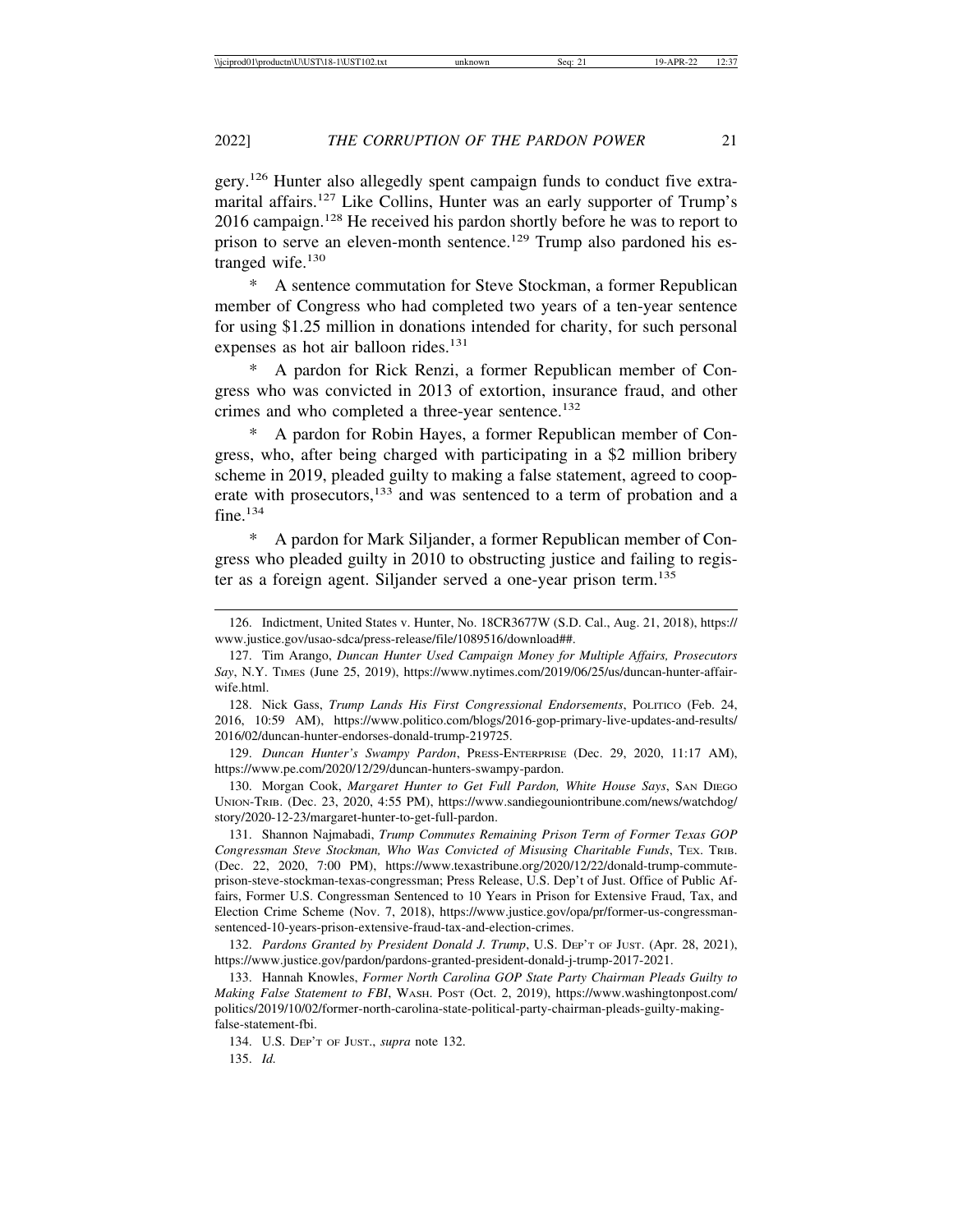\* A pardon for Randall "Duke" Cunningham, a former Republican member of Congress who spent eight years in prison after pleading guilty to accepting \$2.4 million in bribes from defense contractors.<sup>136</sup>

A sentence commutation for Kwame Kilpatrick, Detroit's Democratic mayor from 2002 until his resignation in 2008. Kilpatrick's resignation came after he lied under oath during a suit against the city and then approved a \$8.4 million settlement to conceal this deception. His time as mayor was marred by several other scandals.<sup>137</sup> After leaving office, Kilpatrick was jailed for obstructing justice and other state crimes. In 2013, he was convicted in a federal court of a multi-million-dollar corruption scheme.138 Kilpatrick began a letter to Trump from prison by declaring, "I first want to congratulate you for the overwhelming and stunning victories of your Presidential campaign, and also the unprecedented success of your first two-years in office. You have shaken up the entire world . . . and that is a great thing to behold."139 Kilpatrick then wrote that an "Obama appointed team viciously and maliciously pursued" his prosecution and partnered "with the media in planting stories, riddled with blatant lies, malicious rumors, and evil intent. #fake news."140 By the time of Trump's clemency, Kilpatrick had served seven years of a twenty-eight-year sentence. A codefendant sentenced to twenty-one years remained in prison with ten years to serve when Kilpatrick went home.<sup>141</sup>

A sentence commutation for former Illinois Governor Rod Blagojevich, a Democrat, who had been convicted of attempted extortion

140. *Id.*

<sup>136.</sup> *See* Tony Perry, *Rep. Cunningham Pleads Guilty to Bribery, Resigns*, L.A. TIMES (Nov. 29, 2005, 12:00 AM), https://www.latimes.com/archives/la-xpm-2005-nov-29-me-duke29 story.html; Greg Moran, *Trump's 11th Hour Pardon of Duke Cunningham Called 'Total Disgrace',* SAN DIEGO UNION-TRIB. (Jan. 20, 2021, 1:18 PM), https://www.sandiegouniontribune. com/news/courts/story/2021-01-20/trumps-11th-hour-pardon-of-duke-cunningham-called-totaldisgrace; *see generally* MARCUS STERN, JERRY KAMMER, DEAN CALBREATH & GEORGE E. CON-DON, THE WRONG STUFF: THE EXTRAORDINARY SAGA OF RANDY "DUKE" CUNNINGHAM, THE MOST CORRUPT CONGRESSMAN EVER CAUGHT (2007). Cunningham's pardon was conditioned on his payment of court-ordered restitution and forfeiture.

<sup>137.</sup> Karen Drew, *'The Kwame Kilpatrick Rollercoaster Ride'—The Rise and Fall of Former Detroit Mayor*, CLICK-ON DETROIT (Jan. 20, 2021, 2:13 PM), https://www.clickondetroit.com/ features/2021/01/20/the-kwame-kilpatrick-rollercoaster-ride-the-rise-and-fall-of-former-detroitmayor; *Kwame Kilpatrick*, WIKIPEDIA, https://en.wikipedia.org/wiki/Kwame\_Kilpatrick (last visited Feb. 3, 2021).

<sup>138.</sup> Steven Yaccino, *Kwame M. Kilpatrick, Former Detroit Mayor, Sentenced to 28 Years in Corruption Case*, N.Y. TIMES (Oct. 10, 2013), https://www.nytimes.com/2013/10/11/us/formerdetroit-mayor-kwame-kilpatrick-sentencing.html.

<sup>139.</sup> Alan Lengel, *2019 Recap: Ex-Detroit Mayor Kilpatrick Pleads for Trump's Help in Gushing Letter*, DEADLINE DETROIT (Dec. 27, 2019, 7:45 AM), https://www.deadlinedetroit.com/ articles/22494/ex-detroit\_mayor\_kilpatrick\_pleads\_for\_trump\_s\_help\_in\_gushing\_letter\_prais ing\_his\_unprecedented\_success (reprinting the letter in full).

<sup>141.</sup> Tresa Baldas, *Kwame Kilpatrick Vowed a Comeback. Trump Made it Happen*, DETROIT FREE PRESS (Jan. 20, 2021, 8:44 PM), https://www.freep.com/story/news/local/michigan/detroit/ 2021/01/20/kwame-kilpatrick-pardoned-donald-trump-detroit-mayor/4217253001. Trump's commutation left intact Kilpatrick's obligation to pay \$4,779,826 in restitution.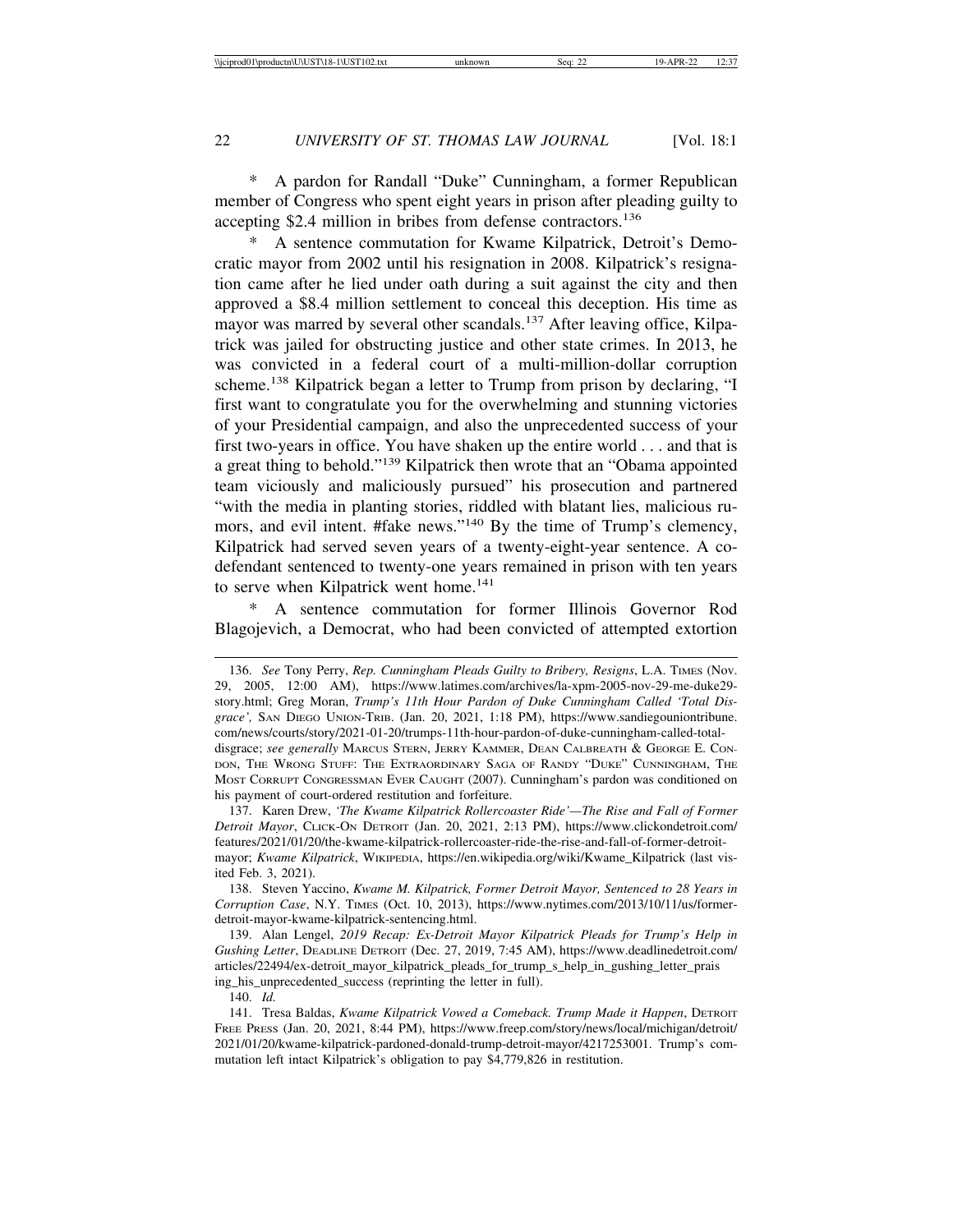and other crimes after demanding campaign contributions and other favors in exchange for government benefits. The governor famously said of the Senate seat Barack Obama vacated upon being elected president, "I've got this thing, and it's fucking golden. I'm just not giving it up for fucking nothing."<sup>142</sup> At the time of his commutation, Blagojevich had served eight years of a fourteen-year sentence. While awaiting trial, he had appeared on a season of a Trump-hosted television show, *The Celebrity Apprentice*. During his imprisonment, his wife frequently urged clemency on Fox News.<sup>143</sup>

\* A sentence commutation for Dr. Salomon Melgen, an ophthalmologist who was reputed to be the richest practicing physician in America.<sup>144</sup> In 2018, Melgen was sentenced to seventeen years in prison for defrauding Medicare and also was ordered to pay \$53 million in restitution. The evidence at his trial showed that he diagnosed patients with macular degeneration (MD) at an exceptionally high rate and then concluded that 75 percent of these patients suffered from the "wet" form of the disease. (Normally only 10 to 15 percent of MD patients are found to have the "wet" variety.) Melgen diagnosed nearly all of his Black patients with "wet" MD although this variety is found almost exclusively in whites. Melgen's diagnoses enabled him to prescribe injections of Lucentis, which cost \$2,000 per vial. Although each vial is intended to provide a single dose, Melgen drew multiple doses from each vial and received from Medicare as much as three times the reimbursement he would have received if he had administered the drug according to its label. The evidence showed other fraud, including billing Medicare ninety-six times for treating a patient's prosthetic eye.<sup>145</sup> In 2017, Melgen, a major donor to Democratic candidates,<sup>146</sup> stood trial with Senator Robert Menendez for bribery, but the jury failed to reach a

<sup>142.</sup> Matthew Choi, *Illinois Republicans Urge Trump to Keep Blagojevich in Prison*, POLIT-ICO (Aug. 8, 2019, 8:43 PM), https://www.politico.com/story/2019/08/08/illinois-republicansblagojevich-trump-1453566.

<sup>143.</sup> Monica Davey & Mitch Smith, *Who is Rod Blagojevich? Why Did President Trump Commute His Sentence?*, N.Y. TIMES (Feb. 19, 2020), https://www.nytimes.com/2020/02/18/us/ rod-blagojevich-sentence.html; Stacy St. Clair, *How Patti Blagojevich Helped Earn Her Husband's Release*, CHI. TRIB. (Feb. 18, 2020, 7:43 PM), https://www.chicagotribune.com/news/ breaking/ct-patti-blagojevich-ex-illinois-governor-helped-earn-blago-release-20200218-dw7r7bbh wbaldnwqy3m4vm5mvy-story.html.

<sup>144.</sup> Owen Dyer, *Medicare's Top Billing Doctor is Convicted of Medical Fraud*, THE BMJ (May 4, 2017), https://www.bmj.com/content/357/bmj.j2188.short; *see Medicare Millionaires: Florida Eye Doc Got \$21 Million from Medicare in 2012*, N.Y. DAILY NEWS (Apr. 9, 2014, 2:15 PM), https://www.nydailynews.com/life-style/health/medicare-millionaires-florida-eye-doc-21 million-medicare-2012-article-1.1750771.

<sup>145.</sup> United States v. Melgen, 967 F.3d 1250, 1255–56 (11th Cir. 2020).

<sup>146.</sup> Russ Choma, *FBI Raids Home of Big Donor to Menendez and Others*, OPENSECRETS.ORG (Jan. 30, 2013, 5:07 PM), https://www.opensecrets.org/news/2013/01/fbi-raids-home-of-menen dez-donor.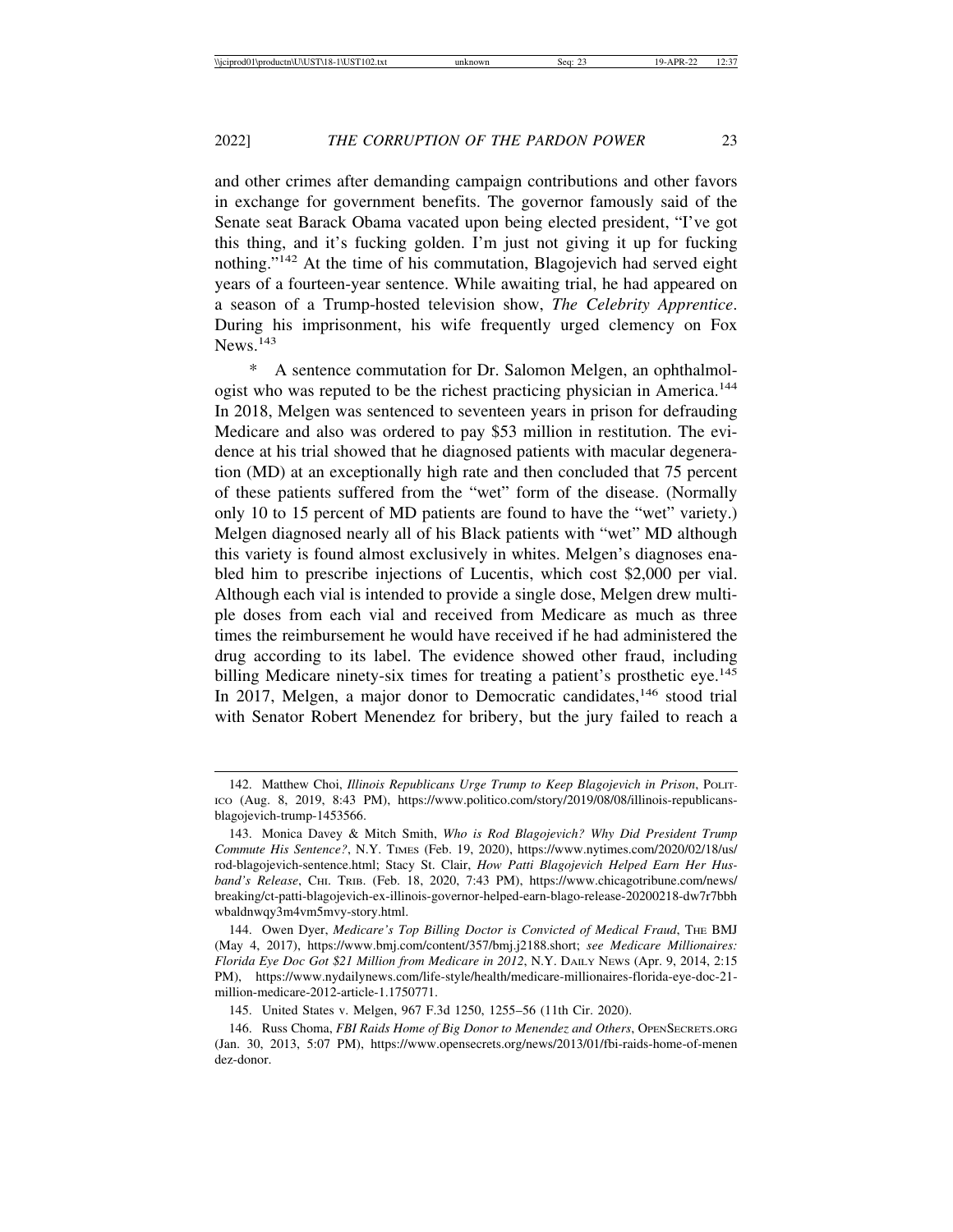verdict.<sup>147</sup> The White House noted that Senator Menendez favored clemency for Melgen.<sup>148</sup>

A sentence commutation for William Walters, a professional gambler described as "a major political contributor and a deal maker."149 In 2017, Walters was convicted of insider trading, fined \$10 million, and sentenced to five years in prison.<sup>150</sup> He retained President Trump's former lawyer John Dowd to make his case for clemency. According to the *New York Times*, Dowd "marketed himself to convicted felons as someone who could secure pardons because of his close relationship with the president," and he "told Mr. Walters and others that he would soon obtain a pardon for his client using his access to the White House and because Mr. Walters had been investigated by prosecutors in Manhattan and the F.B.I."151 Dowd told the *Times* he had never boasted about his ability to obtain pardons, and he refused to answer questions.<sup>152</sup>

A sentence commutation for Jonathan Braun, who was sentenced to ten years for operating a drug ring that allegedly imported and sold \$1.72 billion worth of marijuana. Although the White House declared that Braun had served five years of this sentence, the *New York Times* reported he had served only one. During an eight-year delay between Braun's guilty plea and his sentencing, he may have cooperated with law enforcement, but, according to New York Attorney General Letitia James, he also helped operate a money-lending business and threatened borrowers who failed to pay with violence, kidnapping, and death. The White House may not have known that at the time of his commutation that Braun was under criminal investigation and was a defendant in civil lawsuits brought by New York State and the Federal Trade Commission alleging criminal conduct. It also may have been unaware of Braun's history of violence, which included throwing someone from a second-floor balcony in 2018. Why the president granted Braun's commutation is unclear, though one of the lawyers retained by Braun's family, Alan Dershowitz, had represented Trump in his im-

<sup>147.</sup> Nick Corasaniti & Nate Schweber, *Corruption Case Against Senator Menendez Ends in Mistrial*, N.Y. TIMES (Nov. 16, 2017), https://www.nytimes.com/2017/11/16/nyregion/senatorrobert-menendez-corruption.html.

<sup>148.</sup> *Jan. 20 Statement*, *supra* note 75.

<sup>149.</sup> Joe Schoenmann, *John L. Smith on the Commutation of Billy Walters Sentence*, NEV. PUB. RADIO (Jan. 27, 2021), https://knpr.org/knpr/2021-01/john-l-smith-commutation-billy-wal ters-sentence.

<sup>150.</sup> Karl Ritter, *Insider Trading Sentence of Vegas Gambler Walters Commuted by Trump*, LAS VEGAS SUN (Jan. 20, 2021, 10:35 PM), https://lasvegassun.com/news/2021/jan/20/insidertrading-sentence-of-vegas-gambler-walters.

<sup>151.</sup> Michael S. Schmidt & Kenneth P. Vogel, *Prospect of Pardons in Final Days Fuels Market to Buy Access to Trump*, N.Y. TIMES (Jan. 20, 2021), https://www.nytimes.com/2021/01/17/us/ politics/trump-pardons.html.

<sup>152.</sup> *Id.*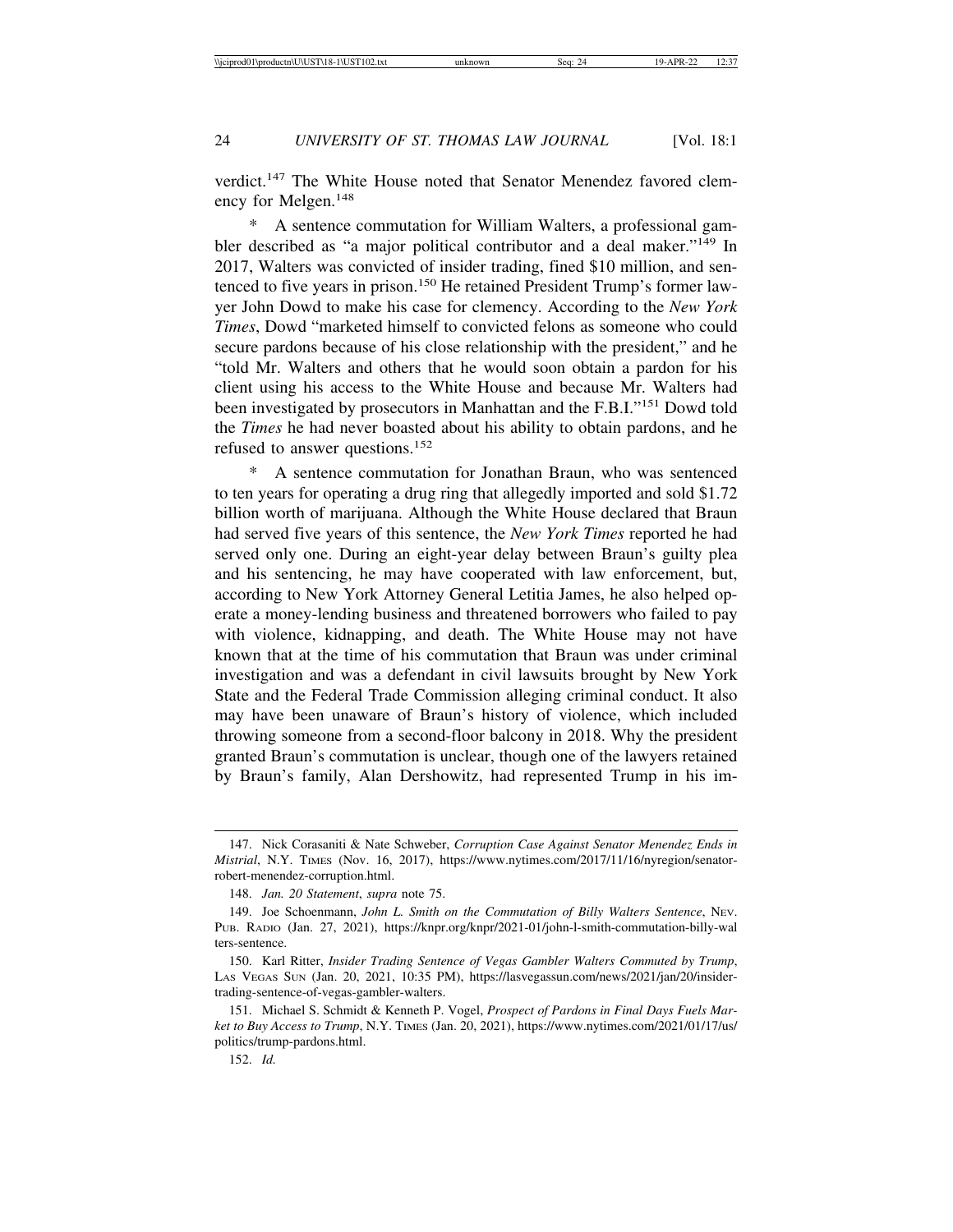peachment trial.153 The *Times* reported that Dershowitz had a role in at least twelve of Trump's clemency grants.<sup>154</sup>

A pardon for Eliyahu Weinstein, who served seven years of a twenty-four-year sentence for stealing more than \$200 million through real estate scams. The White House noted the support of Alan Dershowitz and others and also said that "numerous victims" had written to endorse clemency for Weinstein.155 One victim who did not write was Ruth Brandt, who lost \$1 million. She reported that a Weinstein supporter, Yitz Grossman, had offered her \$100,000 for a favorable letter. A victim who did write, Harvey Wolinetz, lost \$70 million. Two people briefed on the conversation said that Grossman told Wolinetz his support could lead to a six-figure restitution. Grossman denied offering money in exchange for letters but acknowledged, "I certainly told people that you have no shot [at restitution] if a person is sitting in the system."<sup>156</sup>

\* A pardon for Dwayne Michael Carter, Jr., better known as Lil Wayne, a rapper who has sold more than  $120$  million records<sup>157</sup> and who has had more Billboard Hot 100 hits than Elvis Presley.<sup>158</sup> On December 23, 2019, officers found cocaine, ecstasy, oxycodone, and a loaded .45 caliber revolver in Lil Wayne's luggage when he arrived in Miami on a private flight from California.<sup>159</sup> The rapper had not been charged with any crime, however, when he met with President Trump six days before the 2020 presidential election. After a "great" meeting, Lil Wayne tweeted a photo that showed him and the President with broad smiles and the President making a thumbs-up gesture. The press reprinted the photo widely. Lil Wayne also

<sup>153.</sup> Michael S. Schmidt, Maggie Haberman & William K. Rashbaum, *Trump's Last-Minute Pardon Frees Man Still Facing Accusations of Violence*, N.Y. TIMES (Jan. 22, 2021), https:// www.nytimes.com/2021/01/22/us/politics/trump-pardons-jonathan-braun.html. I have known Dershowitz for fifty-five years and can vouch for his integrity. He told the *Times* that he donated the fees he received from Braun's family to charity upon learning of Braun's violent history. *See* Kenneth P. Vogel & Nicholas Confessore, *Using Connections to Trump, Dershowitz Became Force in Clemency Grants*, N.Y. TIMES (Mar. 17, 2021), https://www.nytimes.com/2021/02/08/us/ politics/dershowitz-trump-pardons-clemency.html. If any of Braun's champions misled White House officials, however (for example, by misstating the amount of time he had served in prison), the Justice Department could appropriately file a declaratory judgment action seeking the invalidation of Braun's commutation. *See* Alschuler, *supra* note 3, at 587–90.

<sup>154.</sup> Vogel & Confessore, *supra* note 153.

<sup>155.</sup> *Jan. 20 Statement*, *supra* note 75.

<sup>156.</sup> Kenneth P. Vogel & Nicholas Confessore, *Access, Influence and Pardons: How a Set of Allies Shaped Trump's Choices*, N.Y. TIMES (Mar. 21, 2021), https://www.nytimes.com/2021/03/ 21/us/politics/trump-pardons.html.

<sup>157.</sup> *Lil Wayne, Tyga to Hit the Stage at Diriyah Season Concert*, ARAB NEWS (Nov. 20, 2019), https://www.arabnews.jp/en/arts-culture/article\_5211.

<sup>158.</sup> *Rapper Lil Wayne Breaks Elvis Presley's Billboard Record*, REUTERS (Sept. 27, 2012, 6:15 PM), https://www.reuters.com/article/entertainment-us-lilwayne-billboard/rapper-lil-waynebreaks-elvis-presleys-billboard-record-idUSBRE88Q1XP20120927.

<sup>159.</sup> *Lil Wayne Pleads Guilty in Miami to Federal Gun Charge*, U.S. ATT'Y FOR THE S. DIST. OF FLA. (Dec. 11, 2020), https://www.justice.gov/usao-sdfl/pr/lil-wayne-pleads-guilty-miami-fed eral-gun-charge.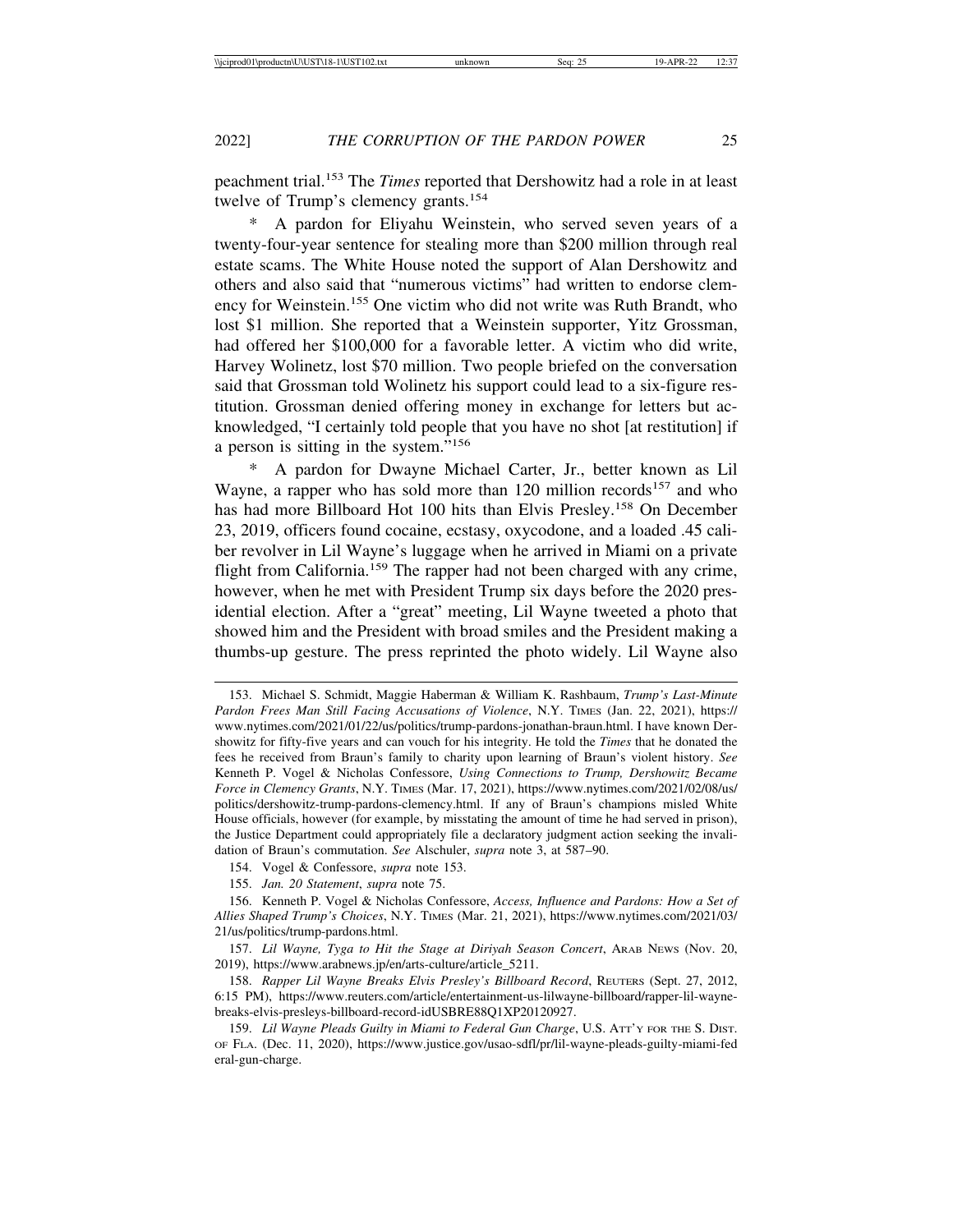praised Trump's Platinum Plan for Black Americans and his work on criminal justice reform.160 Soon after the election, Lil Wayne was charged with possession by a felon of a firearm—the gold-plated Remington found in his luggage in 2019.161 (Lil Wayne could not lawfully possess a firearm because, in 2009, he had pleaded guilty to felony gun possession in New York and served eight months in prison.162) On December 11, 2020, Lil Wayne pleaded guilty to the felon-in-possession charge.<sup>163</sup> He faced as much as ten years in prison.164 Eight days before his scheduled sentencing hearing, on Trump's last day in office, the President gave him a full pardon.<sup>165</sup>

A commutation for Bill K. Kapri, known as Kodak Black, a rapper whose 2017 and 2018 albums peaked at number three and number one on the Billboard 200.166 At the time Trump set him free, Kodak Black had served almost half of his forty-six-month sentence for lying on federal forms when he purchased multiple firearms, two of which later were found at crime scenes. Prosecutors said that one of these weapons—found with Kodak Black's fingerprints and a live round in the chamber—had been used to fire at another rap performer.167 (Calling Kodak Black a danger to the community, a judge had ordered him held without bond, and prosecutors had increased their sentence recommendation after he participated in a jail fight in which a guard was injured.<sup>168</sup>) The White House statement concerning the rapper's commutation noted his charitable contributions but did not mention his long, unremitting criminal record.169 It also failed to mention

- 162. Jem Aswad, *Timeline: The Criminal History of Lil Wayne*, ROLLING STONE (Nov. 5, 2010, 3:10 PM), https://www.rollingstone.com/music/music-news/timeline-the-criminal-historyof-lil-wayne-100927.
	- 163. *Lil Wayne Pleads Guilty in Miami to Federal Gun Charge*, *supra* note 159.
	- 164. Levine, *supra* note 161.

<sup>160.</sup> Sarah Polus, *Lil Wayne Meets with President Trump, Praises his 'Platinum Plan' for Black Americans*, HILL (Oct. 29, 2020, 8:53 PM), https://thehill.com/blogs/in-the-know/in-theknow/523512-lil-wayne-meets-with-president-trump-praises-his-platinum-plan.

<sup>161.</sup> Elie Levine, *Lil Wayne Faces Federal Charge for Gun Possession*, NPR (Nov. 17, 2020, 4:01 PM), https://www.npr.org/2020/11/17/935879260/lil-wayne-faces-federal-charge-for-gunpossession.

<sup>165.</sup> Joe Coscarelli, *Lil Wayne and Kodak Black Among 4 Hip-Hop Figures Trump Pardoned*, N.Y. TIMES (Jan. 20, 2021), https://www.nytimes.com/2021/01/20/arts/music/trump-pardons-lilwayne-kodak-black.html.

<sup>166.</sup> *Chart History Kodak Black*, BILLBOARD, https://www.billboard.com/music/kodak-black/ chart-history/TLP (last visited Sept. 4, 2021).

<sup>167.</sup> Joe Coscarelli, *Kodak Black Sentenced to Nearly 4 Years in Prison*, N.Y. TIMES (Nov. 13, 2019, 12:21 PM), https://www.nytimes.com/2019/11/13/arts/music/kodak-black-jailsentencing.html.

<sup>168.</sup> *Kodak Black Gets 46 Months Behind Bars in Federal Gun Case*, TMZ (Nov. 13, 2019, 9:12 AM), https://www.tmz.com/2019/11/13/kodak-black-sentenced-46-months-prison-federalgun-case.

<sup>169.</sup> *Jan. 20 Statement*, *supra* note 75. For descriptions of Kodak Black's criminal history, see *Kodak Black*, WIKIPEDIA, https://en.wikipedia.org/wiki/Kodak\_Black (last visited Sept. 4, 2021); Jessica McKinney, *Kodak Black's Sexual Assault Case and Plea Deal, Explained*, COMPLEX (Apr. 28, 2021), https://www.complex.com/music/kodak-black-sexual-assault-case-what-you-need-toknow.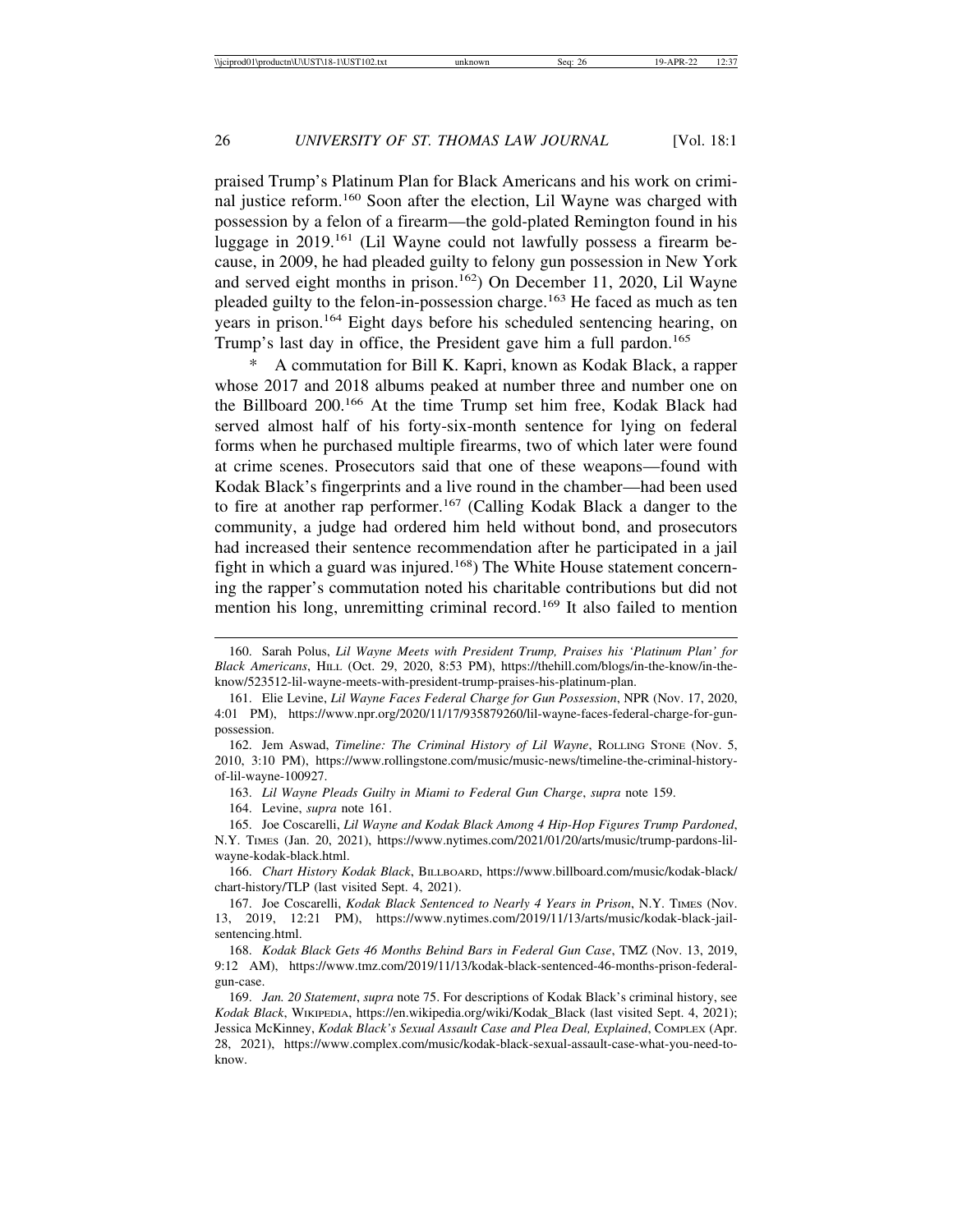the occasion when an Instagram feed showed him and others using marijuana near an infant and holding a handgun, $170$  another occasion when his Instagram feed showed him and several other men receiving oral sex from a woman in a hotel room,<sup>171</sup> and still another when he was expelled from an anger-management class after burping repeatedly to disrupt the class and then assaulting the instructor when she threatened to call  $911$ .<sup>172</sup> At the time of his commutation, Kodak Black faced first-degree sexual assault charges in South Carolina. A high school student said she accompanied him to a hotel room where he tore her clothes, bit her repeatedly, and raped her as she screamed for help.<sup>173</sup> Although this recipient of Trump's clemency could have been imprisoned for as long as thirty years if convicted of this crime, he pleaded guilty following his release from prison to a reduced charge and was sentenced to an eighteen-month term of probation. His attorney told the court, "He had romantic ideas on his mind. She did not. So, he ended up trying to have a romantic encounter with her and bit her as part of that and injured her."174 The rapper accepted this description of his crime.175 In a tweet from prison shortly before the 2020 election, Kodak Black endorsed Trump's Platinum Plan.<sup>176</sup>

A pardon for Stephanie Mohr, a police officer who served ten years in prison after unleashing her K-9 to attack an unresisting homeless man. Before the attack, another Prince Georges County officer asked a supervisor, "Hey Sarge, we got a new dog. Mind if it gets a bite?"<sup>177</sup> Witnesses testified that Mohr also released her dog to attack a sleeping teenager and threatened a fugitive's family that the dog would attack their "black ass" if they failed to reveal the fugitive's location.178 The Fraternal Order of Police supported Mohr's application for clemency.<sup>179</sup>

179. *Dec. 23 Statement*, *supra* note 75.

<sup>170.</sup> *Rapper Kodak Black Arrested in Florida on Multiple Charges*, AP (Jan. 19, 2018), https:/ /apnews.com/article/69bfc8600c4f403ea45b07137966b47f.

<sup>171.</sup> *Kodak Black Posts Sex Session on Instagram Live, Twitter Reacts Accordingly*, BET (Jan. 27, 2017, 11:38 AM), https://www.bet.com/music/2017/01/27/kodak-black-sex-instagramlive.html.

<sup>172.</sup> Rafael Olmeda, *Rapper Kodak Black Burped Excessively in Anger Management Class, Hearing Told*, S. FLA. SUN SENTINEL (Apr. 21, 2017, 3:40 PM), https://www.sun-sentinel.com/ local/broward/fl-reg-kodak-black-final-violation-probation-continues-20170420-story.html.

<sup>173.</sup> McKinney, *supra* note 169.

<sup>174.</sup> McKinney, *supra* note 169.

<sup>175.</sup> McKinney, *supra* note 169.

<sup>176.</sup> Kodak Black (@KodakBlack1k), TWITTER (Oct. 26, 2020, 5:30 PM), https://twitter.com/ KodakBlack1k/status/1320855346278223876.

<sup>177.</sup> Alex Busansky, *Opinion: Trump's Worst Pardon is One You Don't Know About*, WASH. POST (Dec. 29, 2020, 3:29 PM), https://www.washingtonpost.com/opinions/2020/12/29/trumppardons-stephanie-mohr-prince-georges.

<sup>178.</sup> *Id.*; United States v. Mohr, 318 F.3d 613, 620 (4th Cir. 2003); *but see* Eric Mack, *Stephanie Mohr to Newsmax TV: Pardon Me, President Trump*, NEWSMAX (Dec. 7, 2020, 4:30 PM), https://www.newsmax.com/newsmax-tv/canine-police-officer-pardon/2020/12/07/id/1000439 (television interview in which Mohr asserted her innocence and requested clemency).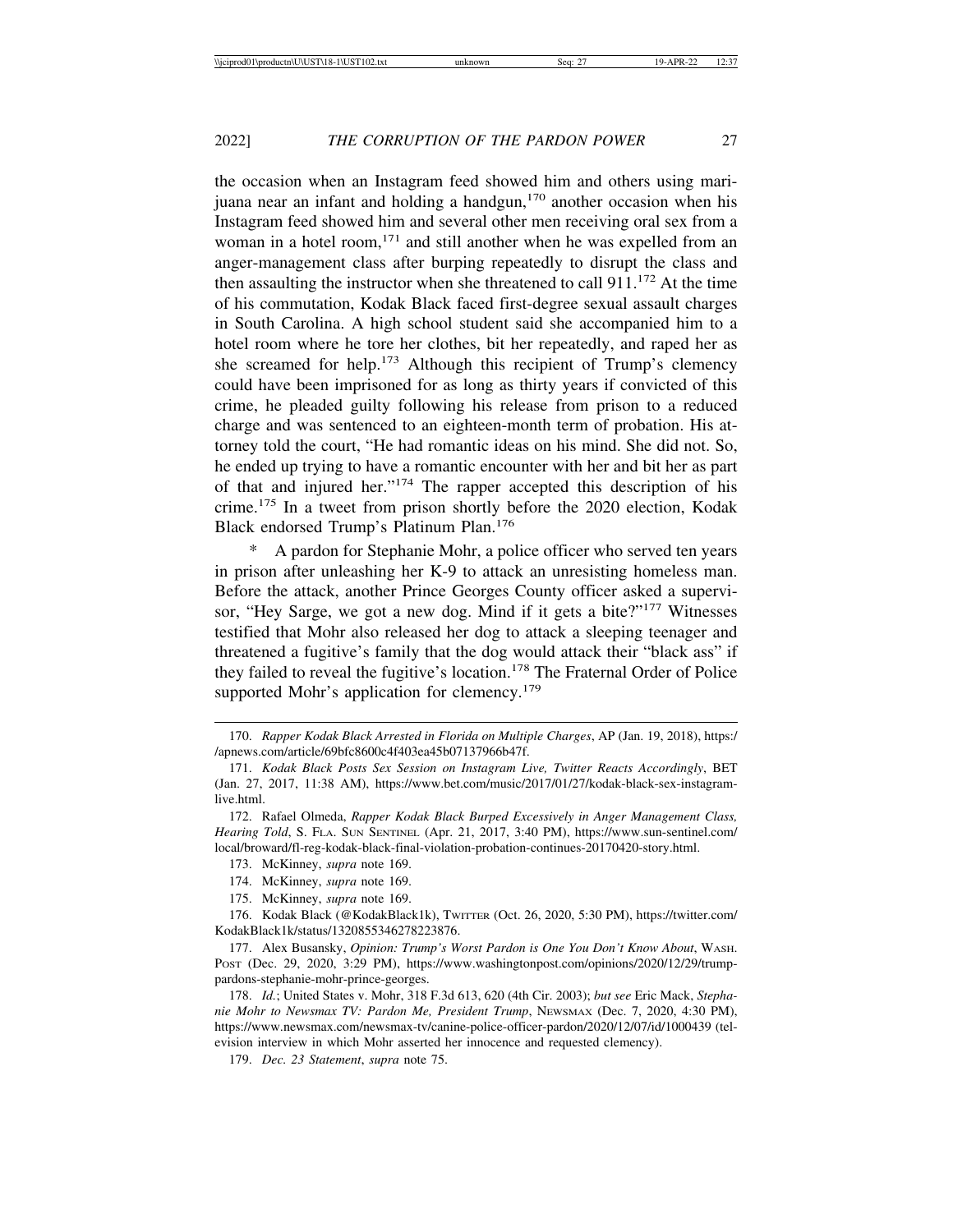\* Pardons for Ignacio Ramos and Jose Compean, former U.S. Border Patrol Agents convicted of shooting a fleeing drug suspect and covering up the incident. President George W. Bush previously had commuted Ramos and Compean's eleven- and ten-year prison sentences.<sup>180</sup>

A pardon for Gary Brugman, a former Border Patrol Agent who served over two years in prison after kicking and beating two arrestees.<sup>181</sup>

A pardon for Michael Behenna, a former Army First Lieutenant convicted of unpremeditated murder for killing an Iraqi man in his custody.<sup>182</sup>

A pardon for Clint Lorance, a former Army Lieutenant serving a nineteen-year sentence for murdering two unarmed Afghans. After ordering soldiers to fire on these men, Lorance called in false reports of the encounter. His men turned him in.<sup>183</sup>

A pardon for Major Mathew L. Golsteyn, an Army Special Forces officer awaiting trial for murdering an Afghan suspected of being a bomb maker. Secretary of Defense Mark Esper and Army Secretary Ryan McCarthy opposed clemency for Golsteyn and Lorance,<sup>184</sup> but, before conferring with these officials, the president tweeted that Golsteyn was a "U.S. Military hero."185 Former military officers protested what they saw as a signal

181. Alex Samuels, *Donald Trump Pardons Former Border Patrol Agent Gary Brugman, Who Was Convicted of Violating a Man's Civil Rights*, GOV'T EXEC. (Dec. 28, 2020), https:// www.govexec.com/management/2020/12/donald-trump-pardons-former-border-patrol-agent-garybrugman-who-was-convicted-violating-mans-civil-rights/171047.

182. *See* Mihir Zaveri, *Trump Pardons Ex-Army Soldier Convicted of Killing Iraqi Man*, N.Y. TIMES (May 6, 2019, 10:15 PM), https://www.nytimes.com/2019/05/06/us/trump-pardon-michaelbehenna.html.

183. *See* Dave Philipps, *Trump Clears Three Service Members in War Crimes Cases*, N.Y. TIMES (Nov. 22, 2019, 5:48 PM), https://www.nytimes.com/2019/11/15/us/trump-pardons.html.

184. *Id.*; Ellen Ioanes, *Military Leaders Are Worried That Trump Pardoning Troops Accused of War Crimes Will Impair the Justice System and Undermine Overseas Bases*, INSIDER (Nov. 15, 2019, 4:09 PM), https://www.businessinsider.com/military-leaders-worry-that-trump-pardonswill-impair-justice-system-2019-11.

185. Donald J. Trump (@realDonaldTrump), TWITTER (Dec. 16, 2018, 10:03 AM), https:// twitter.com/realdonaldtrump/status/1074319076766433280?lang=EN. On the day President Trump pardoned Golsteyn and Lorance, he reversed the demotion of Chief Petty Officer Edward Gallagher, a Navy SEAL who had been acquitted of murder but convicted of wrongfully posing for a photo with the murder victim's corpse. Secretary of the Navy Richard Spencer said in a letter of resignation that he could not have carried out in good conscience an order to restore Gallagher's rank. *See* William Cummings, *'Rule of Law Is What Sets Us Apart'; Richard Spencer's Scathing Final Letter as Navy Secretary*, USA TODAY, (Nov. 26, 2019, 9:58 AM), https:// www.usatoday.com/story/news/politics/2019/11/25/richard-spencers-last-letter-navy-chief-afterseal-gallagher-case/4295123002.

<sup>180.</sup> Lauren Villagran, *Trump Pardons El Paso Border Agents Convicted of Shooting Mexican Drug Smuggler*, EL PASO TIMES (Dec. 23, 2020, 11:05 AM), https://www.elpasotimes.com/story/ news/2020/12/23/trump-pardons-two-former-border-patrol-agents-convicted-shooting-el-paso/ 4025071001; *see* Pamela Colloff, *Badges of Dishonor*, TEX. MONTHLY (Sept. 2007), https:// www.texasmonthly.com/articles/badges-of-dishonor (describing the agents' conduct and the efforts of Lou Dobbs, Ann Coulter, and other broadcasters to portray them as heroes).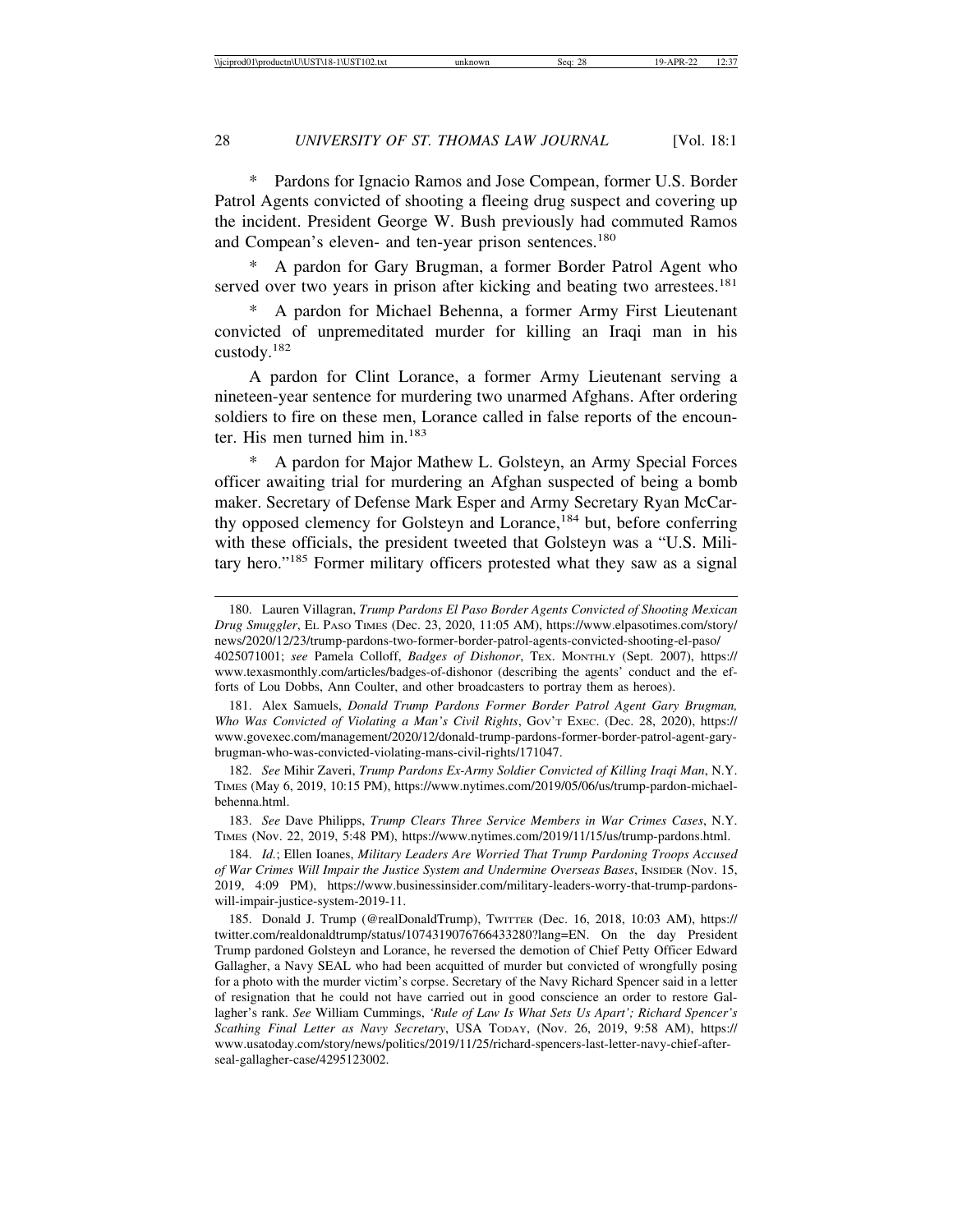that America does not take war crimes seriously.186 Trump, however, invited Golsteyn and Lorance to appear with him on the stage of a Republican fundraiser.187

\* Pardons for Nicholas Slatten, Paul Slough, Evan Liberty, and Dustin Heard. In 2007, while employed as security guards by the private military contractor Blackwater, Slatten, Slough, Liberty, and Heard killed fourteen civilians (including two children) and wounded seventeen others at a square in Baghdad. Witnesses at their trial testified they opened fire with machine guns and grenade launchers indiscriminately and without provocation.188 The agent who led the FBI's investigation called the event "a massacre along the lines of My Lai in Vietnam."<sup>189</sup> Slatten was sentenced to life for murder and the others to twelve years or more for voluntary manslaughter.<sup>190</sup> A United Nations panel called their pardons an affront to justice and a violation of international law.<sup>191</sup>

\* A pardon for George Papadopoulos, a foreign policy advisor to Trump's 2016 campaign. In April 2016, Papadopoulos told an Australian diplomat that Russia had damaging information about Hillary Clinton. After WikiLeaks released hacked Democratic National Committee emails in July, the diplomat's government told American officials about Papadopoulos's statement. In the investigation that followed, Papadopoulos lied to the FBI about when and how he heard that Russia had "dirt" about Clinton in the form of "thousands of emails."192 He claimed to have received this information before joining the Trump campaign, although, in fact, someone who might have been a Russian agent provided it after learning of his role in the

<sup>186.</sup> *See* Thomas B. Edsall, *The Savage Injustice of Trump's Military Pardons*, N.Y. TIMES (Dec. 4, 2019, 5:00 AM), https://www.nytimes.com/2019/12/04/opinion/trump-military-pardons .html (collecting quotations).

<sup>187.</sup> *See* Maggie Haberman, *Trump Brings 2 Officers He Cleared of War Crimes Onstage at Fund-Raiser*, N.Y. TIMES (Dec. 8, 2019, 6:23 PM), https://www.nytimes.com/2019/12/08/us/poli tics/trump-war-crimes-pardons.html.

<sup>188.</sup> Laurel Wamsley, *Shock and Dismay After Trump Pardons Blackwater Guards Who Killed 14 Iraqi Civilians*, NPR (Dec. 23, 2020, 5:44 PM), https://www.npr.org/2020/12/23/949 679837/shock-and-dismay-after-trump-pardons-blackwater-guards-who-killed-14-iraqi-civil; Michael Safi, *Trump Pardons Blackwater Contractors Jailed for Massacre of Iraq Civilians*, THE

GUARDIAN (Dec. 23, 2020, 4:32 PM), https://www.theguardian.com/world/2020/dec/23/trumppardons-blackwater-contractors-jailed-for-massacre-of-iraq-civilians.

<sup>189.</sup> John M. Partarini, *Horrified by Blackwater Pardons*, N.Y. TIMES (Jan. 1, 2021), https:// www.nytimes.com/2021/01/01/opinion/letters/blackwater-pardons.html.

<sup>190.</sup> *Pardons Granted by President Donald J. Trump (2017-2021)*, U.S. DEP'T OF JUST., https://www.justice.gov/pardon/pardons-granted-president-donald-j-trump-2017-2021.

<sup>191.</sup> John Bowden, *UN Says Trump Blackwater Pardons Violate International Law*, HILL (Dec. 30, 2020, 9:51 AM), https://thehill.com/homenews/administration/532065-un-says-trumpblackwater-pardons-violate-international-law.

<sup>192.</sup> Carrie Johnson, *Ex-Trump Aide Papadopoulos, 1st Charged in Russia Probe, Sentenced to 14 Days*, NPR (Sept. 7, 2018, 5:02 PM), https://www.npr.org/2018/09/07/645539743/ex-trumpaide-papadopoulos-1st-charged-in-russia-probe-sentenced-to-14-days.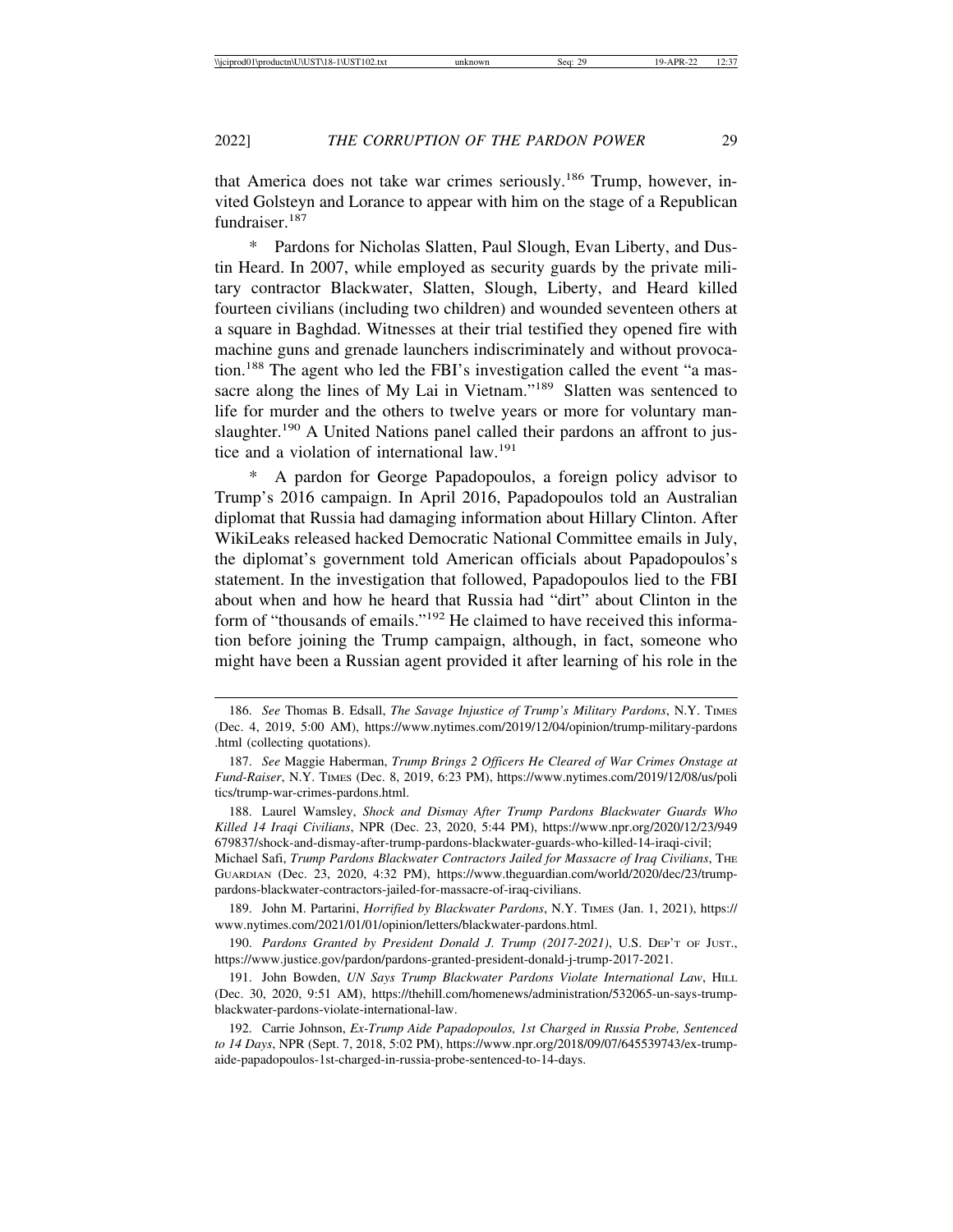campaign.193 Papadopoulos pleaded guilty to making false statements and, as part of his sentence, spent twelve days in prison. On his release, he tweeted, "I NEVER flipped against the president."<sup>194</sup>

A pardon for Alex van der Zwaan, a lawyer in the London office of Skadden, Arps, Slate, Meagher and Flom who pleaded guilty to lying to prosecutors concerning his communications with Paul Manafort, Rick Gates, and an associate later determined to be a Russian intelligence agent. Van der Zwaan's deception concerned conduct by Manafort and Gates that might have been criminal but apparently was unrelated to Trump's campaign.<sup>195</sup>

\* A sentence commutation and later a full pardon for Roger Stone. The commutation came four days before Stone was to begin serving a fortymonth sentence for obstruction, witness tampering, and making false statements.196 Stone had been a business associate, political associate, and friend of the president for more than thirty years,<sup>197</sup> and the judge who sentenced him noted that he committed his crimes to "cover[] up for the president."<sup>198</sup> Trump had praised Stone's "guts" for announcing he would not testify against Trump,199 and Stone had told an interviewer he expected clemency because he did not "turn on" Trump.200 Stone's truthful testimony might have shown that Trump committed perjury in sworn responses to inquiries from the office of Special Counsel Robert Mueller.<sup>201</sup>

195. *See* David Voreacos, Erik Larson, Andrew M. Harris & Steven T. Dennis, *Mueller Gets Plea, No Cooperation, as Skadden Lawyer Admits Lies*, BLOOMBERG (Feb. 20, 2018, 7:23 PM), https://www.bloomberg.com/news/articles/2018-02-21/mueller-gets-plea-no-cooperation-as-skadden-lawyer-admits-lies; Statement of the Offense at 2–3, United States v. Van der Zwaan, (D.D.C., Feb. 20, 2018) (No. 1:18-CR-00031-ABJ).

196. Maggie Haberman & Michael S. Schmidt, *Trump Gives Clemency to More Allies, Including Manafort, Stone, and Charles Kushner*, N.Y. TIMES (Dec. 23, 2020), https:// www.nytimes.com/2020/12/23/us/politics/trump-pardon-manafort-stone.html.

197. Olivia Paschal & Madeleine Carlisle, *A Brief History of Roger Stone*, ATLANTIC (Nov. 15, 2019), https://www.theatlantic.com/politics/archive/2019/11/roger-stones-long-history-intrump-world/581293.

198. Rachel Weiner, Matt Zapotosky, Tom Jackman & Devlin Barrett, *Roger Stone Sentenced to Three Years and Four Months in Prison, as Trump Predicts "Exoneration" for his Friend*, WASH. POST (Feb. 20, 2020, 6:18 PM), https://www.washingtonpost.com/local/public-safety/ roger-stone-sentence-due-thursday-in-federal-court/2020/02/19/2e01bfc8-4c38-11ea-9b5ceac5b16dafaa\_story.html.

199. Donald J. Trump (@realDonaldTrump), TWITTER (Dec. 3, 2018, 10:48 AM), https://twit ter.com/realdonaldtrump/status/1069619316319035392?lang=en.

200. Howard Fineman, *Roger Stone is Saved*, WASH. POST (July 12, 2020, 10:39 PM), https:// www.washingtonpost.com/opinions/2020/07/10/roger-stone-is-saved.

201. *See* Alschuler, *supra* note 3, at 595–99.

<sup>193.</sup> *Id.*; Statement of the Offense at 2, United States v. Papadopoulos, 2017 WL 4873375 (D.D.C. Oct. 5, 2017) (No. 1:17CR0018 (RDM)).

<sup>194.</sup> Tal Axelrod, *George Papadopoulos Leaves Federal Prison After Serving 12 Days*, THE HILL (Dec. 7, 2018, 11:42 AM), https://thehill.com/homenews/news/420260-george-papadopoulos -leaves-federal-prison-after-serving-12-days.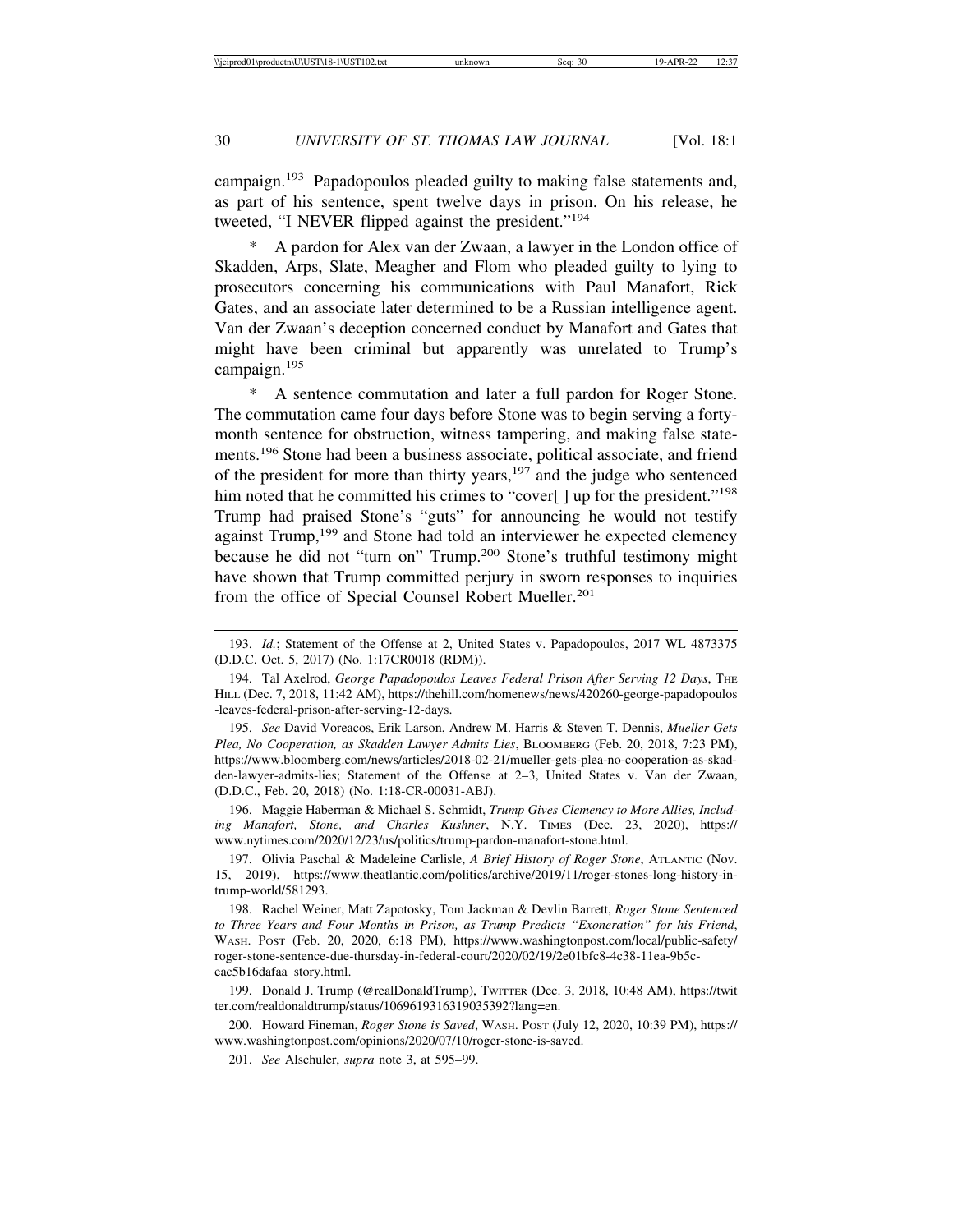A pardon for Paul Manafort, who for two months had been the manager of Trump's 2016 presidential campaign.<sup>202</sup> In 2018, a jury convicted Manafort of bank fraud, tax, and registration offenses. He later pleaded guilty to other offenses, including money laundering and witness tampering.203 Although Manafort's plea agreement required him to cooperate with prosecutors, he lied to them repeatedly,204 and his lawyers apparently briefed the President's lawyers about his conversations.<sup>205</sup> In 2019, a judge sentenced Manafort to seventy-three months in prison.<sup>206</sup> Both before he promised to cooperate and after he broke his agreement, Trump praised Manafort's courage for refusing to "flip."<sup>207</sup> The President added that flipping "almost ought to be outlawed" and at the same time indicated he was considering a pardon.208 Like Stone, Manafort might have been able to incriminate Trump. During the 2016 campaign, he shared internal polling data with a long-time Russian-Ukrainian associate, whom the Senate Intelligence Committee later determined was a Russian intelligence officer. Manafort also discussed with this associate a plan for Russia's takeover of the eastern half of Ukraine.<sup>209</sup> The intelligence officer "provided the Russian Intelligence Services with sensitive information on polling and campaign strategy,"210 but prosecutors were unable to determine what use the Russian Intelligence Services or their proxies made of this information,

203. Government's Sentencing Memorandum, United States v. Manafort, 2019 WL 1292656 (D.D.C. Feb. 23, 2019) (No. 1:17-CR-201-1-ABJ).

204. *See* Byron Tau & Aruna Viswanatha, *Judge Rules Paul Manafort Lied in Violation of Plea Deal*, WALL ST. J. (Feb. 13, 2019, 9:38 PM), https://www.wsj.com/articles/judge-rules-paulmanafort-made-false-statements-in-violation-of-plea-agreement-11550101738; Government's Submission in Support of Its Breach Determination, United States v. Manafort, 2018 WL 6433151 (D.D.C. Dec. 7, 2018) (No. 1:17CR-201-1-ABJ).

205. Michael S. Schmidt, Sharon LaFraniere & Maggie Haberman, *Manafort's Lawyer Said to Brief Trump Attorneys on What He Told Mueller*, N.Y. TIMES (Nov. 27, 2018), https:// www.nytimes.com/2018/11/27/us/politics/manafort-lawyer-trump-cooperation.html.

206. Spencer S. Hsu, Rachel Weiner & Ann E. Marimow, *Paul Manafort Sentenced to a Total of 7.5 Years in Prison for Conspiracy and Fraud, and Charged with Mortgage Fraud in N.Y.*, WASH. POST (Mar. 13, 2019, 4:27 PM), https://www.washingtonpost.com/local/legal-issues/paulmanafort-faces-sentencing-in-washington-in-mueller-special-counsel-case/2019/03/12/d4d55dd4- 44d0-11e9-aaf8-4512a6fe3439\_story.html.

207. ROBERT S. MUELLER, III, U.S. DEP'T OF JUST., REPORT ON THE INVESTIGATION INTO RUSSIAN INTERFERENCE IN THE 2016 PRESIDENTIAL ELECTION 127–28 (2019).

208. *Id.*

209. REPORT OF THE SELECT COMMITTEE ON INTELLIGENCE, U.S. SENATE, ON RUSSIAN ACTIVE MEASURES CAMPAIGN AND INTERFERENCE IN THE 2016 U.S. ELECTION, COUNTERINTELLIGENCE THREATS AND VULNERABILITIES at v, vii, 75–84 (2020).

210. Press Release, U.S. Dep't of the Treasury, Treasury Escalates Sanctions Against the Russian Government's Attempts to Influence U.S. Elections (Apr. 15, 2021), https:// home.treasury.gov/news/press-releases/jy0126.

<sup>202.</sup> *See* Matt Zapotosky, Josh Dawsey, Colby Itkowitz & Jonathan O'Connell, *Trump Pardons Charles Kushner, Paul Manafort, Roger Stone in Latest Wave of Clemency Grants*, WASH. POST (Dec. 23, 2020, 8:57 PM), https://www.washingtonpost.com/national-security/charleskushner-paul-manafort-roger-stone-trump-pardons/2020/12/23/05cf013a-456d-11eb-975cd17b8815a66d\_story.html.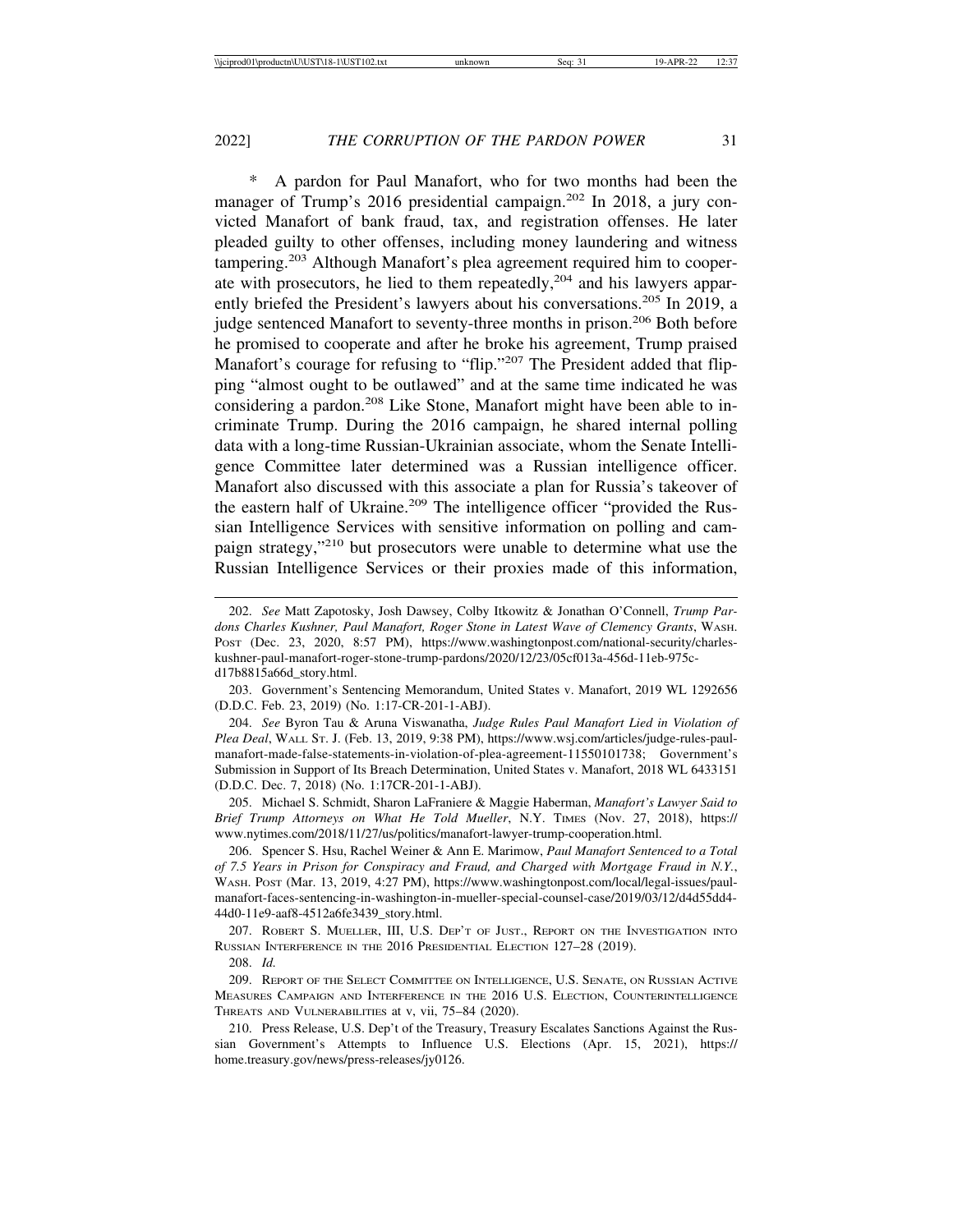what they might have wanted in return for any campaign help they provided, and whether Manafort shared the officer's plotting with Trump.<sup>211</sup>

A pardon for Steve Bannon. Bannon became chief executive officer of Trump's presidential campaign at about the time Manafort departed. (Manafort resigned after a government agency in Ukraine released a handwritten ledger indicating he had received \$12.7 million in illegal, off-thebooks cash payments from a Ukrainian political party.<sup>212</sup>) For the first eight months of Trump's presidency, Bannon was his chief strategist and senior counselor. After Trump fired him,<sup>213</sup> Bannon made disparaging comments about Trump and his family that estranged him further from the President.214 In August 2020, Bannon and three others were charged with raising more than \$25 million by promising to use these funds to build a border wall and by falsely promising to take no compensation for themselves. The defendants allegedly diverted hundreds of thousands of dollars for their personal use.<sup>215</sup> After Bannon was indicted, he reconciled with Trump, supported Trump's claims of fraud in the 2020 presidential election, and (perhaps facetiously) advocated beheading Dr. Anthony Fauci and FBI Director Christopher Wray.<sup>216</sup> The White House statement concerning Bannon's pardon read, "Prosecutors pursued Mr. Bannon with charges related to fraud stemming from his involvement in a political project. Mr. Bannon has been an important leader in the conservative movement and is known for his political acumen."217 Trump did not pardon Bannon's co-defendants,

<sup>211.</sup> *See* Alschuler, *supra* note 3.

<sup>212.</sup> Andrew E. Kramer, Mike McIntire & Barry Meier, *Secret Ledger in Ukraine Lists Cash for Donald Trump's Campaign Chief*, N.Y. TIMES (Aug. 14, 2016), https://www.nytimes.com/ 2016/08/15/us/politics/what-is-the-black-ledger.html; Maggie Haberman & Jonathan Martin, *Paul Manafort Quits Donald Trump's Campaign After a Tumultuous Run*, N.Y. TIMES (Aug. 19, 2016), https://www.nytimes.com/2016/08/20/us/politics/paul-manafort-resigns-donald-trump.html.

<sup>213.</sup> Ashley Parker, Philip Rucker, Robert Costa & Damian Paletta, *Trump Gets Rid of Stephen Bannon, a Top Proponent of His Nationalist Agenda*, WASH. POST (Aug. 18, 2017), https:// www.washingtonpost.com/politics/trump-decides-to-get-rid-of-white-house-chief-strategist-stephen-bannon/2017/08/18/98cd5c40-8430-11e7-902a-2a9f2d808496\_story.html?.

<sup>214.</sup> *See* David A. Graham, *Why Trump Turned on Steve Bannon*, ATLANTIC (Jan. 3, 2018), https://www.theatlantic.com/politics/archive/2018/01/the-president-vs-steve-bannon/549617. Bannon was reported to have called Trump "just another scumbag" and "a crooked business guy." Edward Helmore, *Bannon Described Trump Organization as 'Criminal Enterprise', Michael Wolff Book Claims*, GUARDIAN (May 29, 2019, 2:00 AM), https://www.theguardian.com/us-news/ 2019/may/28/bannon-trump-organization-criminal-enterprise-comments-michael-wolff-book. Trump said of Bannon, "When he was fired, he not only lost his job, he lost his mind." Graham,

*supra*. 215. Indictment, United States v. Kolfage, 2020 WL 4873659 (S.D.N.Y. Aug. 20, 2020) (No. 20-CR-412).

<sup>216.</sup> Jennifer Jacobs, *Trump Reconciles with Ex-Staffer Steve Bannon in Talks on Election*, BLOOMBERG (Jan. 14, 2021, 4:28 PM), https://www.bloomberg.com/news/articles/2021-01-14/ trump-reconciles-with-ex-strategist-bannon-in-talks-on-election; Peter Beaumont, *Steve Bannon Banned by Twitter for Calling for Fauci Beheading*, GUARDIAN (Nov. 6, 2020, 4:21 PM), https:// www.theguardian.com/us-news/2020/nov/06/steve-bannon-banned-by-twitter-for-calling-forfauci-beheading.

<sup>217.</sup> *Jan. 20 Statement*, *supra* note 75.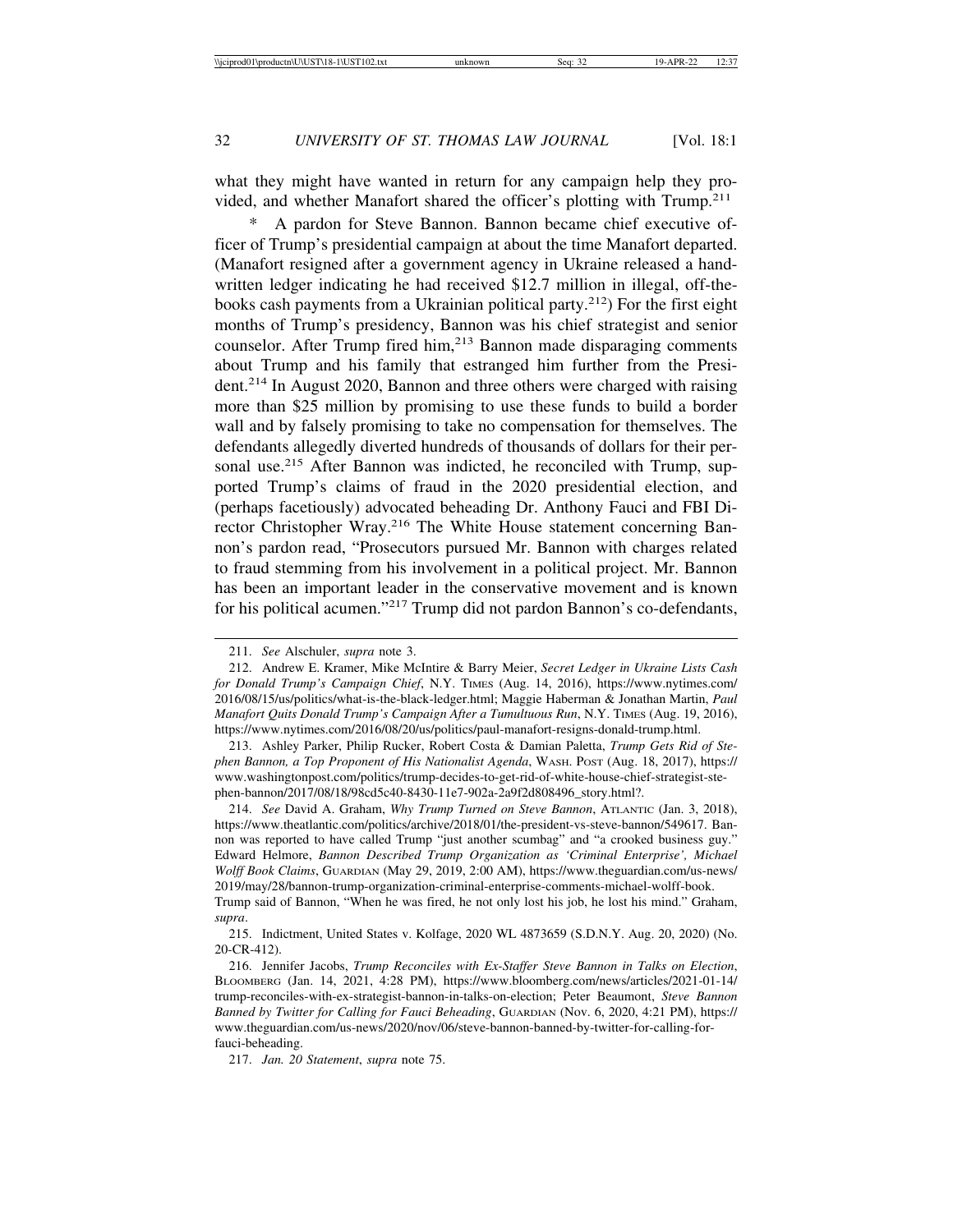apparently because they were neither important leaders in the conservative movement nor known for their political acumen.<sup>218</sup>

A pardon for retired Lieutenant General Michael Flynn, who had been Trump's national security advisor for twenty-two days. Flynn was an advisor to Trump's 2016 campaign. During a speech to the Republican National Convention, he encouraged a chant about Trump's Democratic opponent by shouting, "Lock her up! Lock her up! Damn right!"219 Flynn lost his position as Trump's national security advisor because he lied to Vice President Elect Mike Pence and others about his conversations with Russia's ambassador to the United States. After FBI Director James Comey rejected Trump's request to end the agency's investigation of Flynn, Flynn pleaded guilty to making false statements about his conversations with the ambassador.220 He initially agreed to cooperate with prosecutors but later retained new counsel (Sidney Powell), asserted his innocence, alleged prosecutorial misconduct, and sought to withdraw his guilty plea. Trump applauded Flynn's turnaround, $^{221}$  and the Justice Department moved to dismiss Flynn's prosecution. When litigation concerning the motion to dismiss seemed likely to extend beyond Trump's presidency, Trump pardoned Flynn.222

A pardon for Elliott Broidy, a prominent Republican donor who had been finance chairman and vice chairman of the Republican National Committee. Broidy also had been vice chairman of the Trump Victory Committee and vice chairman of Trump's Presidential Inaugural Commit-

<sup>218.</sup> One of the unpardoned co-defendants was an Air Force veteran who had lost both legs and a hand in Iraq. *See* Joseph Tanfani & Julia Harte, *Decorated Veteran at Center of U.S. Fraud Charges on Border-Wall Fundraising*, REUTERS (Aug. 21, 2020, 11:16 AM), https:// www.reuters.com/article/us-usa-indictment-war-hero-insight/decorated-veteran-at-center-of-u-sfraud-charges-on-border-wall-fundraising-idUSKBN25H27G.

<sup>219.</sup> James Kittfield, *How Mike Flynn Became America's Angriest General*, POLITICO (Oct. 16, 2016), https://www.politico.com/magazine/story/2016/10/how-mike-flynn-became-americasangriest-general-214362.

<sup>220.</sup> For a description of Flynn's conduct and the harm it threatened, see Marty Lederman, *Understanding the Michael Flynn Case: Separating the Wheat from the Chaff, and the Proper from the Improper*, Just Sec. (May 29, 2020), https://www.justsecurity.org/70431/understandingthe-michael-flynn-case-separating-the-wheat-from-the-chaff-and-the-proper-from-the-improper.

<sup>221.</sup> Caitlin Oprysko, *Trump Applauds Flynn's Hiring of FBI Critic as New Lawyer*, POLITICO (June 13, 2019, 8:03 AM), https://www.politico.com/story/2019/06/13/trump-michael-flynn-lawyer-1363094.

<sup>222.</sup> Charlie Savage, *Trump Pardons Michael Flynn, Ending Case His Justice Dept. Sought to Shut Down*, N.Y. TIMES (Nov. 25, 2020), https://www.nytimes.com/2020/11/25/us/politics/ michael-flynn-pardon.html. Within two weeks of his pardon, Flynn and lawyer Sidney Powell were in the Oval Office advising Trump. Flynn had said that he favored a declaration of martial law and a new presidential election conducted by the military in key states. Kevin Liptak & Pamela Brown, *Heated Oval Office Meeting Included Talk of Special Counsel, Martial Law as Trump Advisers Clash*, CNN (Dec. 20, 2020, 9:15 PM), https://www.cnn.com/2020/12/19/politics/ trump-oval-office-meeting-special-counsel-martial-law/index.html; Sonam Sheth, *Trump's Former National Security Advisor Says the President Should Impose Martial Law to Force New Elections in Battleground States*, INSIDER (Dec. 18, 2020, 9:18 AM), https:// www.businessinsider.com/michael-flynn-trump-military-martial-law-overturn-election-2020-12.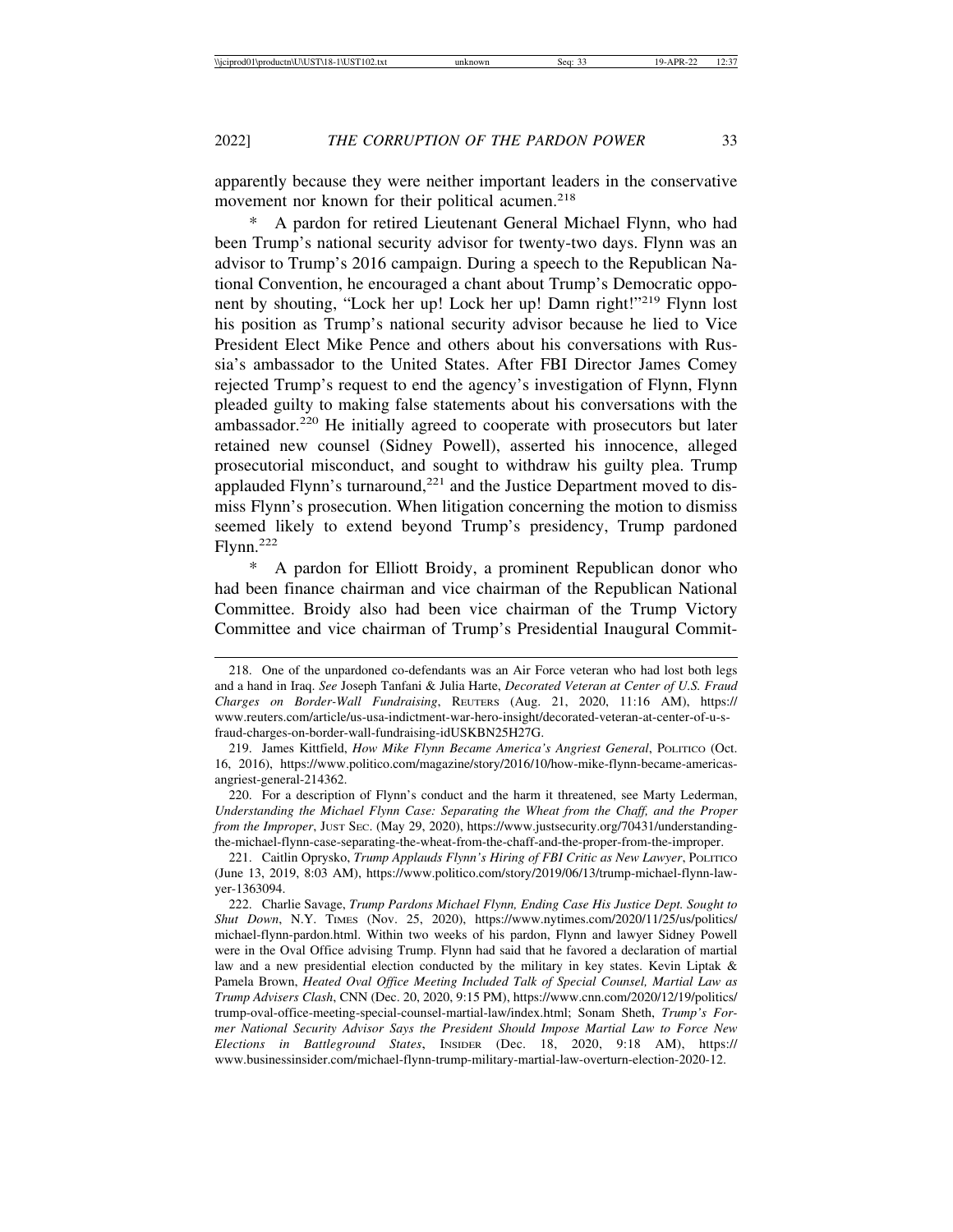tee. His first criminal conviction came in 2002 when he pleaded guilty to attempting to provide improper gratuities to the New York State Controller. The New York State Retirement Fund had invested \$250 million in his equity firm, and he had provided \$1 million in illegal gifts to pension officials. In 2018, Broidy resigned as vice chairman of the Republican National Committee after the press reported that Trump's lawyer Michael Cohen had negotiated a nondisclosure agreement in which Broidy paid a *Playboy* playmate \$1.6 million not to reveal their affair. In October 2020, Broidy admitted receiving millions of dollars to covertly influence the administration on behalf of Chinese and Malaysian interests.223 He pleaded guilty to violating a lobbying law and agreed to forfeit \$6.6 million. Before Broidy was sentenced, Trump pardoned him.<sup>224</sup>

A pardon for Paul Pogue, who served a prison term for tax offenses. Pogue's son and daughter-in-law contributed \$238,000 to Trump Victory during the six months before his pardon.<sup>225</sup>

A pardon for Albert Pirro, who served a prison term for tax offenses. Pirro, a lawyer, real estate developer, and major Republican fundraiser, had represented Trump in real estate transactions. He is the former husband of Fox News host Jeanine Pirro.<sup>226</sup>

A pardon for Glen Moss, who acknowledged paying illegal kickbacks for referrals to his diagnostics laboratory and who also pleaded guilty to reporting only \$2,000 in taxable income in a year when his actual earnings were \$500,000. Moss is a friend of Trump, a member of Trump's Westchester County golf club, and a donor to the Trump Foundation. Although a White House statement praised Moss's charitable contributions, one of the charities it listed was unaware he had made any.<sup>227</sup>

226. *See Trump Pardons His Former Real Estate Lawyer Pirro: Spokesman*, REUTERS (Jan. 20, 2021, 10:43 AM), https://www.reuters.com/article/us-usa-trump-pardons-pirro/trump-pardonshis-former-real-estate-lawyer-pirro-spokesman-idUSKBN29P294; Arya Hodjat & Lachlan Cartwright, *Trump Pardons Fox News Host's Ex-Husband with Minutes Left in Office*, DAILY BEAST (Jan. 20, 2021, 11:56 AM), https://www.thedailybeast.com/trump-pardons-fox-host-jeanninepiros-ex-husband-albert-j-pirro-jr-at-last-minute.

227. Rosalind S. Helderman, David A. Fahrenthold, Beth Reinhard & Josh Dawsey, *In One of His Final Acts, Trump Showered Clemency on People with Connections to Him and His Allies*, WASH. POST (Jan. 21, 2021, 8:11 PM), https://www.washingtonpost.com/politics/trump-pardons/ 2021/01/20/dfc79216-5b49-11eb-8bcf-3877871c819d\_story.html; Ryan Basen, *Healthcare Fraudsters Among Those Pardoned by Trump*, MEDPAGE TODAY (Jan. 21, 2021), https:// www.medpagetoday.com/publichealthpolicy/healthpolicy/90814.

<sup>223.</sup> Kenneth P. Vogel, *Elliott Broidy Pleads Guilty in Foreign Lobbying Case*, N.Y. TIMES (Oct. 20, 2020), https://www.nytimes.com/2020/10/20/us/politics/elliott-broidy-foreignlobbying.html.

<sup>224.</sup> *See* Bhavan Jaipragas, *Malaysia's 1MDB Scandal Echoes in US as Jho Lo Associate is Pardoned by Trump*, THIS WEEK IN ASIA (Jan. 20, 2021, 4:56 PM), https://www.scmp.com/weekasia/politics/article/3118505/malaysias-1mdb-scandal-echoes-us-jho-low-associate-pardoned.

<sup>225.</sup> *See* Soo Rin Kim, *Family of Texas Man Trump Pardoned Dished out Donations to His Reelection Campaign*, ABC NEWS (Feb. 19, 2020, 1:21 PM), https://abcnews.go.com/Politics/ family-texas-man-trump-pardoned-dished-donations-reelection/story?id=69070481.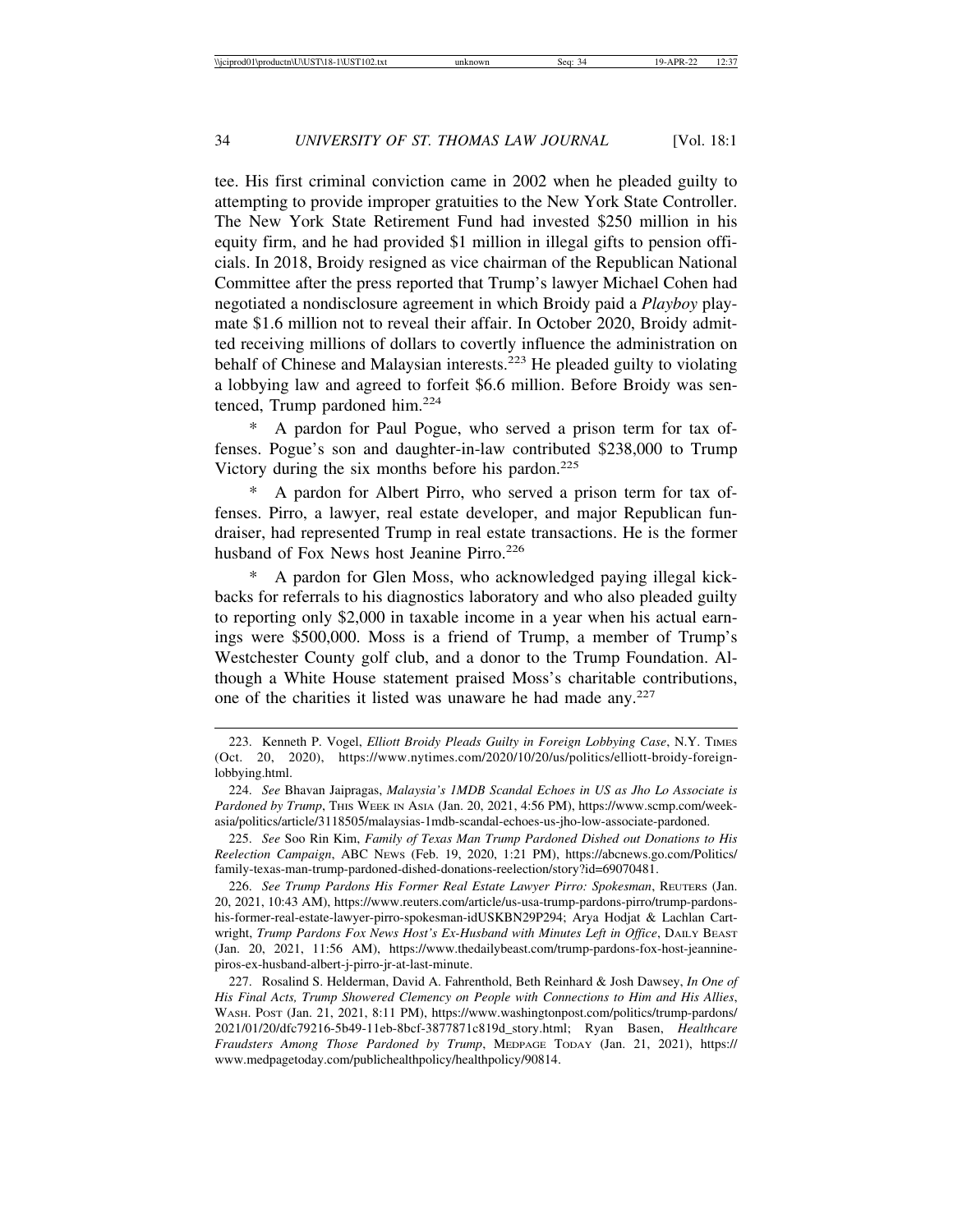A pardon for Hillel "Helly" Nahmad, a prominent New York art dealer who owns the entire fifty-first floor of Trump Tower. In 2014, he served five months in prison and forfeited \$6.4 million as well as a painting by Raoul Dufy after pleading guilty to running an illegal sports gambling ring. $228$ 

A pardon for Jesse Benton who had been a high-ranking official in Ron Paul's 2012 presidential campaign; a former campaign manager for both Senator Rand Paul and Senator Mitch McConnell; and an employee of a pro-Trump SuperPAC during Trump's 2016 campaign. Benton had completed a probated sentence for falsifying records concerning a \$40,000 payment he made on behalf of the Ron Paul campaign to an Iowa state senator shortly before the Iowa caucuses—a payment that was followed by the senator's withdrawal of his support for another candidate and endorsement of Paul.229 Nine months after receiving his pardon, Benton was indicted for again falsifying campaign records and also for facilitating an unlawful campaign contribution by a foreign national. During the 2016 presidential campaign, he and a coconspirator allegedly secured a \$100,000 contribution from a Russian by promising that the contribution would enable the Russian to meet a candidate (unnamed in the indictment but evidently Trump). The Russian wired the money to a consulting firm owned by Benton, and the coconspirator arranged a photo of the Russian with the candidate. Benton allegedly retained much of the contribution and falsely claimed that he was the source of the \$25,000 contribution that reached committees working for the candidate.<sup>230</sup>

\* A pardon for Tommaso Buti, who was charged with defrauding investors in his Fashion Café and other U.S. restaurants twenty years ago, but who avoided trial by remaining in a nation that refused to extradite him, Italy. In 1998, Trump announced that Buti would head a modeling agency

<sup>228.</sup> Sarah Bahr, *Trump Pardons Hillel Nahmad, Madison Avenue Art Dealer*, N.Y. TIMES (Jan. 20, 2021), https://www.nytimes.com/2021/01/20/arts/design/trump-pardons-hellynahmad.html; William K. Rashbaum, *Scion of Art Family, In Court, Admits Role with a Gambling Ring*, N.Y. TIMES (Nov. 13, 2013), https://www.nytimes.com/2013/11/13/nyregion/nahmad-artdealer-expected-to-plead-guilty-in-gambling-case.html.

<sup>229.</sup> *See* Nick Coltrain, *President Trump Pardons Two Ron Paul Aides Convicted in 2012 Iowa Caucus Bribery Scandal*, DES MOINES REG. (Dec. 24, 2020), https://www.desmoinesregister. com/story/news/politics/2020/12/24/ex-ron-paul-iowa-aides-john-tate-jesse-benton-pardonedtrump-kent-sorenson/4038489001/; Jesse Benton, WIKIPEDIA, https://en.wikipedia.org/wiki/Jesse\_ Benton (last visited Sept. 24, 2021).

<sup>230.</sup> Political Operatives Indicted for Alleged Scheme Involving Illegal Campaign Contribution to 2016 Presidential Campaign, Press Release, U.S. Dep't. of Just. (Sept. 20, 2021), https:// www.justice.gov/opa/pr/political-operatives-indicted-alleged-scheme-involving-illegal-campaigncontribution-2016; Aaron Blake, *The Brazen Timeline of the GOP Consultant Accused of Funneling Russian Money to Trump's 2016 Effort*, WASH. POST (Sept. 21, 2021, 2:57 PM), https:// www.washingtonpost.com/politics/2021/09/21/brazen-timeline-gop-consultant-accused-funneling-russian-money-trumps-2016-effort.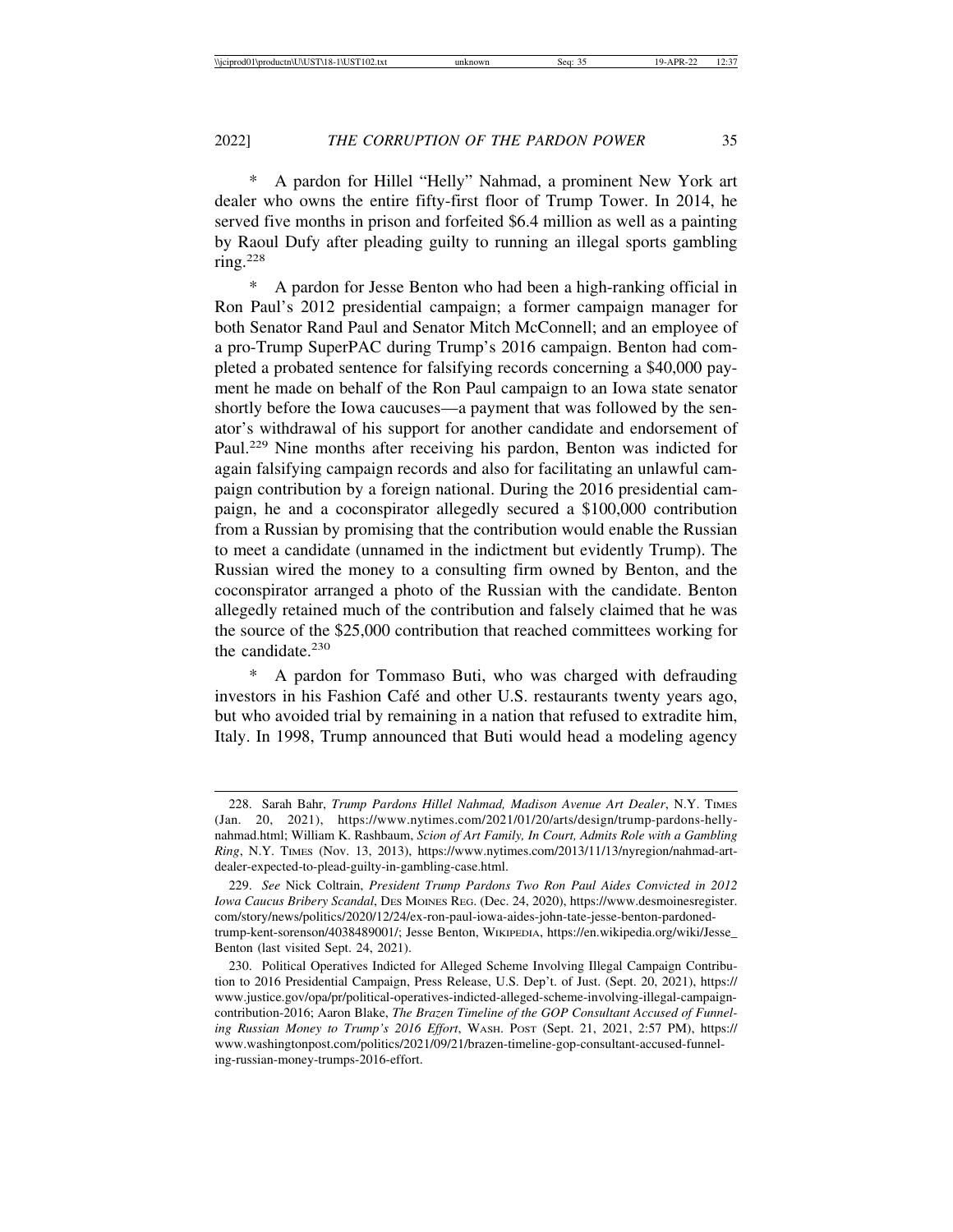he planned to launch. According to Trump, Buti was a "natural" for the position because he "loves women and women love him back."<sup>231</sup>

A pardon for Ken Kurson, a longtime friend of President Trump's son-in-law and senior advisor Jared Kushner. When Kushner owned *The New York Observer*, he made Kurson its editor-in-chief, and, while serving as the newspaper's editor, Kurson departed from customary journalistic practice by participating in Trump's 2016 campaign. Kurson, who also is close to Rudolph Giuliani, was the second author on Giuliani's book *Leadership*232 and helped manage Giuliani's 2008 presidential campaign. In October 2020, prosecutors charged Kurson with cyberstalking five people, one of whom was a medical doctor whom Kurson blamed for the failure of his marriage. Kurson, using false names, allegedly posted negative reviews of the doctor on the Internet, and sent messages to her colleagues accusing her of having an affair with her supervisor. He also sent the doctor threatening emails and emailed his accusation of adultery to the supervisor's wife.<sup>233</sup> Trump pardoned Kurson prior to trial.<sup>234</sup> Seven months after the pardon, the Manhattan District Attorney charged Kurson with illegally accessing his wife's computer and her Gmail and Facebook accounts. According to the D.A.'s complaint, Kurson then anonymously disseminated his wife's private Facebook messages.<sup>235</sup>

A pardon for Douglas Jemal, a D.C. real estate developer who was convicted of fraud and sentenced to pay a fine and a term of probation. Jemal's donations to both parties included \$100,000 to the Republican National Committee in 2020. Jemal owns a home on the New Jersey shore near that of Charles Kushner, Jared Kushner's father. When Charles Kushner went to prison in 2005, Jemal gave his family a dog for protection. When Jemal was convicted three years later, Jared Kushner wrote a letter on his behalf and came to court for his sentencing. Jemal introduced Donald Trump to D.C. contacts when Trump developed the Old Post Office on Pennsylvania Avenue into the Trump International Hotel. The chief prose-

<sup>231.</sup> Samantha Lock, *Who Is Tommaso Buti? Italian Businessman Pardoned by President Trump*, NEWSWEEK (Jan. 20, 2021, 12:34 PM), https://www.newsweek.com/tommaso-buti-italianbusinessman-pardoned-president-donald-trump-1562970; Helderman, Fahrenthold, Reinhard & Dawsey, *supra* note 227.

<sup>232.</sup> RUDOLPH W. GIULIANI WITH KEN KURSON, LEADERSHIP (2002).

<sup>233.</sup> Nicole Hong & Jesse Drucker, *Trump Family Ally Is Arrested on Cyberstalking Charge*, N.Y. TIMES (Oct. 23, 2020), https://www.nytimes.com/2020/10/23/nyregion/ken-kurson-arrestcyberstalking.html.

<sup>234.</sup> *Here Are Some of the People Trump Pardoned*, N.Y. TIMES (Jan. 20, 2021), https:// www.nytimes.com/article/who-did-trump-pardon.html.

<sup>235.</sup> DA Vance: Presidential Pardonee Ken Kurson Charged with Cybercrime Felonies, Press Release, New York County District Attorney (Aug. 18, 2001), https://www.manhattanda.org/d-a vance-presidential-pardonee-ken-kurson-charged-with-cybercrime-felonies; *see* Patricia Hurtado, *Kushner Friend Pardoned by Trump is in Plea Talks on Cyberstalking Charges*, BLOOMBERG (Oct. 15, 2021, 9:54 AM), https://www.bloomberg.com/news/articles/2021-10-15/ken-kurson-inplea-discussions-with-d-a-over-cyberstalking.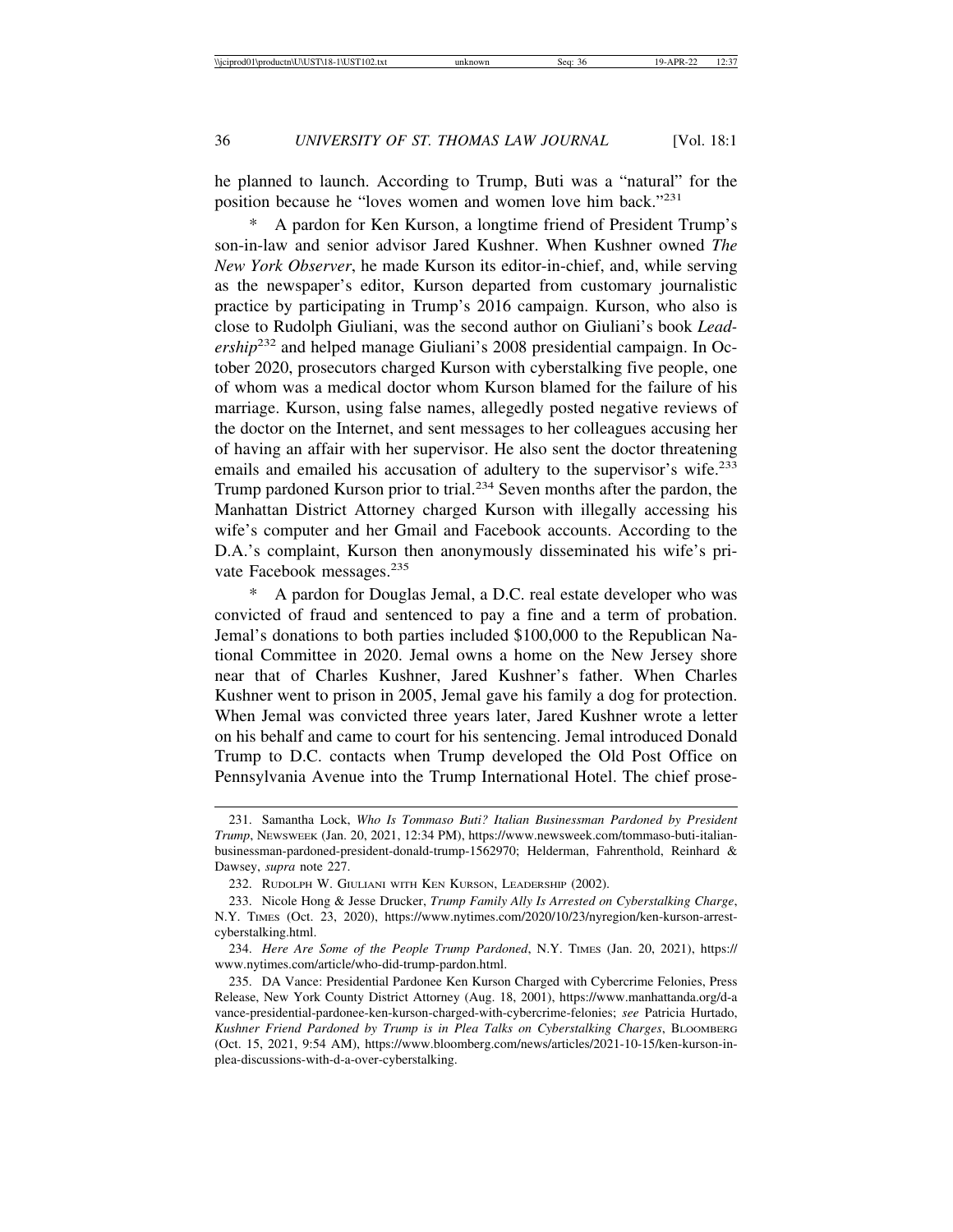cutor in Jemal's case noted that Jemal's less culpable codefendants were not pardoned.<sup>236</sup>

\* A pardon for Charles Kushner, the other grandfather of three of Trump's grandchildren, a \$100,000 donor to Trump's 2016 campaign,<sup>237</sup> a billionaire real estate developer, and the father of Jared Kushner. Charles Kushner served two years in prison after pleading guilty to false statements (attributing campaign contributions in FEC filings to people who were unaware of the contributions), tax evasion (treating \$6 million in political contributions and charitable donations as deductible business expenses), and retaliating against a cooperating witness (using a prostitute to seduce the witness, Kushner's brother-in-law; secretly filming the encounter; and sending the sex tape to the witness's wife, Kushner's sister).<sup>238</sup>

After leaving office, Trump spoke at a political rally of his possible return to the presidency in 2025 and of the pardons that might follow. He declared, "If I run and I win, we will treat those people from January 6 fairly . . . and if it requires pardons, we will give them pardons because they are being treated so unfairly."239 Trump later declared he would "absolutely" pardon convicted January 6 defendants, many of whom he said were being persecuted.<sup>240</sup>

At the time Trump spoke, 769 people had been charged with participating in the January 6 attack on the Capitol<sup>241</sup>—an attack that followed Trump's call to march to the Capitol and "fight like hell."<sup>242</sup> Rioters injured more than 150 law enforcement officers,<sup>243</sup> invaded the House and Senate Chambers, drove legislators, staffers, and the Vice President into hiding,

<sup>236.</sup> Jonathan O'Connell, *Meet the Flamboyant D.C. Developer Who Got a Last-Minute Pardon from Trump*, WASH. POST (Jan. 20, 2021, 1:11 PM), https://www.washingtonpost.com/local/ dc-politics/douglas-jemal-trump-pardon/2021/01/20/2eac77a8-5b2b-11eb-b8bdee36b1cd18bf\_story.html.

<sup>237.</sup> Katy O'Donnell, *Trump Attended Big-Donor Fundraiser Last Month*, POLITICO (Aug. 23, 2015, 1:42 PM), https://www.politico.com/story/2015/08/donald-trump-donor-fundraising-2016- 121645.

<sup>238.</sup> *See* Zapotosky, Dawsey, Itkowitz & O'Connell, *supra* note 202.

<sup>239.</sup> Tyler Pager, *Trump Suggests That if He is Reelected, He Will Pardon Jan. 6 Capitol Rioters*, WASH. POST (Jan. 30, 2022, 5:22 PM), https://www.washingtonpost.com/politics/2022/ 01/29/trump-jan6-protesters.

<sup>240.</sup> Ewan Palmer, *Donald Trump Doubles Down on Pardoning Jan. 6 Capitol Rioters, Says Many Not Guilty*, NEWSWEEK (Feb. 2, 2022, 6:47 AM), https://www.newsweek.com/trump-par don-jan6-capitol-lindsey-graham-newsmax-1675289.

<sup>241.</sup> Madison Hall, Skye Gould, Rebecca Harrington, Jacob Shamsian, Azmi Haroun, Taylor Ardrey & Erin Snodgrass, *769 People Have Been Charged in the Capitol Insurrection So Far*, INSIDER (Jan. 31, 2022, 2:19 PM), https://www.insider.com/all-the-us-capitol-pro-trump-riot-ar rests-charges-names-2021-1.

<sup>242.</sup> *See Transcript of Trump's Speech at Rally Before US Capitol Riot*, AP (Jan. 13, 2021), https://apnews.com/article/election-2020-joe-biden-donald-trump-capitol-siege-mediae79eb5164613d6718e9f4502eb471f27.

<sup>243.</sup> Cameron Jenkins, *More Than a Dozen Police Officers Still on Medical Leave from Jan. 6 Injuries*, THE HILL (June 3, 2021 7:56 PM), https://thehill.com/policy/national-security/domesticterrorism/556796-more-than-a-dozen-police-officers-still-on.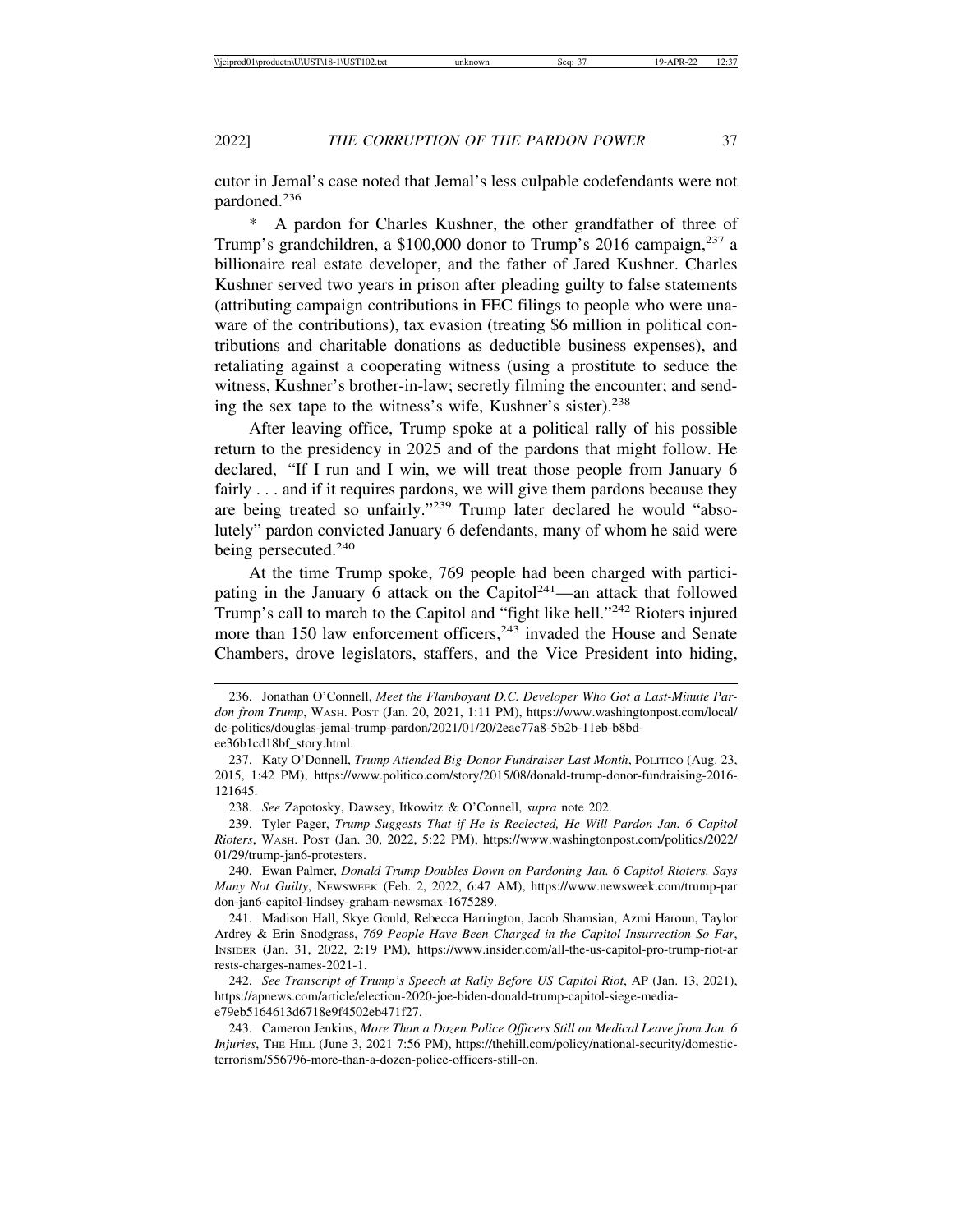ransacked offices,  $244$  and spread feces in the hallways.  $245$  The attack caused several deaths (possibly nine). $246$  The crimes with which the defendants were charged included unlawful entry, assaulting journalists, injuring police officers, using deadly and dangerous weapons, stealing and destroying government property, obstructing an official proceeding, and seditious conspiracy.<sup>247</sup>

Although the defendants did not include Trump himself or any of his close associates, the former president and several of his associates had reason to fear prosecution. Trump's repeated refusal to ask the rioters to leave the Capitol violated his constitutional duty to enforce the law and made him an accomplice to the unlawful occupation itself.<sup>248</sup> Evidence also indicated that Trump might have sought to obstruct a joint session of  $Congress<sup>249</sup>$  and to defraud the United States.<sup>250</sup> Other possible crimes by the president included Hatch Act violations, inciting an insurrection, and seditious conspiracy.<sup>251</sup>

As president, Trump brought Special Counsel Robert Mueller's development of cooperating witnesses to a halt by denouncing "flipping" and indicating that clemency for potential witnesses was likely.<sup>252</sup> He ultimately

247. *One Year Since the Jan. 6 Attack on the Capitol*, U.S. ATTY'S OFF. FOR THE D.C. (Dec. 30, 2021), https://www.justice.gov/usao-dc/one-year-jan-6-attack-capitol; *Oath Keepers Leader, 10 Others Charged with Seditious Conspiracy for Capitol Insurrection*, PBS NEWS HOUR (Jan. 13, 2022, 6:45 PM), https://www.pbs.org/newshour/show/oath-keepers-leader-10-others-chargedwith-seditious-conspiracy-for-capitol-insurrection.

248. Albert W. Alschuler, *The Easiest Case for the Prosecution: Trump's Aiding and Abetting Unlawful Occupation of the Capitol*, JUST SEC. (Oct. 25, 2021), https://www.justsecurity.org/ 78718/the-easiest-case-for-the-prosecution-trumps-aiding-and-abetting-unlawful-occupation-ofthe-capitol.

249. C. Ryan Barber, *Liz Cheney Might Be onto Something with Criminal Charges for Trump, Legal Experts Say*, INSIDER (Dec. 15, 2021 4:17 PM), https://www.businessinsider.com/trumpcriminal-prosecution-charges-liz-cheney-january-6-obstruction-congress-2021-12.

250. *See* Bart Jansen, *Feds Looking at Fake 2020 Elector Certificates for Potential Criminal Liability Charges, DOJ Official Says*, USA TODAY (Jan. 25, 2022), https://www.usatoday.com/ story/news/2022/01/25/doj-reviews-fake-elector-certificates-criminal-charges-cnn/9217725002; Marshall Cohen, *What to Know About the Trump "Fake Electors" Scheme*, CNN POLITICS (Jan.

27, 2022), https://www.cnn.com/2022/01/27/politics/fake-electors-explainer/index.html.

251. Laurence H. Tribe, Barbara McQuade & Joyce White Vance, *Here's a Roadmap for the Justice Department to Follow in Investigating Trump*, WASH. POST (Aug. 5, 2021, 9:10 AM), https://www.washingtonpost.com/opinions/2021/08/05/heres-roadmap-justice-department-followinvestigating-trump.

252. *See* Alschuler, *supra* note 3 at 561–62, 594–604; ANDREW WEISSMANN, WHERE LAW ENDS: INSIDE THE MUELLER INVESTIGATION xxiii (2020) ("The President's dangling of pardons to

<sup>244.</sup> Marc Fisher, Meagan Flynn, Jessica Contrera & Carol D. Leonnig, *The Four-Hour Insurrection: How a Trump Mob Halted American Democracy*, WASH. POST (Jan. 7, 2021), https:// www.washingtonpost.com/graphics/2021/politics/trump-insurrection-capitol/.

<sup>245.</sup> Carl Campanile & Yaron Steinbuch, *Rioters Left Feces, Urine in Hallways and Offices During Mobbing of US Capitol*, N.Y. POST (Jan. 8, 2021, 12:18 PM), https://nypost.com/2021/01/ 08/rioters-left-feces-urine-in-hallways-and-offices-during-mobbing-of-us-capitol.

<sup>246.</sup> Chris Cameron, *These Are the People Who Died in Connection with the Capitol Riot*, N.Y. TIMES (Jan. 5, 2022), https://www.nytimes.com/2022/01/05/us/politics/jan-6-capitoldeaths.html.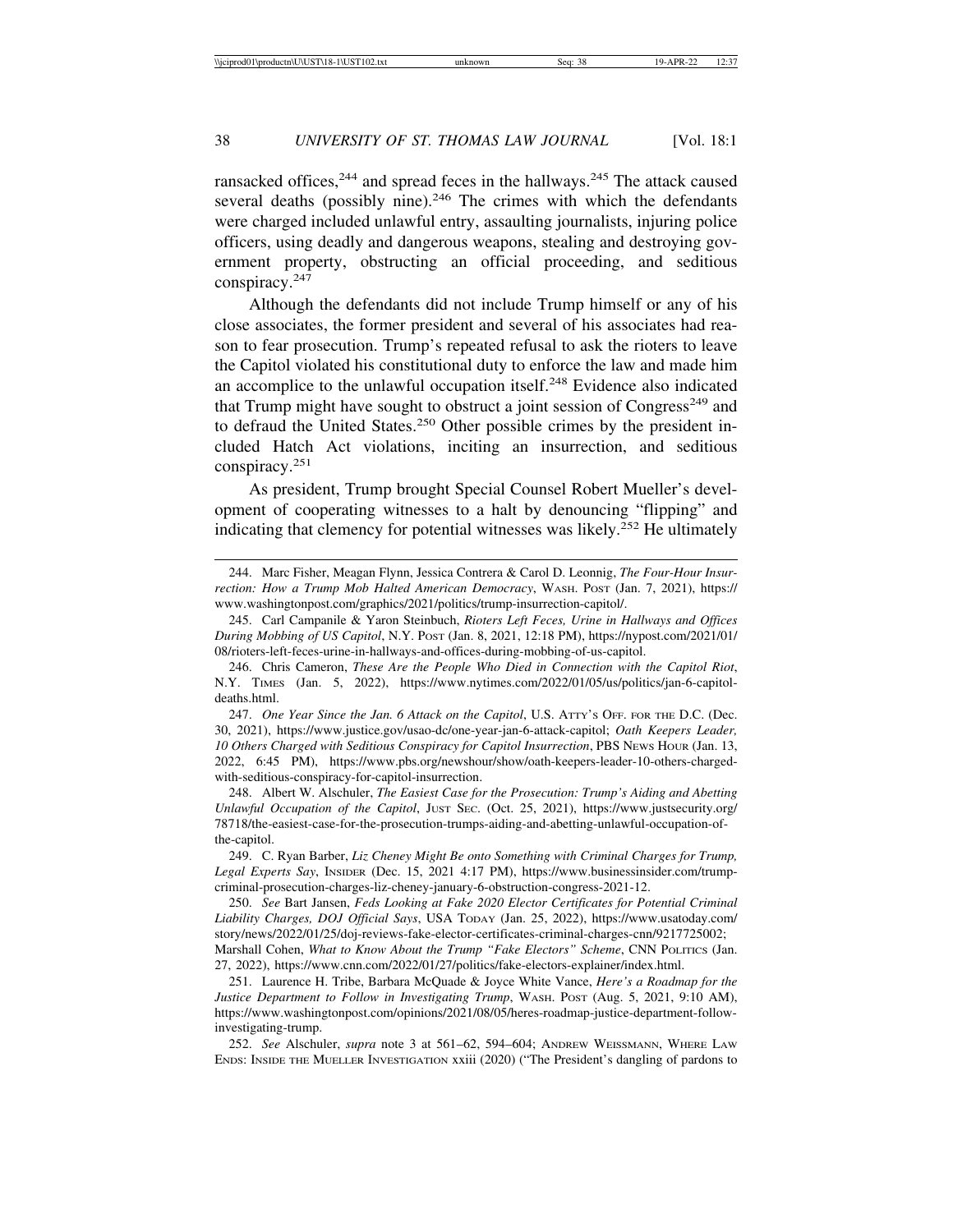pardoned all of his convicted associates who refused to cooperate with the Mueller investigation (Paul Manafort, Roger Stone, Michael Flynn, George Papadopoulos, and Alex van der Zwaan)<sup>253</sup> but not the two who did (Rick Gates and Michael Cohen).<sup>254</sup> Trump's pledge to pardon January 6 defendants similarly might have been intended to discourage cooperation with prosecutors, but hints of a payoff deliverable in three years and contingent on winning a presidential election might prove less effective than Trump's use of clemency to impede the Mueller investigation.

When President Trump's grandstanding, cronyism, and use of clemency to silence witnesses are viewed against the 14,753 clemency applications left unresolved of people without incriminating information, moviestar champions, the support of Fox News commentators, political connections, great wealth, or political constituencies, the president's values come into focus. The Framers would have shouted the word *corrupt*. 255

#### VI. HOW MUCH HAS CHANGED?

Instant historical evaluations are suspect, but President Trump clearly abused the pardon power more severely than any other U.S. president (even than President Clinton). Recent presidents other than Trump and Clinton may have pardoned for private ends no more frequently than some of their predecessors, and one recent president—Obama—seems not to have used the pardon power to benefit friends, cronies, or political boosters at all.

The current president, Joe Biden, said of President Clinton's pardon of Marc Rich, "I think either the president had an incredible lapse in memory or was brain-dead."256 One can hope that Biden, who granted no clemency at all during the first year of his presidency,  $257$  will begin to pardon soon, develop consistent policies and procedures, and consider structural reforms—reducing the bureaucratic obstacles to clemency, moving the Office of the Pardon Attorney from the Department of Justice to the Executive Office of the President, and/or creating a nonpartisan pardon commission.258

those who were considering cooperating with our investigation served, by design, to thwart our uncovering the true facts."); JEFFREY TOOBIN, TRUE CRIMES AND MISDEMEANORS: THE INVESTIGA-TION OF DONALD TRUMP 233 (2020) (crediting Trump's strategy of openly indicating the likelihood of pardons with ending the Special Counsel's success in developing cooperating witnesses).

<sup>253.</sup> *See infra* text accompanying notes 193–211, 219–22.

<sup>254.</sup> *See* Alschuler, *supra* note 3 at 561.

<sup>255.</sup> The number of privileged and corrupt Americans the president knew and was *able* to pardon is itself astonishing. One can understand why, in 2016, many Americans might have cheered a presidential candidate's promise to drain the swamp.

<sup>256.</sup> *Clinton Finds Himself Friendless, Under Fire*, ABC NEWS (Jan. 7, 2006), https:// abcnews.go.com/WNT/story?id=131233&page=1.

<sup>257.</sup> U.S. DEP'T OF JUST., *supra* note 20.

<sup>258.</sup> *See infra* text accompanying notes 246–47.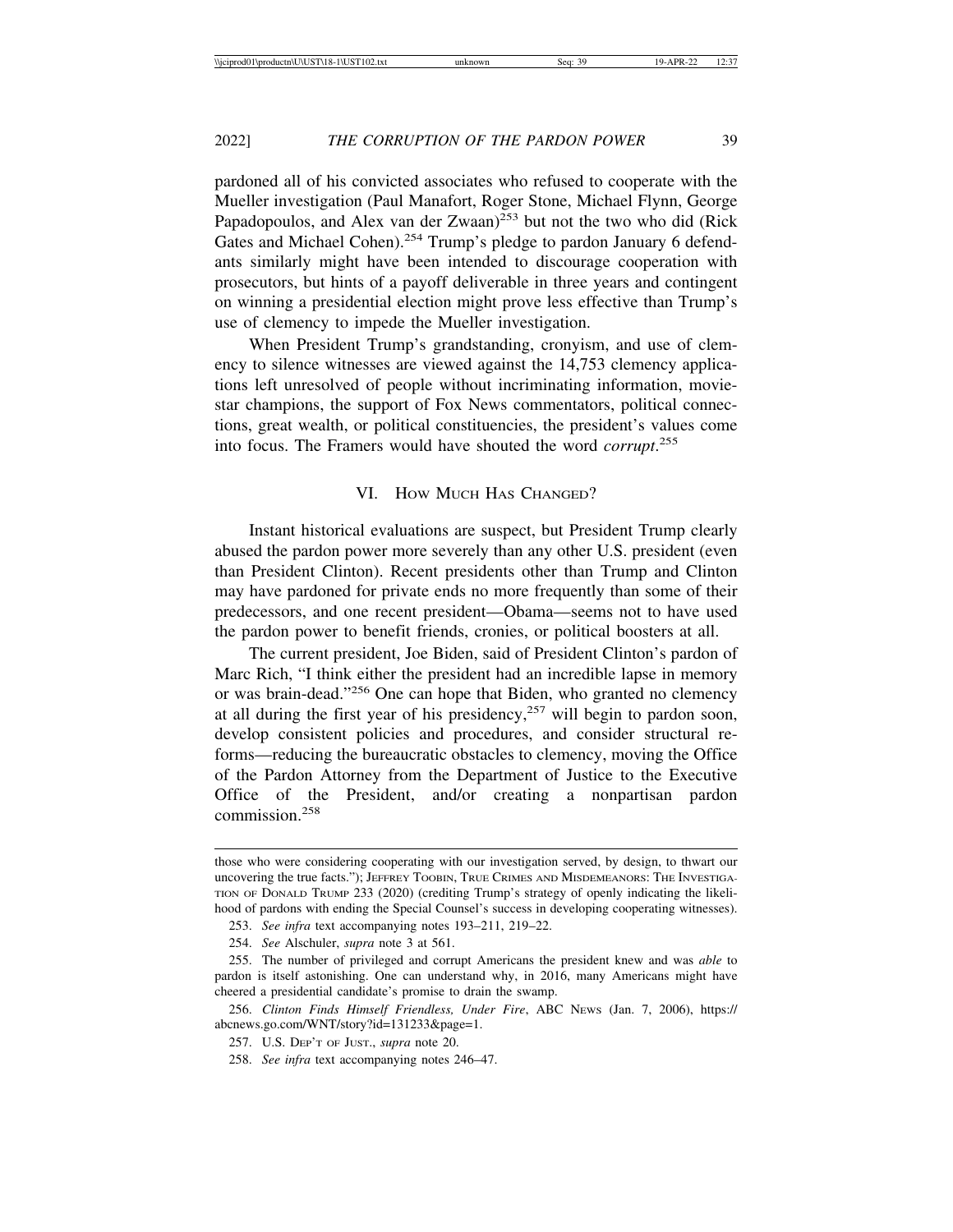What most clearly differentiates the past forty years from earlier years is the extraordinary reluctance of all presidents during this period other than Obama to grant clemency to offenders without special connections. Cronyism is especially objectionable when presidents offer grounds for pardoning friends that plainly do not influence them in other cases, when the toughon-crime stance of their election campaigns disappears in cases in which their friends seek mercy, and when they all but shut the door to thousands of petitioners without connections. A president who shows compassion for applicants he has never met and who occasionally pardons friends differs from one who routinely does favors for friends and occasionally pardons others.

### VII. IF THE FRAMERS HAD CHOSEN DIFFERENTLY

If the Constitutional Convention had approved Roger Sherman's motion to require the Senate's approval of pardons, most of the controversial pardons and commutations of the past forty years would not have happened. Caspar Weinberger, Mathew Golsteyn, Ken Kurson, and Steve Bannon would have been tried; Joe Arpaio, Elliott Broidy, and Lil Wayne would have been sentenced; Scooter Libby, Roger Stone, and Michael Flynn would have gone to prison; Rod Blagojevich, Paul Manafort, Salomon Melgen, and some former Republican Members of Congress would have stayed in prison; and Marc Rich would have continued to live a life of luxury as a fugitive in Switzerland. One might accordingly applaud Sherman's prescience. At the same time, Sherman's proposed safeguard would have blocked much clemency granted for virtuous reasons. President Obama's Clemency Initiative 2014 would have been unthinkable.

For good or ill, Sherman's safeguard would have prevented President Ford's pardon of Richard Nixon and would have blocked President Andrew Johnson from pardoning thousands of former Confederate military officers and office holders.259 President Lincoln could not have granted the clemency he did following the U.S.-Dakota War of 1862—remitting 264 of the 303 death sentences a military tribunal imposed after summary trials of captured Dakota warriors.<sup>260</sup> President Harding might not have commuted Eugene V. Debs' ten-year prison sentence for giving an anti-war speech,<sup>261</sup> and the delay and uncertainty incident to Senate review might have made clemency unavailable to many others.<sup>262</sup>

<sup>259.</sup> *See generally* JONATHAN TRUMAN DORRIS, PARDON AND AMNESTY UNDER LINCOLN AND JOHNSON: THE RESTORATION OF CONFEDERATES TO THEIR RIGHTS AND PRIVILEGES, 1861-1898 (1953).

<sup>260.</sup> *See* DAVID HERBERT DONALD, LINCOLN 392–95 (1995); Carol Chomsky, *The United States-Dakota War Trials: A Study in Military Injustice*, 43 STAN. L. REV. 13, 46–61 (1990).

<sup>261.</sup> *See* NICK SALVATORE, EUGENE V. DEBS: CITIZEN AND SOCIALIST 327–28 (1984).

<sup>262.</sup> The requirement of Senate approval might not have kept President Jefferson from pardoning everyone serving sentences under the Sedition Act, *see* TERRI DIANE HALPERIN, THE ALIEN AND SEDITION ACTS OF 1798: TESTING THE CONSTITUTION 125 (2016), and it might not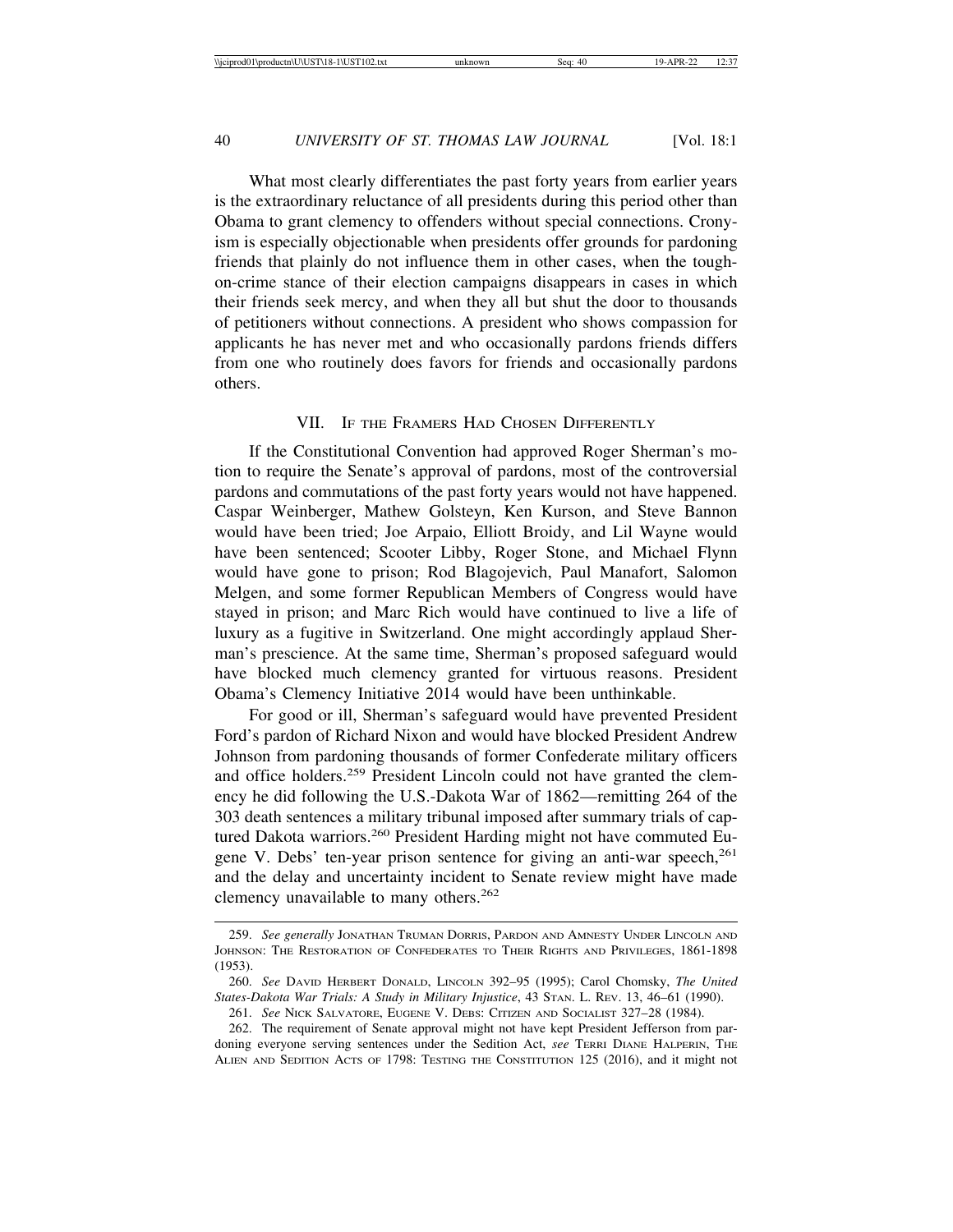A choice made in Philadelphia in the summer of 1787 changed lives. Over the course of two-and-one-third centuries, thousands of recipients of individual clemency grants and group amnesties could have thanked Madison and Hamilton for relief they probably would not have received if the convention had not made an exception to its usual insistence on checks and balances.

Today the broad power the Constitution gives presidents could facilitate institutional reform. The United States currently imprisons a higher proportion of its population than any other nation in the world.<sup>263</sup> Although recent legislation has reduced the population of federal prisons,<sup>264</sup> the likelihood that Congress will address mass incarceration by restoring parole or something like it seems small.<sup>265</sup> In the absence of action by Congress, progressive and conservative scholars agree that presidents should revitalize clemency—perhaps by moving the Office of the Pardon Attorney from the Department of Justice to the Executive Office of the President or by creating a bipartisan board whose composition could guard against favoritism and give presidents a measure of protection from partisan criticism.<sup>266</sup>

have kept President Carter from granting amnesty to almost everyone who refused to serve in Vietnam. *See* Andrew Glass, *President Carter Pardons Draft Dodgers, Jan. 21, 1977*, POLITICO (Jan. 21, 2018, 6:30 AM), https://www.politico.com/story/2018/01/21/president-carter-pardonsdraft-dodgers-jan-21-1977-346493. Both actions came immediately after presidents took office when they had strong Senate support.

263. Roy WALMSLEY, INST. FOR CRIM. POL'Y RSCH., WORLD PRISON POPULATION LIST 2 (12th ed. 2018); *see generally* Albert W. Alschuler, *Plea Bargaining and Mass Incarceration*, 76 NYU ANN. SURVEY AM. L. 205 (2021).

264. *See* Ames Grawert & Tim Lau, *How the FIRST STEP Act Became Law—and What Happens Next*, BRENNAN CTR. FOR JUST. (Jan. 4, 2019), https://www.brennancenter.org/blog/howfirst-step-act-became-law-and-what-happens-next.

265. A "second look" tribunal—a nonjudicial body authorized to reduce a prisoner's sentence after he has completed a substantial part of it—might resemble a parole board, but it probably should make little or no effort to assess the prisoner's attitude, psyche, or rehabilitative potential. Attempts to make assessments of this sort in the era of federal parole probably did less to redeem errant lives than to make prison an exercise in theatre. *See* JESSICA MITFORD, KIND AND USUAL PUNISHMENT: THE PRISON BUSINESS 236–49 (Vintage ed. 1974). Moreover, unlike a prisoner released on parole, a prisoner released by a "second look" tribunal should receive supervision and services no different from those received by other released prisoners. A "second look" tribunal could consider whether a prisoner's sentence was appropriate when imposed; whether laws or social norms had changed; whether prison crowding tilted the scales in favor of release; and whether a prisoner had obeyed institutional rules, participated in optional programs, or acted to make life better for others.

266. *See* Margaret Colgate Love, *Justice Department Administration of the President's Pardon Power: A Case Study in Institutional Conflict of Interest*, 47 U. TOL. L. REV. 89, 91 (2015); Paul J. Larkin, Jr., *Revitalizing the Clemency Process*, 39 HARV. J.L. & PUB. POL'Y 833, 906 (2016); P.S. Ruckman, Jr., *Preparing the Pardon Power for the 21st Century*, 12 U. ST. THOMAS L.J. 446, 469–70 (2016); Rachel E. Barkow & Mark Osler, *Restructuring Clemency: The Cost of Ignoring Clemency and a Plan for Renewal*, 82 U. CHI. L. REV. 1, 5–6 (2015); Paul Rosenzweig, *A Federalist Conception of the Pardon Power*, HERITAGE FOUND. (Dec. 4, 2012), http:// thf\_media.s3.amazonaws.com/2012/pdf/lm89.pdf; Alschuler, *supra* note 63, at 1164, 1167–68; Daniel T. Kobil, *Reviving Presidential Clemency in Cases of "Unfortunate Guilt"*, 21 FED. SENT'G REP. 160, 163 (2009); Evan P. Schultz, *Does the Fox Control Pardons in the Henhouse?*, 13 FED. SENT'G REP. 177, 177–78 (2001).